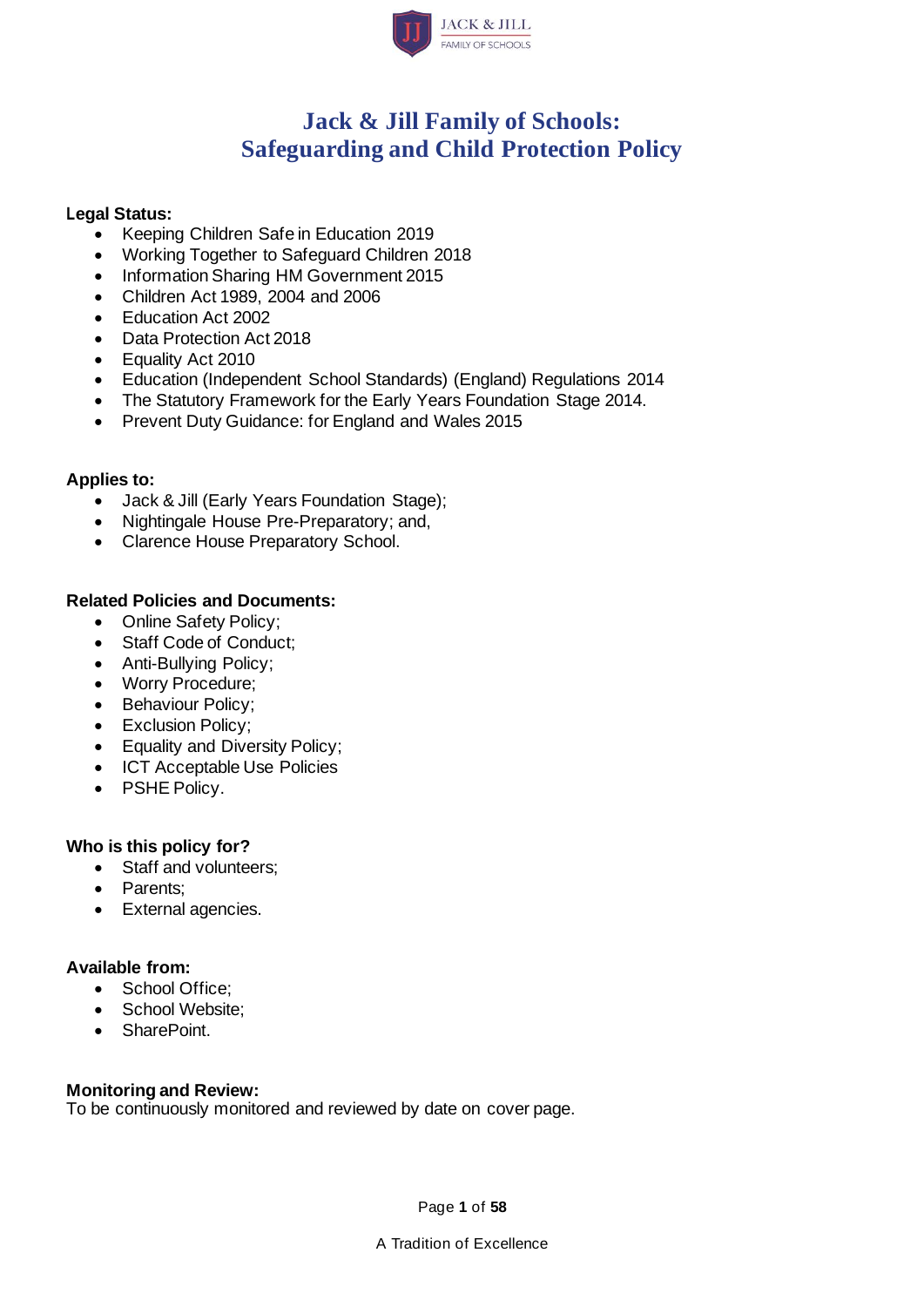

#### **References:**

- "Parents" refers to parents, guardians and carers;
- "School Kompanion" refers to the School's Management Information System and is abbreviated to "KSM";
- "Staff" refers to employees, peripatetic staff, external providers (including Kinder Club, Little Gym and Swimquest) or specialist staff provided by an external provider;
- The "School" refers to Jack & Jill Family of Schools (Jack and Jill Twickenham, Nightingale House Pre-Preparatory & Clarence House Preparatory)
- EYFS refers to The Early Years Foundation Stage which is the curriculum for children from birth to aged 5, including the Reception year group;
- "Strategic Leadership Team" refers to the team managing the School, currently including the Deputy Principal, Headteacher Clarence House and Pre-Preparatory Lead Teachers.

**Reviewer:** Designated Safeguarding Lead (March 2020) and Strategic leadership Team (March 2020) **Next review:** August 2020 **Proprietor's Signature:** Wenterlapinel

The Jack & Jill Family of Schools is committed to safeguarding and promoting the welfare of children and young people and expects all staff and volunteers to share this commitment. It is our aim that all pupils achieve their potential.

The Jack & Jill Family of Schools promotes equality of opportunity and anti-discriminatory practice. We ensure that every child is included and not disadvantaged because of ethnicity, culture or religion, home language, family background, learning difficulties or disabilities, gender or ability. We promote the principles of fairness and justice for all through the education that we provide in our School.

Please consider the environment before printing, if printing please choose black and white.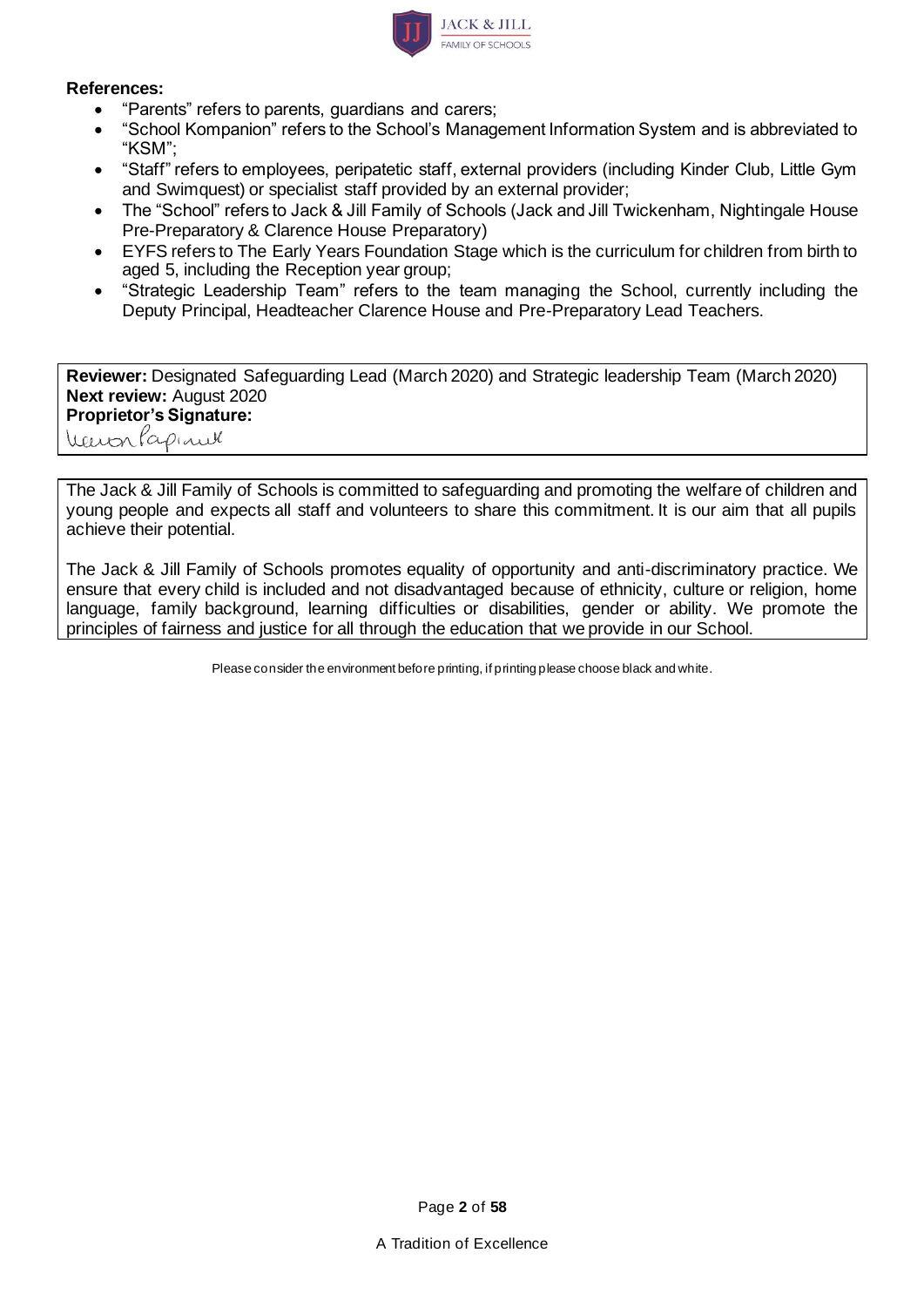

### **Contents**

| 1.  |                                                                      |  |
|-----|----------------------------------------------------------------------|--|
| 2.  |                                                                      |  |
| 3.  |                                                                      |  |
| 4.  |                                                                      |  |
| 5.  |                                                                      |  |
| 6.  |                                                                      |  |
| 7.  |                                                                      |  |
| 8.  |                                                                      |  |
| 9.  |                                                                      |  |
| 10. |                                                                      |  |
|     |                                                                      |  |
|     |                                                                      |  |
|     |                                                                      |  |
|     |                                                                      |  |
|     |                                                                      |  |
|     |                                                                      |  |
|     |                                                                      |  |
|     |                                                                      |  |
|     |                                                                      |  |
|     |                                                                      |  |
|     |                                                                      |  |
|     |                                                                      |  |
|     |                                                                      |  |
|     |                                                                      |  |
|     |                                                                      |  |
|     |                                                                      |  |
|     |                                                                      |  |
|     |                                                                      |  |
|     |                                                                      |  |
|     |                                                                      |  |
|     |                                                                      |  |
|     |                                                                      |  |
| 11. |                                                                      |  |
| 12. |                                                                      |  |
| 13. |                                                                      |  |
| 14. |                                                                      |  |
| 15. |                                                                      |  |
| 16. |                                                                      |  |
| 17. |                                                                      |  |
| 18. |                                                                      |  |
| 19. |                                                                      |  |
| 20. |                                                                      |  |
| 21. |                                                                      |  |
| 22. | Procedure for dealing with complaints and allegations about staff 39 |  |
| 23. |                                                                      |  |
| 24. |                                                                      |  |
| 25. |                                                                      |  |
|     |                                                                      |  |
|     |                                                                      |  |
|     |                                                                      |  |
|     |                                                                      |  |
|     |                                                                      |  |
|     |                                                                      |  |
|     |                                                                      |  |
|     |                                                                      |  |
|     | $D = \mathbb{R} \times \mathbb{R} \times \mathbb{R}$                 |  |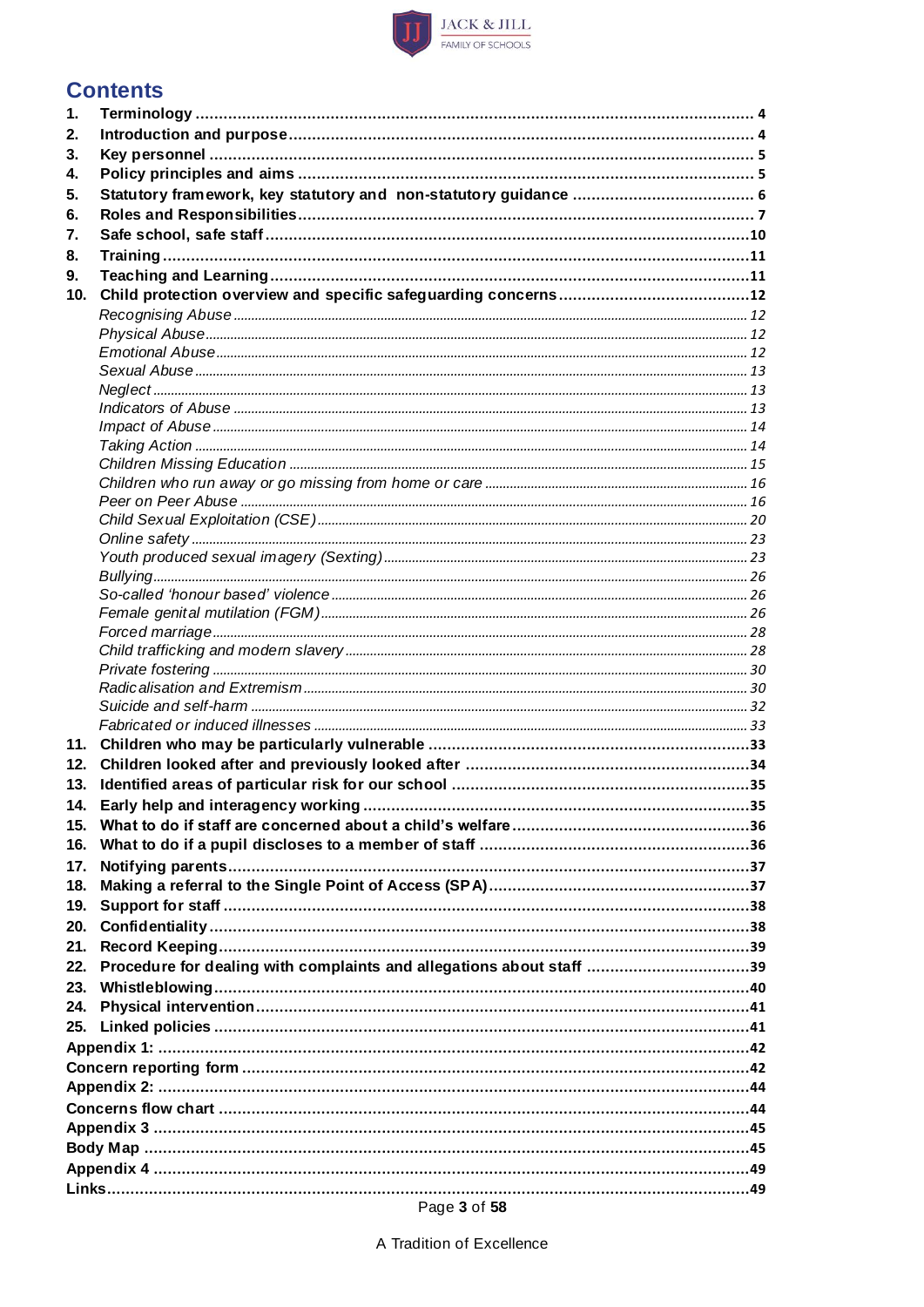

# <span id="page-3-0"></span>**1. Terminology**

**Safeguarding** and promoting the welfare of children refers to the process of protecting children from maltreatment, preventing the impairment of health or development, ensuring that children grow up in circumstances consistent with the provision of safe and effective care and taking action to enable all children to have the best outcomes.

**Child protection** refers to the processes undertaken to protect children who have been identified as suffering or being at risk of suffering significant harm.

**Staff** refers to all those working for or on behalf of the school, full time or part time, temporary or permanent, in either a paid or voluntary capacity.

**Child** includes everyone under the age of 18.

**Parent** refers to birth parents and other adults who are in a parenting role, for example stepparents, foster carers and adoptive parents.

## **Significant Information**

Children living in LB Richmond or Kingston

**SPA:** 020 8547 5008

**LADO:** 020 8891 7370/07774332675

[Lado@achievingforchildren.org.uk](mailto:Lado@achievingforchildren.org.uk)

Children living in LB Hounslow

0208 583 6600 option 2 Out of hours: after 5.00pm weekdays or weekends 0208 583 2222

[Earlyhelp@hounslow.gov.uk](mailto:Earlyhelp@hounslow.gov.uk)

Children living in Spelthorne

Surrey Children's SPA 0300 470 9100; out of hours 01483517898

[Csmash@surreycc.gov.uk](mailto:Csmash@surreycc.gov.uk)

## <span id="page-3-1"></span>**2. Introduction and purpose**

The Jack and Jill Family of Schools fully recognises its moral and statutory responsibility to safeguard and promote the welfare of all pupils.

This Safeguarding and Child Protection Policy is one of a range of documents which set out the safeguarding responsibilities of the school. We wish to create a safe, welcoming and vigilant environment for children where they feel valued and are respected.

We recognise that school may provide the only stability in the lives of children who have been abused or who are at risk of harm.

Page **4** of **58**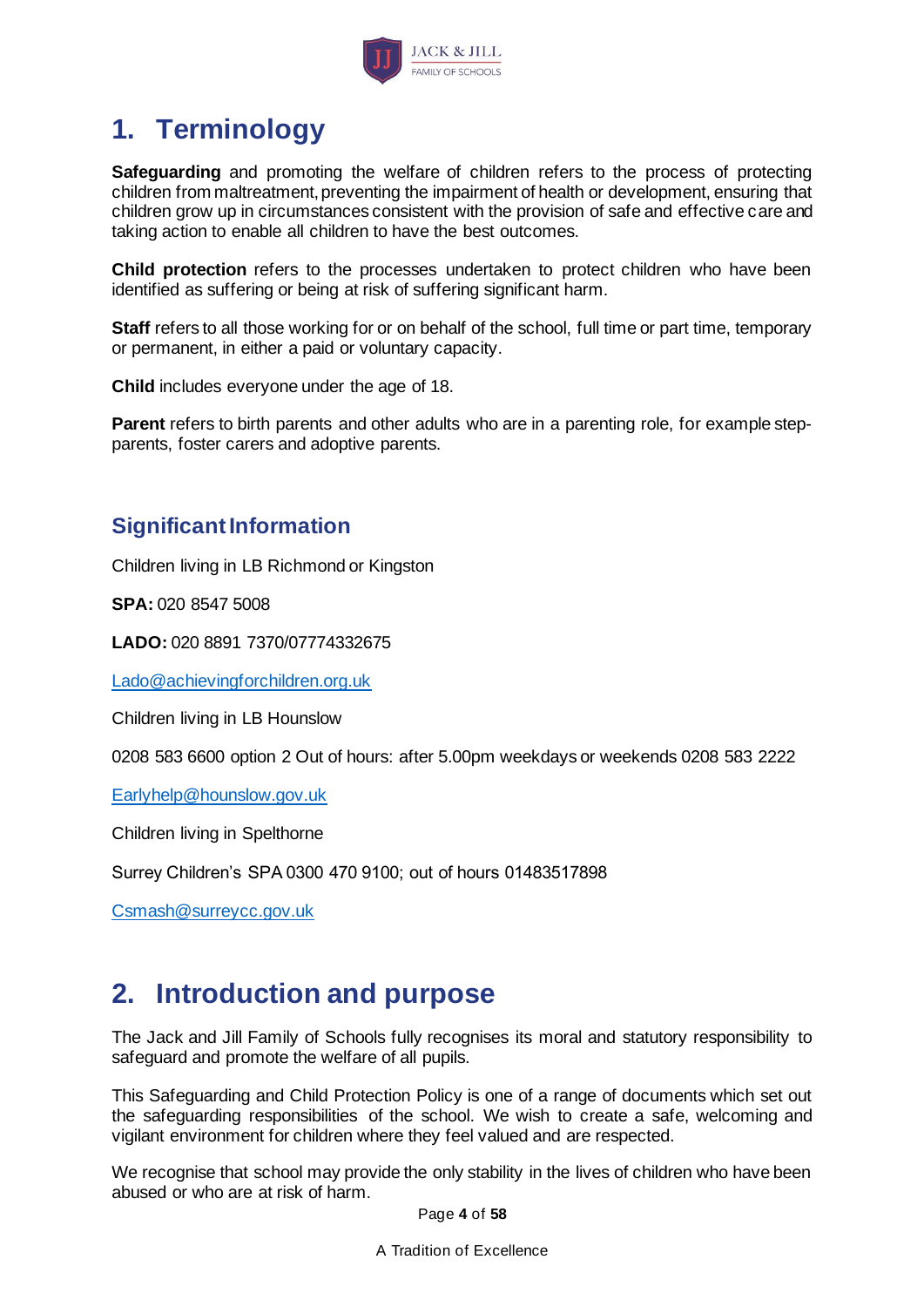

We are aware that the behaviour of a child in these circumstances may range from that which is perceived to be normal to aggressive or withdrawn.

We are able to play a significant part in the prevention of harm to our children by providing them with good lines of communication with trusted adults, supportive friends and an ethos of protection.

Wherever the word "staff" is used, it covers all staff on site, including ancillary, supply and selfemployed staff, contractors, volunteers and Family of Schools advisors. It seeks to set out the principles and procedures we operate to protect children from harm. This policy provides information regarding our safeguarding responsibilities and details how these responsibilities should be carried out.

# <span id="page-4-0"></span>**3. Key personnel**

| <b>Designated Safeguarding Lead</b><br>(DSL)                      | <b>Deputy Safeguarding Leads</b>                                                                                                                                     |
|-------------------------------------------------------------------|----------------------------------------------------------------------------------------------------------------------------------------------------------------------|
| Cara Ventham<br>c.ventham@jackandjillschool.org.uk<br>07595691196 | <b>Karen Papirnik</b><br>Nick Hitchen<br>Martha Robinson<br><b>Julie Satur</b><br>Cath Taylor<br>Kaye Ward<br>Marta Lomnicka<br><b>Armany Begley</b><br>Kim Manzambi |

## <span id="page-4-1"></span>**4. Policy principles and aims**

This policy aims to demonstrate to pupils, parents and other partners, the Family of School's commitment to safeguarding and child protection.

The welfare of our children is paramount. All children, regardless of age, gender, culture, language, race, ability, sexual identity or religion have equal rights to protection, safeguarding and opportunities.

We recognise that all adults in our school have a full and active part to play in protecting our pupils from harm and have an equal responsibility to act on any suspicion or disclosure that may suggest a child is at risk of harm.

Our school is committed to providing an environment in which children and young people feel safe, secure, valued and respected and which promotes their social, physical and moral development. Children in our school feel confident to and know how to approach adults if they are in difficulties.

This policy is used in conjunction with staff training and continued professional development to:

• Raise staff awareness of the need to safeguard children and their responsibilities in identifying and reporting possible cases of abuse

Page **5** of **58**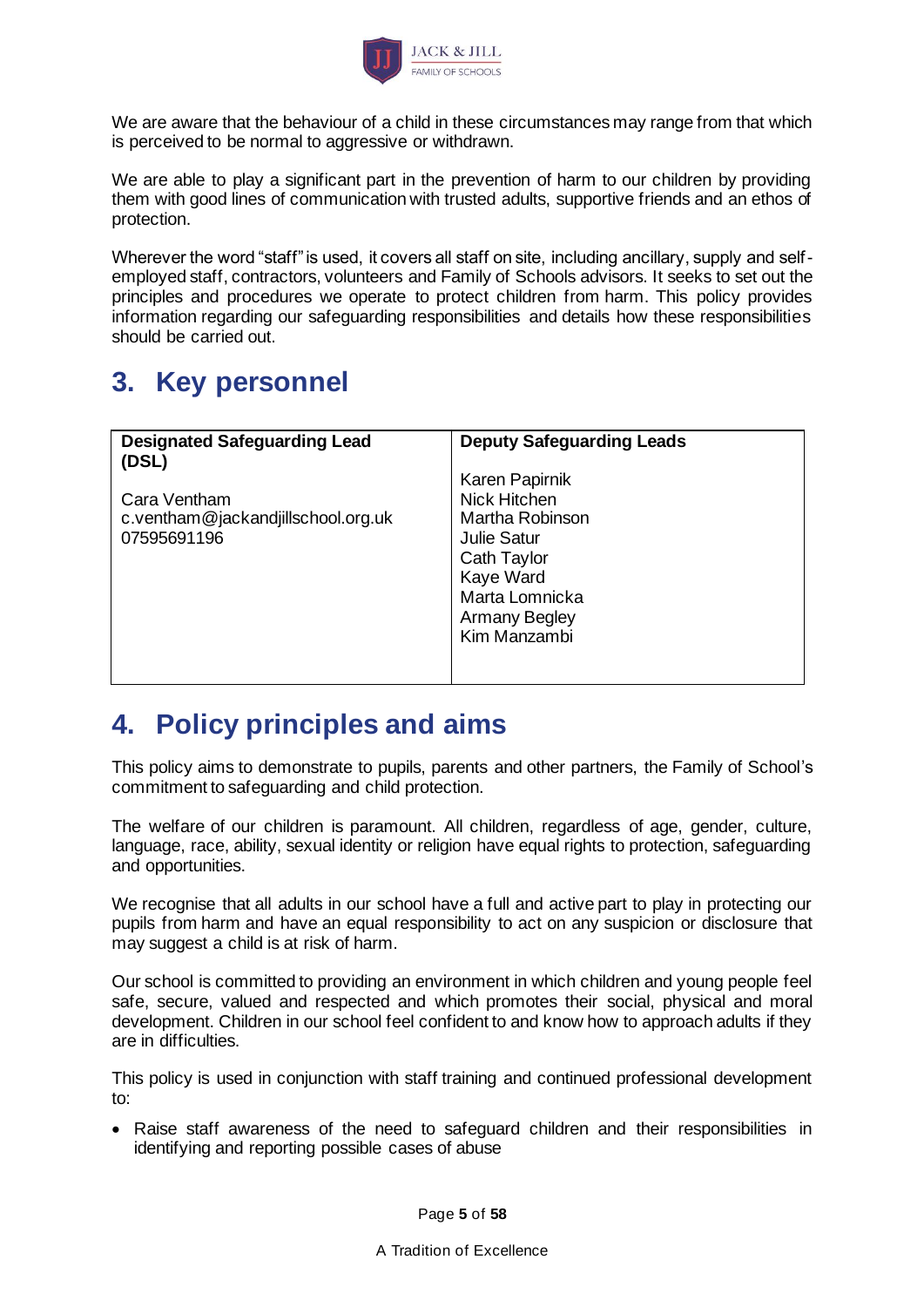

- Provide a systematic means of monitoring children known or thought to be at risk of harm, and ensure we, the school, contribute to assessments of need and support packages for those children
- Emphasise the need for good levels of communication between all members of staff and develop and promote effective working relationships with other agencies, especially Achieving for Children (AfC) and the police
- Develop a structured procedure within the school which will be followed by all members of the school community in cases of suspected abuse; ensure that the structured procedure is followed by school staff in cases of suspected abuse

Pupils and staff involved in child protection issues will receive appropriate support.

## <span id="page-5-0"></span>**5. Statutory framework, key statutory and non-statutory guidance**

In order to safeguard and promote the welfare of children, The Jack and Jill Family of Schools will act in accordance with the following legislation and guidance:

- **[Children Act 1989 Care Planning, Placement and Case Review](https://www.gov.uk/government/publications/children-act-1989-care-planning-placement-and-case-review)**
- **[Children Act 2004](http://www.legislation.gov.uk/ukpga/2004/31/contents)**
- **[Education Act 2002](http://www.legislation.gov.uk/ukpga/2002/32/section/175)**
- **[London Child Protection Procedures and Practice Guidance](http://www.londoncp.co.uk/)**
- **[Keeping Children Safe in Education 2019](https://www.gov.uk/government/publications/keeping-children-safe-in-education--2)**
- **[Working Together to Safeguard Children 2018](https://www.gov.uk/government/publications/working-together-to-safeguard-children--2)**
- **[What to do if You're Worried a Child is Being Abused](https://www.gov.uk/government/publications/what-to-do-if-youre-worried-a-child-is-being-abused--2)**
- **[Information Sharing](https://www.gov.uk/government/publications/safeguarding-practitioners-information-sharing-advice)**

We take seriously our responsibility to ensure that we have appropriate procedures in place for responding to situations in which we believe that a child has been abused or is at risk of abuse.

Our procedures also cover circumstances in which a member of staff is accused of, or suspected of, abuse.

We will take steps to ensure that any groups or individuals who hire and/or use our building or grounds inside or outside of school hours, follow the local child protection guidelines and are aware of their safeguarding duties.

We will ensure that all staff read and understand:

- The Family of School's Safeguarding and Child Protection policy
- Keeping Children Safe in Education (2019) [Part One] and school leaders and staff that work directly with children will also read Annex A
- The Family of School's Staff Code of conduct

We ensure all staff know the requirements of:

- Requirements of the Behaviour Policy
- Safeguarding response to children who go missing from education

Page **6** of **58**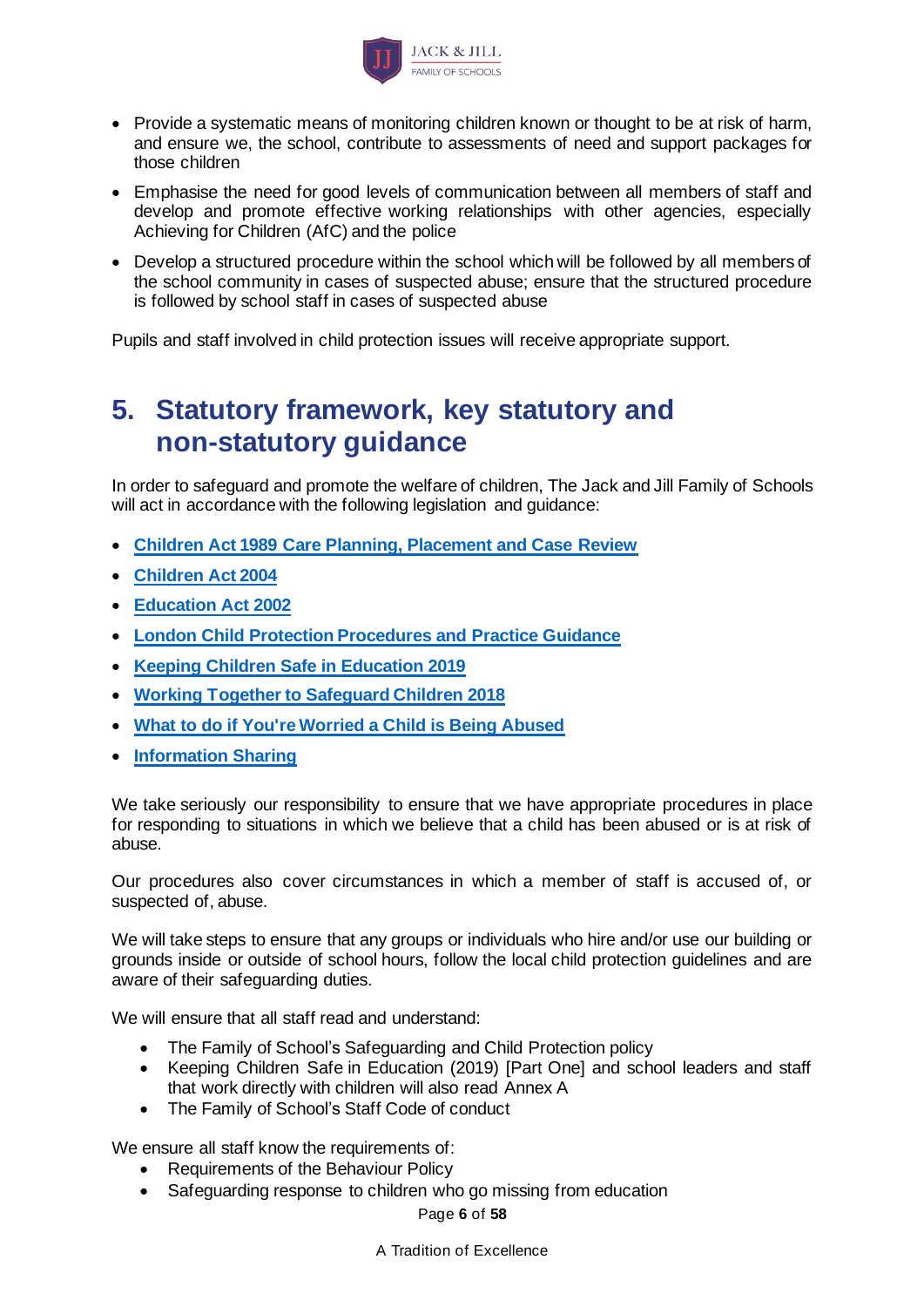

- Role of the Designated Safeguarding Lead
- The identity of the Designated Safeguarding Lead and Deputies

The roles of the Designated Safeguarding Lead and Deputies are described in a job description and this group of staff have time and resources to fulfil their duties.

The Jack and Jill Family of Schools publishes this Safeguarding and Child Protection policy on its website and hard copies are available on request from each school.

# <span id="page-6-0"></span>**6. Roles and Responsibilities**

## **The Principal**

The Principal understands and fulfils her responsibilities, namely, to ensure that:

- There is a Child Protection and Safeguarding policy together with a Staff Code of **Conduct**
- Child protection, safeguarding, recruitment and managing allegations policies and procedures, including the staff code of conduct are consistent with Kingston's and Richmond's Safeguarding Board and statutory requirements.
- That these policies are reviewed annually.
- The safeguarding and child protection policy is available on the school website
- all staff, including temporary staff and volunteers read and understand the Family of School's Safeguarding and Child Protection policy and Staff Code of Conduct
- all staff read and confirm understanding of Keeping Children Safe in Education (2019) part 1 and Annex A and that mechanisms are in place to assist them in understanding and discharging their roles and responsibilities as set out in the guidance
- the schools operate a safer recruitment procedure that includes statutory checks on staff suitability to work with children and by ensuring that there is at least one person on every recruitment panel who has completed safer recruitment training
- The Family of Schools have procedures for dealing with allegations of abuse against staff (including the Principal/her deputy, Headteacher Clarence House and lead teachers Nightingale House), volunteers and against other children and that a referral is made to the DBS if a person in regulated activity has been dismissed or removed due to safeguarding concerns, or would have had they not resigned
- The Family of School's Advisory Board will have a nominated member responsible for safeguarding who has undertaken appropriate training for the role. This member is responsible in the event of an allegation of abuse made against the Principal
- An annual audit of the Family of School's safeguarding policies, procedures and practices is undertaken by the designated safeguarding lead (DSL) and this is submitted to Kingston and Richmond Safeguarding Children Partnership
- A member of the strategic leadership team is appointed as the designated safeguarding lead and takes lead responsibility for safeguarding and child protection; the role is explicit in the role holder's job description
- The DSL and her deputies undertake multi-agency (Level 3) safeguarding training which is updated every two years
- There is a designated teacher to promote the educational achievement of looked after children
- All other staff have safeguarding training updated as appropriate
- At least one member of the Advisory Board has completed safer recruitment training to be repeated every five years
- Children are taught about safeguarding (including online safety) as part of a broad and balanced curriculum covering relevant issues through personal, social, health and

Page **7** of **58**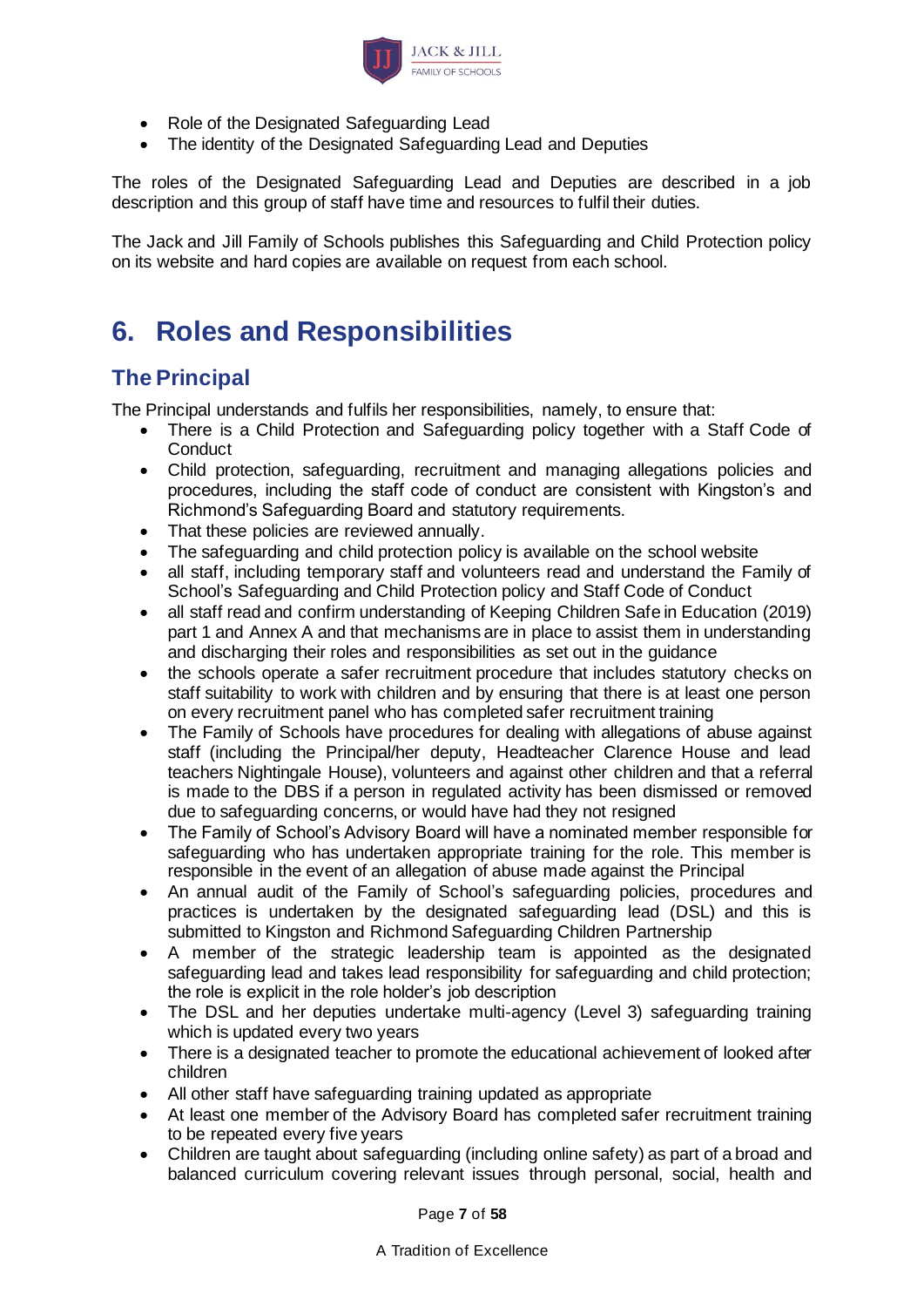

economic education (PSHEE) and through age appropriate relationship and sex education (RSE)

- Appropriate safeguarding responses are in place for children who go missing from education, particularly on repeat occasions, to help identify the risk of abuse and neglect including sexual abuse or exploitation and to help prevent the risks of their going missing in future
- Appropriate online filtering and monitoring systems are in place
- Enhanced Disclosure and Barring Service (DBS) checks (without barred list checks, unless the member is also a volunteer at the school) are in place for all advisors

## **The Strategic Leadership Team**

The Strategic Leadership Team will ensure that:

- The safeguarding and child protection policy and related policies and procedures are implemented and followed by all staff
- Sufficient time, training, support, resources, including cover arrangements where necessary, is allocated to all DSOs to carry out their roles effectively
- Where there is a safeguarding concern, that the child's wishes, and feelings are taken into account when determining what action to take and what services to provide
- Systems are in place for children to express their views and give feedback which operate with the best interest of the child as the primary concern
- All staff feel able to raise concerns about poor or unsafe practice and that such concerns are handled sensitively and in accordance with whistle-blowing procedures
- Pupils are provided with opportunities throughout the curriculum to learn about safeguarding, including keeping themselves safe online
- They liaise with the local authority designated officer (LADO) within 24 hours, before taking any action and then on an ongoing basis, where an allegation is made against a member of staff or volunteer

## **The Designated Safeguarding Lead (DSL)**

- Holds ultimate responsibility for safeguarding and child protection in the Jack & Jill Family of Schools. This responsibility is not delegated
- Acts as a source of support and expertise for the whole school community in regard to safeguarding duties
- Encourages a culture of listening to children and taking account of their wishes and feelings
- Undertakes multi-agency (Level 3) safeguarding training with updates every two years and will refresh their knowledge and skills at regular intervals but at least annually
- Will refer a child if there are concerns about possible abuse, to Achieving for Children's Single Point of Access (SPA) and/or the local authority where the child resides and act as a point of contact for staff to discuss concerns
- Will keep detailed, accurate records, either handwritten or hard copies of emails of all concerns about a child even if there is no need to make an immediate referral.
- Will ensure that all such records are kept confidential, stored securely and are separate from the pupil's general file
- Will ensure that a copy of the safeguarding and child protection file is retained until such a time that the new school acknowledges receipt of the original file. The copy will then be shredded
- Will liaise with the local authority and work with other agencies and professionals in line with Working Together to Safeguard Children

Page **8** of **58**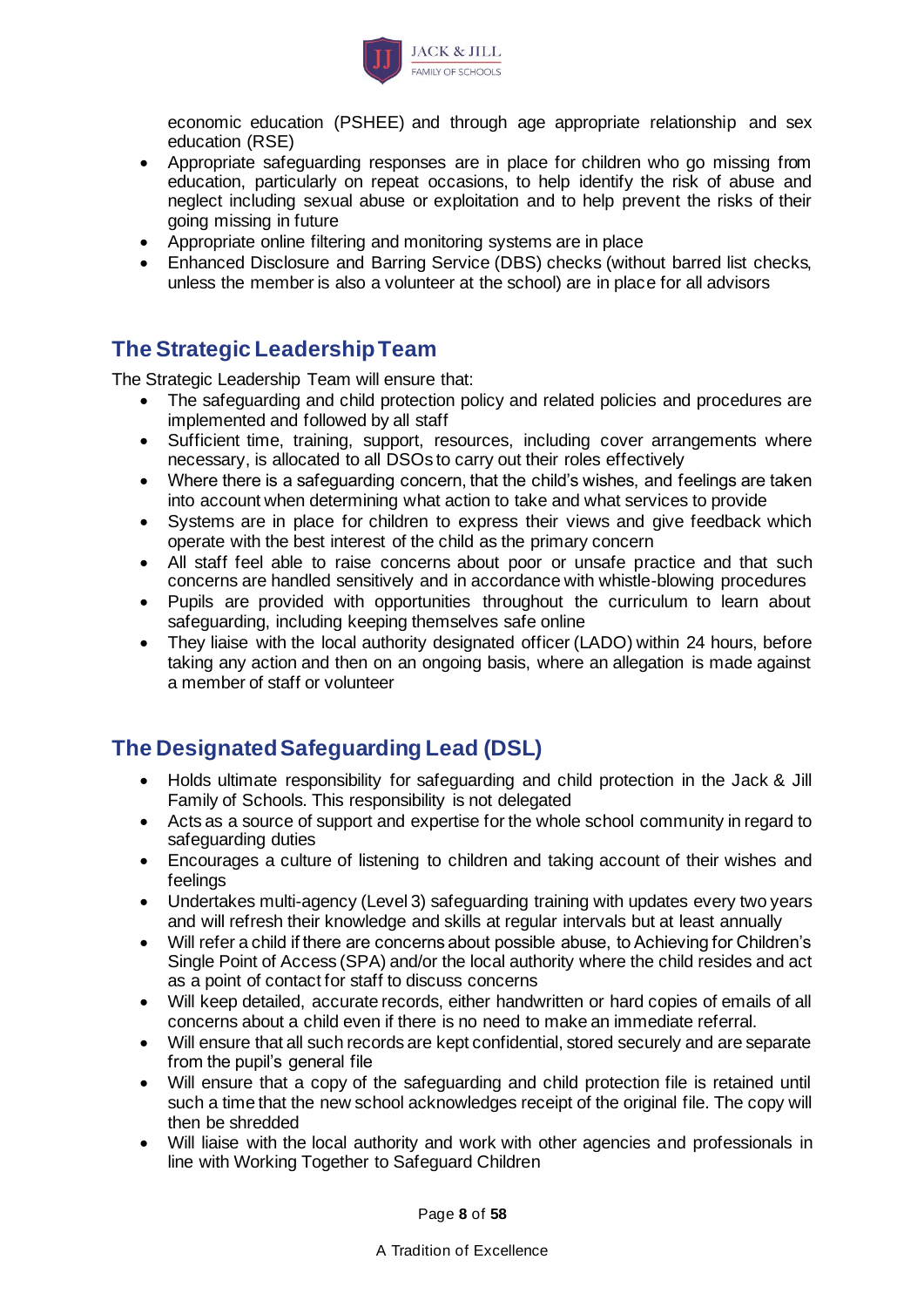

- Has a working knowledge of local and Achieving for Children procedures. Will ensure that either they, or an appropriate staff member, attend case conferences, core groups, or other multi-agency planning meetings, contribute to assessments and provide a report, where required, which has been shared with the parents and child (depending on age and understanding)
- Notifies Children's Social Care if a child subject to a child protection plan is absent from school without explanation
- Will ensure that all staff sign to say they have read, understood and agree to work within the family of school's safeguarding and child protection policy, Staff Code of Conduct and Keeping Children Safe in Education 2019 Part 1 and Annex A and ensure that the policies are used appropriately
- Will organise child protection and safeguarding induction, regularly update training and produce a minimum of annual updates (including online safety) for all school staff, keep a record of attendance and address any absences
- Will undertake with the Principal and Advisory Board, an annual audit of the school's safeguarding policies, procedures and practices and ensure this is submitted to Kingston and Richmond Safeguarding Children Partnership
- Has an understanding of locally agreed processes for providing early help and intervention and will support members of staff where Early Help is appropriate.
- Can recognise the additional risks that children with SEN and disabilities (SEND) face online, eg from online bullying, grooming and radicalisation
- Will ensure that the name of the designated safeguarding lead and deputies, are clearly advertised in the school with a statement explaining the school's role in referring and monitoring cases of suspected abuse
- Will ensure that they, or a deputy, are available during school opening hours for staff to discuss any safeguarding concerns
- Will ensure that there are adequate and appropriate cover arrangements for out of hours or out of term activities

## **Designated Safeguarding Deputies**

• Are trained to the same standard as the designated safeguarding lead and, in the absence of the DSL, carry out those functions necessary to ensure the ongoing safety and protection of pupils. In the event of the long-term absence of the DSL a nominated Deputy will assume all the functions above.

## **All School Staff**

- Understand that it is everyone's responsibility to safeguard and promote the welfare of children and that they have a role to play in identifying concerns, sharing information and taking prompt action
- Consider, always, what is in the best interests of the child
- Know how to respond to a pupil who discloses abuse
- Will refer any safeguarding or child protection concerns to the designated safeguarding lead or if necessary where the child is at immediate risk, to the police or Single Point of Access (SPA), or if a child lives out of borough, to the relevant local authority
- Will provide a safe environment in which children can learn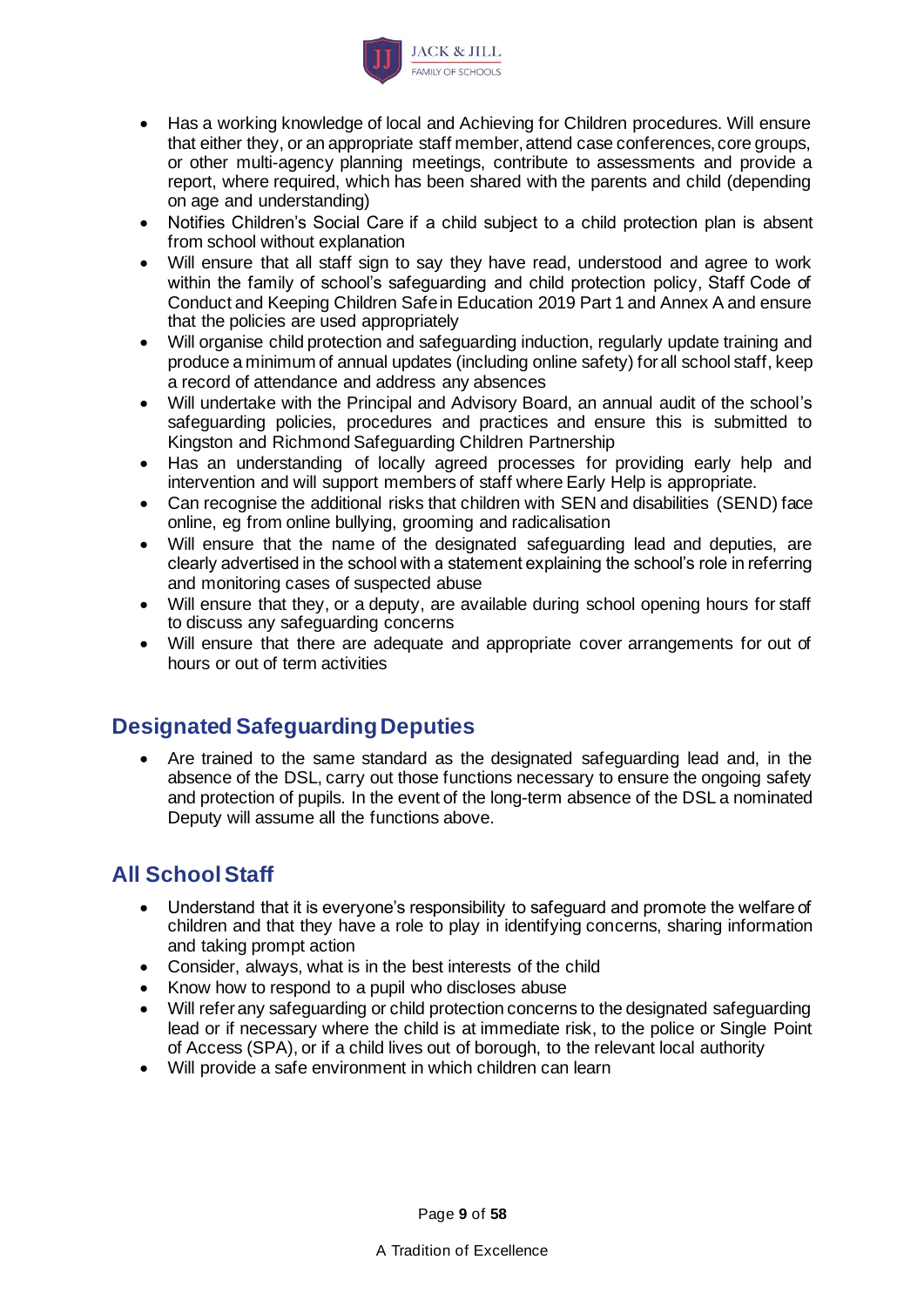

# <span id="page-9-0"></span>**7. Safe school, safe staff**

We will ensure:

- At least one member of every recruitment panel has completed safer recruitment training within the last five years
- Safer recruitment practices are adhered to including appropriate DBS checks, reference checks and any additional checks relevant to the role undertaken
- All staff are aware of the need for maintaining appropriate and professional boundaries in their relationship with staff, pupils and parents and adhere to the school's code of conduct
- The suitability of adults working with children on school sites at any time even when in the care of authorised hirers of the premises
- Adequate risk assessments are in place including for off-site activities and residential trips
- Any disciplinary proceedings against staff related to child protection matters are concluded in full in accordance with Government guidance Keeping Children Safe in Education 2019, Kingston and Richmond Safeguarding Children Partnership, LADO and HR policy, procedures and guidance
- Staff are fully aware how to report misconduct and have the confidence to report this
- All staff receive information about the Family of School's safeguarding arrangements, safeguarding statement, staff code of conduct, safeguarding and child protection policy, the role and names of the designated safeguarding lead and other designated safeguarding officers, and Keeping Children Safe in Education part 1 and Annex A on induction
- All staff receive safeguarding and child protection training at induction which is regularly updated. In addition, they receive safeguarding and child protection updates (for example, via email, e-bulletins and staff meetings), as required, but at least annually
- All members of staff are trained in and receive regular updates in online safety and reporting concerns
- All staff and advisors have regular safeguarding awareness training, updated by the DSL as appropriate, to maintain their understanding of the signs and indicators of abuse
- The safeguarding and child protection policy is made available via our school website or other means and that parents and carers are made aware of this policy and their entitlement to have a copy via handbooks and newsletter
- All parents and carers are made aware of the responsibilities of staff members with regard to child protection procedures through the publication of the safeguarding and child protection policy and reference to it in the schools' information books
- The Family of schools provides a co-ordinated offer of Early Help when additional needs of children are identified and contributes to early help arrangements and interagency working and plans
- Community users organising activities for children are aware of the Family of School's safeguarding and child protection policy, guidelines and procedures
- The names of the designated safeguarding lead and other designated safeguarding deputies are clearly advertised within the schools with a statement explaining the Family of School's role in referring and monitoring cases of suspected abuse
- All staff will be given a copy of Part 1 and Annex A of Keeping Children Safe in Education 2019 and will confirm they have read and understood it. This applies to the Advisory Board in relation to part 2 of the same guidance

Page **10** of **58**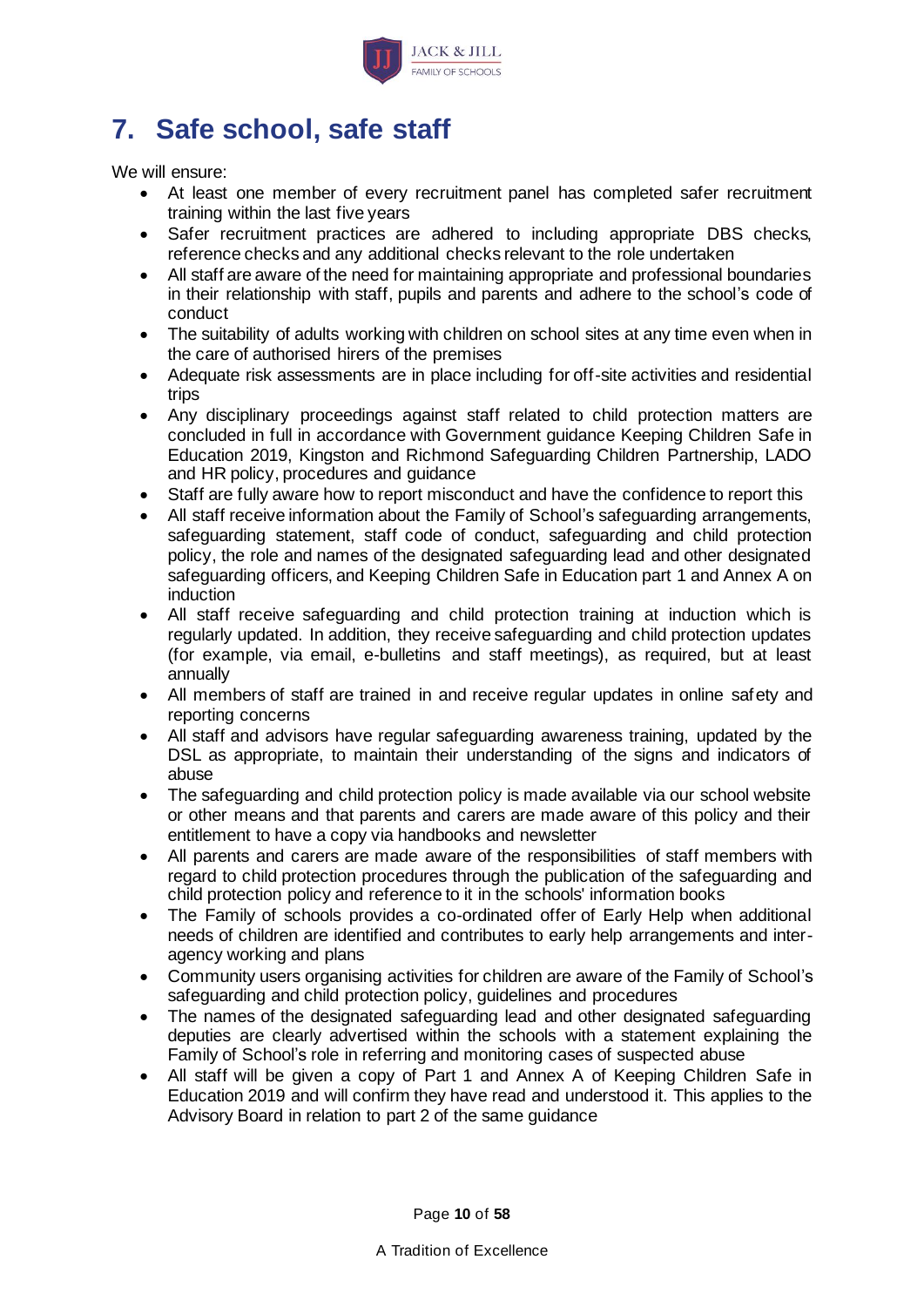

## **Extended services and off-site arrangements**

- Regular extended school activities (after school and holiday clubs) are provided and managed by the school, so our own safeguarding and child protection policy and procedures apply
- If other organisations provide services or activities on our site, we will ensure that they have appropriate procedures in place, including safer recruitment procedures
- When our pupils attend off-site activities, we will ensure that effective child protection arrangements are in place
- When our pupils attend an alternative provision provider, we obtain written confirmation that appropriate safeguarding checks have been carried out on individuals working at the establishment i.e. checks that we would otherwise perform in respect of our own staff

## **Photography and images**

Most people who take or view photographs or videos of children do so for entirely innocent, understandable and acceptable reasons. Sadly, some people abuse children through taking or using images, so we ensure that we have safeguards in place.

To protect pupils, we will:

- Only use pupil's photo and only include a first name with consent
- Ensure that pupils are appropriately dressed
- Encourage pupils to tell us if they are worried about any photographs that are taken of them
- Ensure that pupils do not take photographs or video images of other students without their express permission and the permission of a member of staff
- Advise audiences that filing of school events is for personal use only by means of information prior to the event, announcement at the start and/or within a published programme.

# <span id="page-10-0"></span>**8. Training**

The Designated Safeguarding Leads and Deputies attend training at prescribed intervals. All other staff are given Level 2 training as part of the school INSET training cycle. This is delivered by an external trainer.

New staff are required to complete an online Level 1 training course before joining the school.

Safeguarding is an item on every school meeting agenda and an audit is completed once a term by the DSL and DSD's as part of the school INSET program.

# <span id="page-10-1"></span>**9. Teaching and Learning**

Safeguarding is included in our PSHE curriculum and assemblies. Lessons are held in all year groups at the JJFoS covering the topics below at an age appropriate level.

Areas covered include:

- Personal safety
- Who to talk to
- Stranger danger
- Road safety

Page **11** of **58**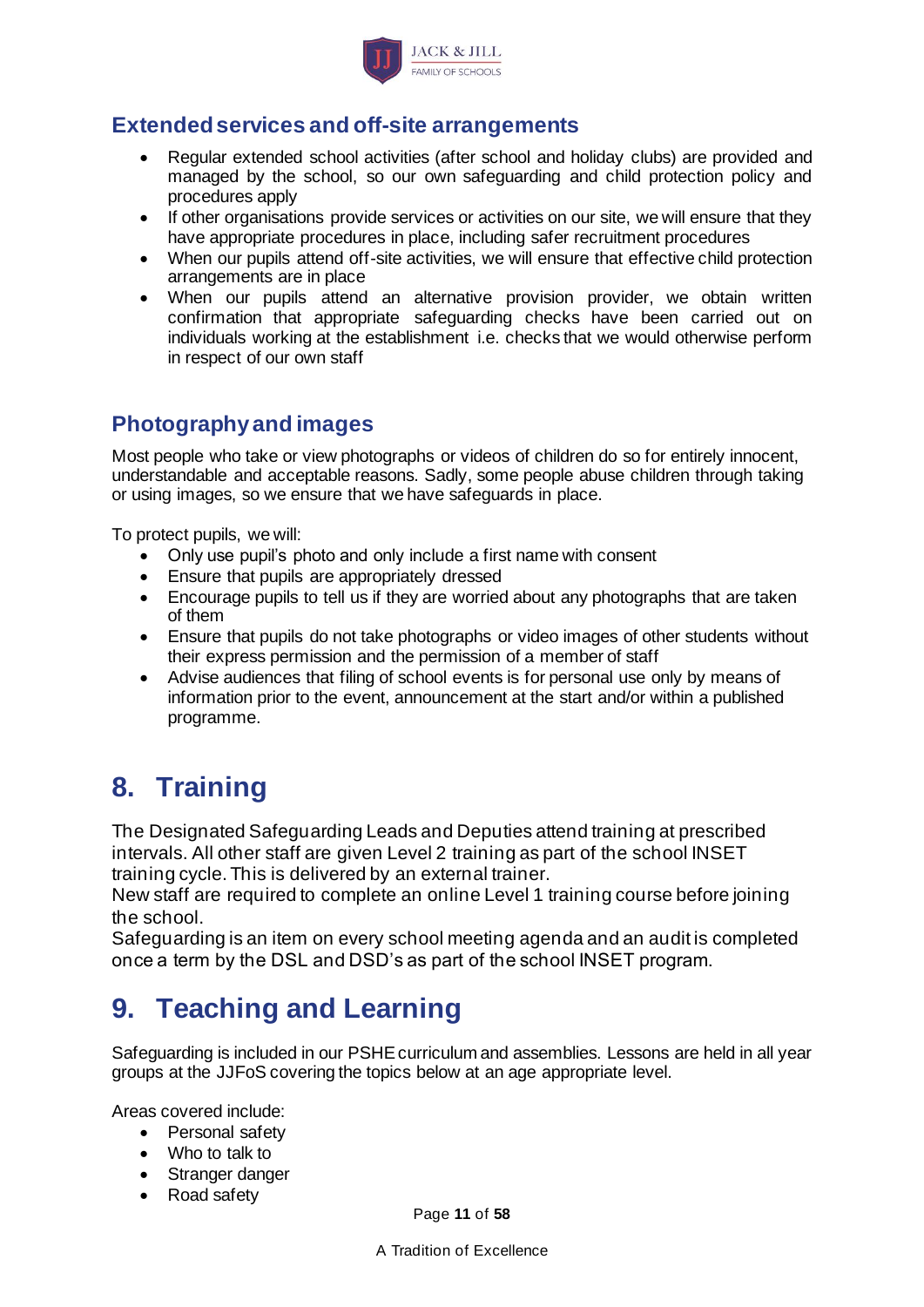

- Fire safety
- Online safety
- Sexting
- Bullying (including cyber bullying)
- Positive relationships
- CSE
- So-called 'honour based' violence
- FGM
- Radicalisation and extremism
- Self-esteem
- Drugs and alcohol
- Knife crime

## <span id="page-11-0"></span>**10. Child protection overview and specific safeguarding concerns**

### <span id="page-11-1"></span>**Recognising Abuse**

To ensure that our pupils are protected from harm, we need to understand what types of behaviour constitute abuse and neglect.

Abuse and neglect are forms of maltreatment. Somebody may abuse or neglect a child by inflicting harm, for example by hitting them, or by failing to act to prevent harm, for example by leaving a small child home alone, or leaving knives or matches within reach of an unattended toddler.

Abuse may be committed by adult men or women and by other children and young people.

There are four categories of abuse.

### <span id="page-11-2"></span>**Physical Abuse**

Physical abuse is a form of abuse which may involve hitting, shaking, throwing, poisoning, burning or scalding, drowning, suffocating or otherwise causing physical harm to a child. Physical harm may also be caused when a parent or carer fabricates the symptoms of, or deliberately induces, illness in a child (this used to be called Munchausen's Syndrome by Proxy but is now more usually referred to as fabricated or induced illness).

### <span id="page-11-3"></span>**Emotional Abuse**

Emotional abuse is the persistent emotional maltreatment of a child such as to cause severe and persistent adverse effects on the child's emotional development. It may involve conveying to a child that they are worthless or unloved, inadequate, or valued only insofar as they meet the needs of another person. It may include not giving the child opportunities to express their views, deliberately silencing them or 'making fun' of what they say or how they communicate. It may feature age or developmentally inappropriate expectations being imposed on children.

These may include interactions that are beyond a child's developmental capability, as well as overprotection and limitation of exploration and learning, or preventing the child participating in normal social interaction. It may involve seeing or hearing the ill-treatment of another. It may involve serious bullying (including cyber bullying), causing children frequently to feel frightened

Page **12** of **58**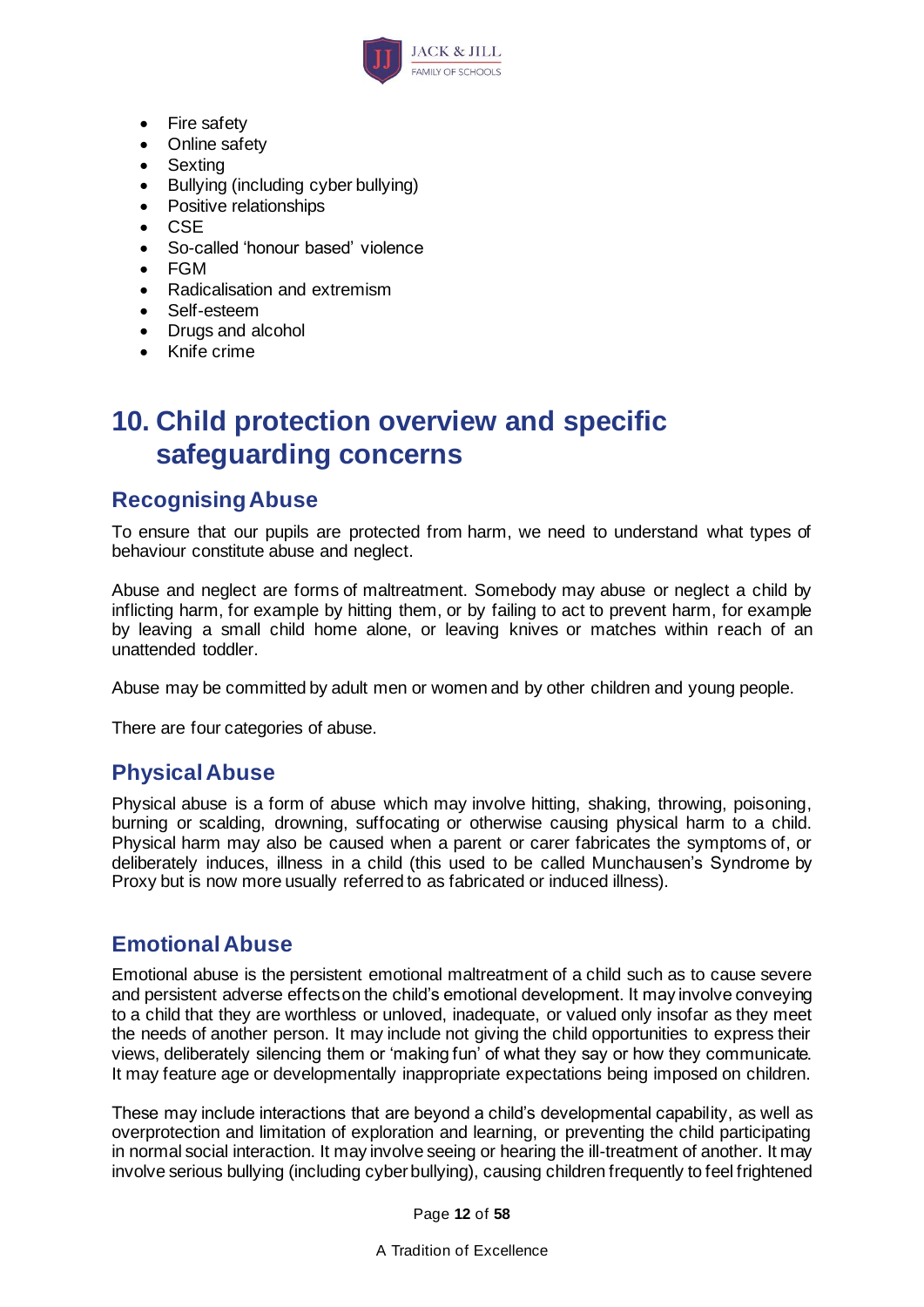

or in danger, or the exploitation or corruption of children. Some level of emotional abuse is involved in all types of maltreatment of a child, although it may occur alone.

### <span id="page-12-0"></span>**Sexual Abuse**

Sexual abuse involves forcing or enticing a child or young person to take part in sexual activities, not necessarily involving a high level of violence, whether the child is aware of what is happening. The activities may involve physical contact, including assault by penetration (for example, rape or oral sex) or non-penetrative acts such as masturbation, kissing, rubbing and touching outside of clothing.

They may also include non-contact activities, such as involving children in looking at, or in the production of, sexual images, watching sexual activities, encouraging children to behave in sexually inappropriate ways or grooming a child in preparation for abuse (including via the internet). Sexual abuse is not solely perpetrated by adult males. Women can also commit acts of sexual abuse, as can other children.

## <span id="page-12-1"></span>**Neglect**

Neglect is the persistent failure to meet a child's basic physical and/or psychological needs, likely to result in the serious impairment of the child's health or development. Neglect may occur during pregnancy as a result of maternal substance abuse. Once a child is born, neglect may involve a parent or carer failing to:

- Provide adequate food, clothing and shelter (including exclusion from home or abandonment)
- Protect a child from physical and emotional harm or danger
- Ensure adequate supervision (including the use of inadequate caregivers)
- Ensure access to appropriate medical care or treatment. It may also include neglect of, or unresponsiveness to, a child's basic emotional needs.

Definitions taken from Working Together to Safeguard Children (HM Government, 2018) [Working Together to Safeguard Children 2018](https://www.gov.uk/government/uploads/system/uploads/attachment_data/file/592101/Working_Together_to_Safeguard_Children_20170213.pdf)

### <span id="page-12-2"></span>**Indicators of Abuse**

Physical signs define some types of abuse, for example bruising, bleeding or broken bones resulting from physical or sexual abuse, or injuries sustained while a child has been inadequately supervised. The identification of physical signs is complicated, as children may go to great lengths to hide injuries, often because they are ashamed or embarrassed, or their abuser has threatened further violence or trauma if they 'tell'. It is also quite difficult for anyone without medical training to categorise injuries into accidental or deliberate with any degree of certainty. For those reasons it is vital that staff are also aware of the range of behavioural indicators of abuse and report any concerns to the designated safeguarding lead.

It is the responsibility of staff to report their concerns. It is not their responsibility to investigate or decide whether a child has been abused.

A child who is being abused or neglected may:

- Have bruises, bleeding, burns, fractures or other injuries
- Show signs of pain or discomfort
- Keep arms and legs covered, even in warm weather
- Be concerned about changing for PE or swimming

Page **13** of **58**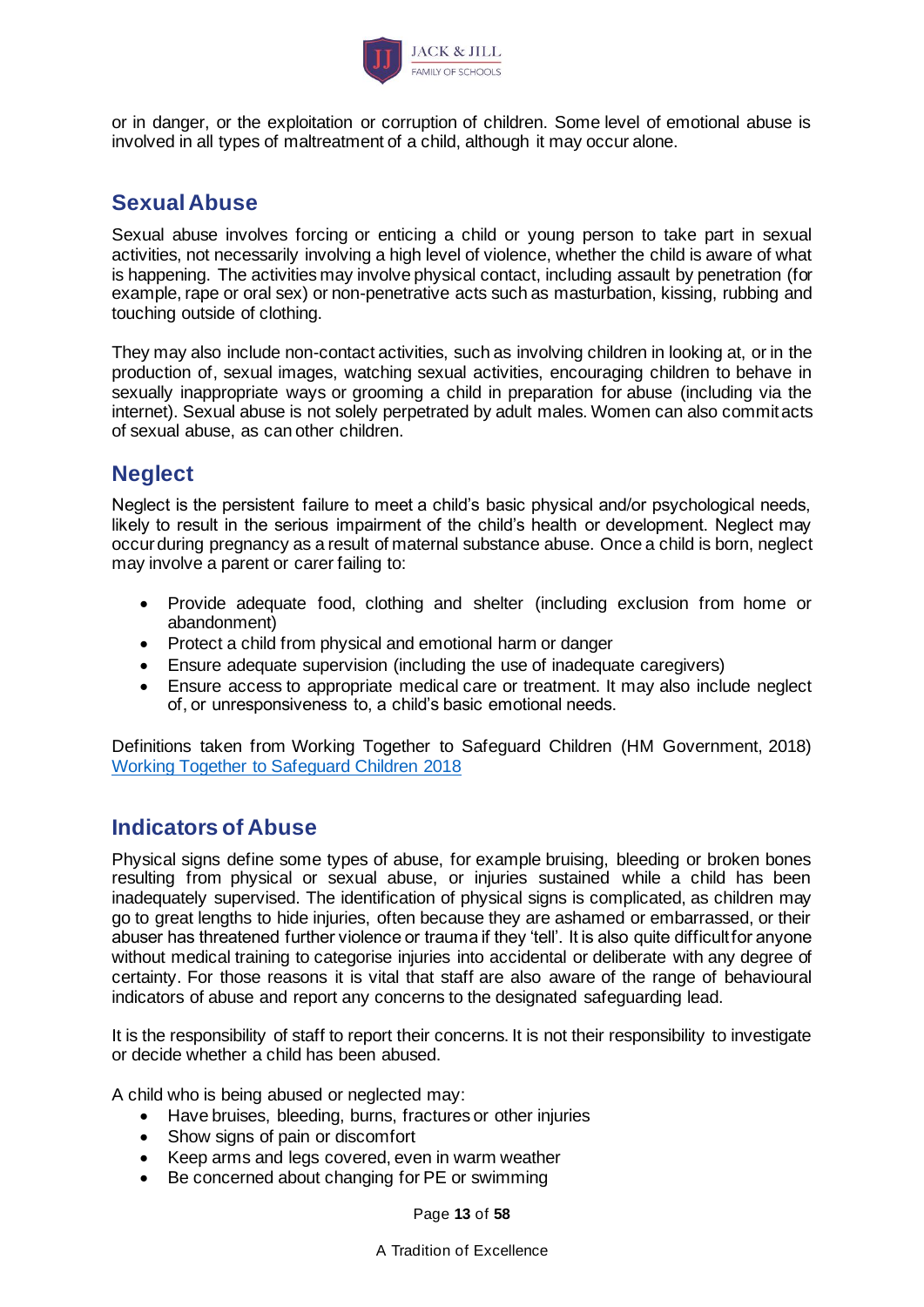

- Look unkempt and uncared for
- Change their eating habits
- Have difficulty in making or sustaining friendships
- Appear fearful
- Be reckless with regard to their own or other's safety
- Self-harm
- Frequently miss school or arrive late
- Show signs of not wanting to go home
- Display a change in behaviour from quiet to aggressive, or happy-go-lucky to withdrawn
- Challenge authority
- Become disinterested in their school work
- Be constantly tired or preoccupied
- Be wary of physical contact
- Be involved in, or particularly knowledgeable about drugs or alcohol
- Display sexual knowledge or behaviour beyond that normally expected for their age and/or stage of development
- Acquire gifts such as money or a mobile phone from new 'friends' or adults recently acquainted with the child's family

Individual indicators will rarely, in isolation, provide conclusive evidence of abuse. They should be viewed as part of a jigsaw and each small piece of information will help the DSL to decide how to proceed.

**It is very important that staff report all of their concerns, however minor or insignificant they may think they are – they do not need 'absolute proof' that the child is at risk.**

### <span id="page-13-0"></span>**Impact of Abuse**

The impact of child abuse, neglect and exploitation should not be underestimated. Many children do recover well and go on to lead healthy, happy and productive lives, although most adult survivors agree that the emotional scars remain, however well buried. For some children, full recovery is beyond their reach and the rest of their childhood and their adulthood may be characterised by anxiety or depression, self-harm, eating disorders, alcohol and substance misuse, unequal and destructive relationships and long-term medical or psychiatric difficulties.

## <span id="page-13-1"></span>**Taking Action**

Any child in any family in any school could become a victim of abuse. Staff should always maintain an attitude of 'It could happen here'.

Key points for staff to remember when taking action are:

- In an emergency take the action necessary to help the child, for example, call 999
- Report your concern to the DSL as quickly as possible immediately when there is evidence of physical or sexual abuse and certainly by the end of the day.
- Do not start your own investigation
- Share information on a need-to-know basis only do not discuss the issue with colleagues, friends or family
- Complete a record of concern and seek support for yourself if you are distressed or need to debrief

Page **14** of **58**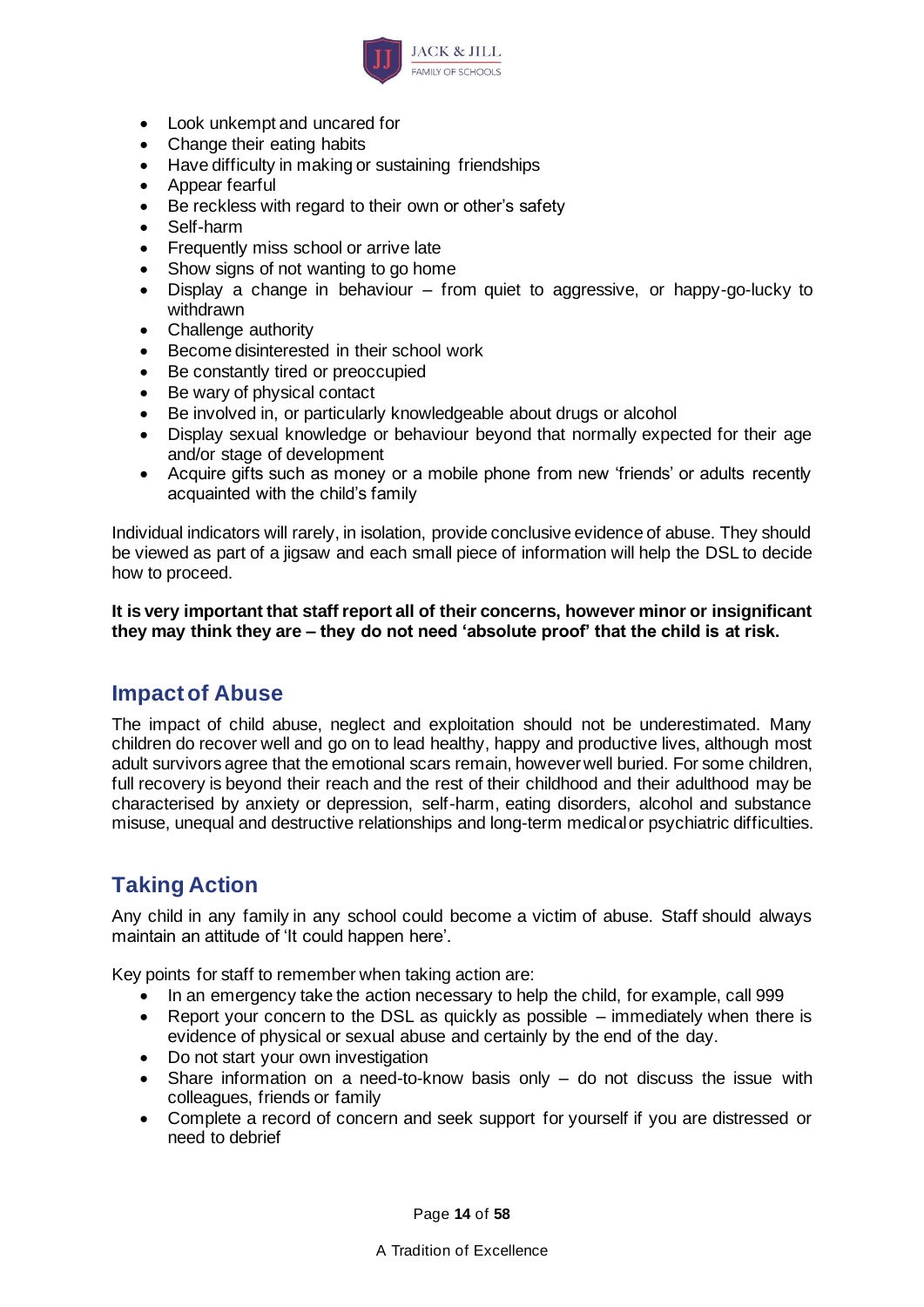

## **Domestic Abuse**

The cross-government definition of domestic violence and abuse is:

Any incident or pattern of incidents of controlling, coercive, threatening behaviour, violence or abuse between those aged 16 or over who are, or have been, intimate partners or family members regardless of gender of sexuality.

The abuse can encompass, but is not limited to:

- Psychological
- Physical
- Sexual
- Financial
- Emotional

The Family of Schools recognises that exposure to domestic abuse and/or violence can have a serious, long lasting emotional and psychological impact on children. In some cases, a child may blame themselves for the abuse or may have had to leave the family home as a result. The Family of Schools acknowledges that domestic abuse affecting young people can also occur within their personal relationships, as well as in the context of their home life.

### **Homelessness**

The Family of Schools recognises that being homeless or being at risk of becoming homeless presents a real risk to a child's welfare. The designated safeguarding lead is aware of contact details and referral routes into the Local Housing Authority so they can raise/progress concerns at the earliest opportunity.

Indicators that a family may be at risk of homelessness include:

- Household debt
- Rent arrears
- Domestic abuse and anti-social behaviour
- The family being asked to leave a property

If a child has been harmed or is at risk of harm, a referral to children's social care will be made.

### <span id="page-14-0"></span>**Children Missing Education**

We recognise that full attendance at school is important to the wellbeing of all our pupils and enables them to access the opportunities made available to them at school. Attendance is monitored closely, and we work in partnership with AfC when patterns of absence give rise to concern.

A child going missing from education is a potential indicator of abuse and neglect, including sexual abuse and sexual exploitation. We ensure we have more than one emergency contact number for each pupil. This will give the school additional options to contact a responsible adult when a child missing education (CME) is also identified as a welfare and/or safeguarding concern.

Our attendance policy is set out in a separate document and is reviewed regularly by the Advisory Board. The Family of Schools operates in accordance with statutory guidance 'Children Missing Education' (DfE 2016) [Children Missing Education Statutory Guidance](https://www.gov.uk/government/uploads/system/uploads/attachment_data/file/550416/Children_Missing_Education_-_statutory_guidance.pdf)

Page **15** of **58**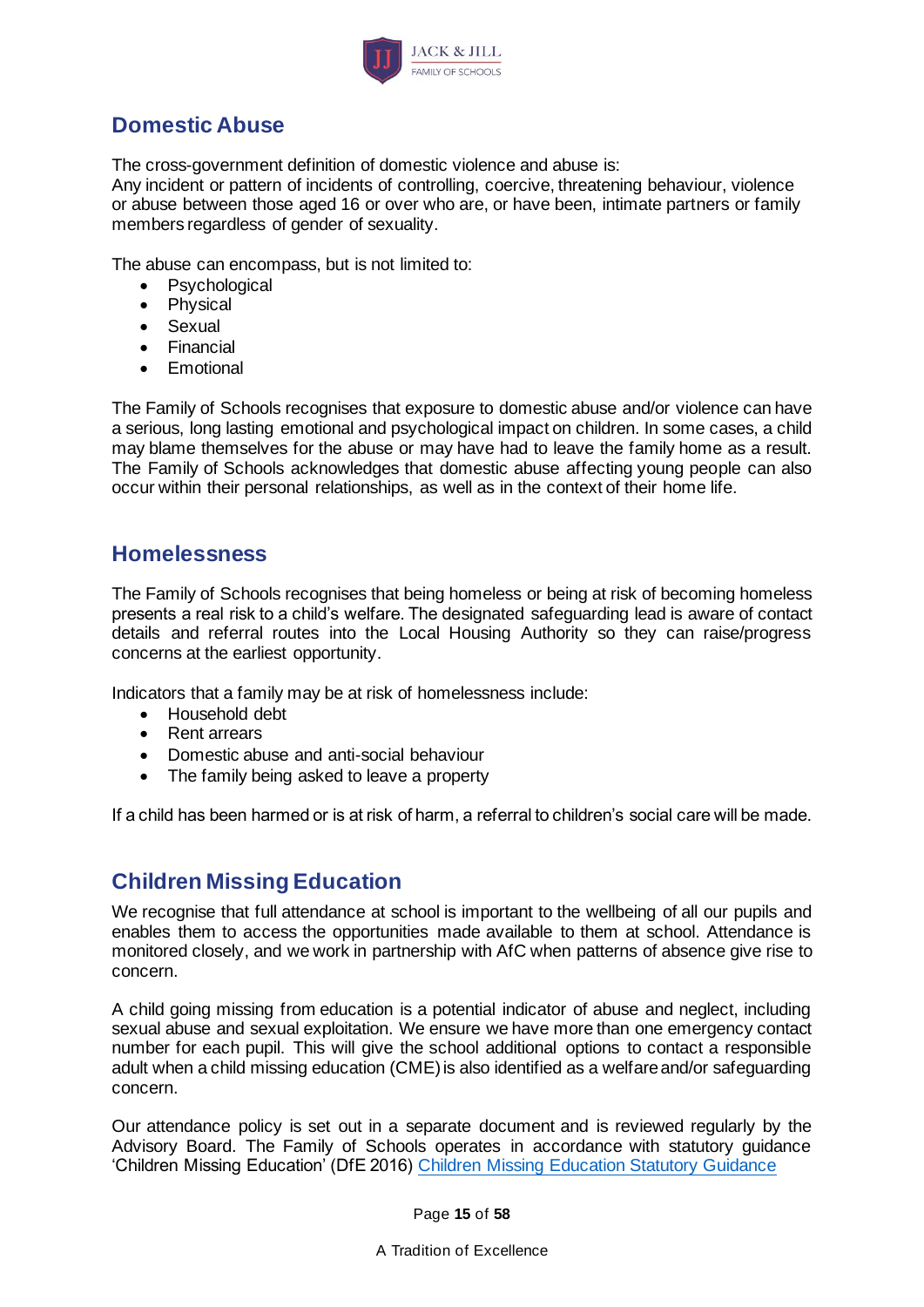

### <span id="page-15-0"></span>**Children who run away or go missing from home or care**

The Jack and Jill Family of Schools recognises that children who run away or go missing - and are thus absent from their normal residence - are potentially vulnerable to abuse, exploitation, offending and placing themselves in situations where they may suffer physical harm.

'Keeping Children Safe in Education 2019' highlights that 'Statutory Guidance on Children who Run Away or go Missing from Home or Care' (DfE 2014*)* requires that every child or young person who runs away or goes missing must be offered a return home interview (RHI) within 72 hours of their return.

Where necessary and in conjunction with AfC or other relevant local authority, the Family of Schools will facilitate return home interviews, both in terms of releasing the young person to participate in an interview and providing an appropriate and safe space on a school site for the interview to take place.

## **Children with Family Members in Prison**

The Family of Schools recognise that children who have a family member in prison are at risk of poor outcomes including poverty, stigma, isolation and poor mental health. The Family of Schools will work with agencies and resources e.g. [NICCO](https://www.nicco.org.uk/) to help mitigate negative consequences for those children.

### <span id="page-15-1"></span>**Peer on Peer Abuse**

Occasionally, allegations may be made against pupils by others in the school, which are of a safeguarding nature. Safeguarding issues raised in this way may include physical abuse, emotional abuse, sexual abuse and sexual exploitation. It is likely that to be considered a safeguarding allegation against a pupil, some of the following features will be found.

### **The allegation:**

- Is made against an older pupil and refers to their behaviour towards a younger pupil or a more vulnerable pupil
- Is of a serious nature, possibly including a criminal offence
- Raises risk factors for other pupils in the school
- Indicates that other pupils may have been affected by this student
- Indicates that young people outside the school may be affected by this student

Examples of safeguarding issues against a pupil could include:

- **Physical abuse:** violence, particularly pre-planned, forcing others to use drugs or alcohol
- **Emotional abuse:** blackmail or extortion, threats and intimidation
- **Sexual abuse:** indecent exposure, indecent touching or serious sexual assaults, forcing others to watch pornography or take part in sexting
- **Sexual exploitation:** encouraging other children to attend inappropriate parties, photographing or videoing other children performing indecent acts

In areas where gangs are prevalent, older pupils may attempt to recruit younger pupils using any or all of the above methods. Young people suffering from sexual exploitation themselves may be forced to recruit other young people under threat of violence.

Page **16** of **58**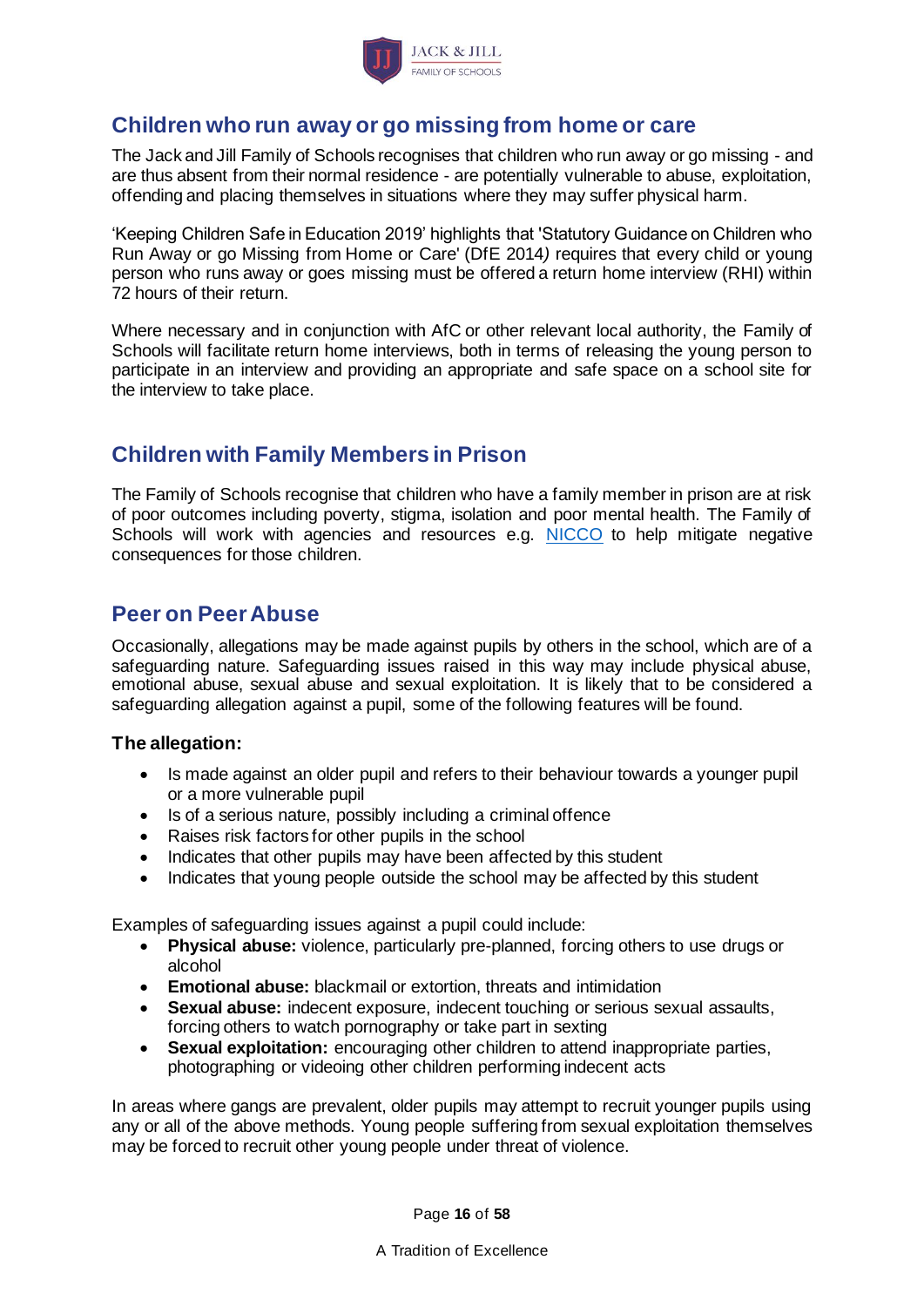

#### **What to do:**

- When an allegation is made by a pupil against another pupil, members of staff should consider whether the complaint raises a safeguarding concern. If there is a safeguarding concern the designated safeguarding lead should be informed
- A factual record should be made of the allegation, but no attempt at this stage should be made to investigate the circumstances
- The DSL should contact children's services to discuss the case. It is possible that children's services are already aware of safeguarding concerns around this young person. The DSL will follow through the outcomes of the discussion and make a children's services referral where appropriate
- The DSL will make a record of the concern, the discussion and any outcome and keep a copy in both pupils' files
- If the allegation indicates a potential criminal offence has taken place, the police should be contacted at the earliest opportunity and parents informed (of both the pupil being complained about and the alleged victim)
- It may be appropriate to exclude the pupil being complained about for a period of time according to the Family of School's behaviour policy and procedures
- Where neither social services nor the police accept the complaint, a thorough school investigation should take place into the matter using the school's usual disciplinary procedures
- In situations where the school considers a safeguarding risk is present, a risk assessment should be prepared along with a preventative, supervision plan
- The plan should be monitored, and a date set for a follow-up evaluation with everyone concerned

### **Sexual Violence and Sexual Harassment**

The Family of schools follow the DfE's advice about sexual violence and sexual harassment between children in schools and colleges [Sexual Violence and Sexual Harassment Between](https://www.gov.uk/government/publications/sexual-violence-and-sexual-harassment-between-children-in-schools-and-colleges)  [Children in Schools and Colleges \(DfE May 2018\)](https://www.gov.uk/government/publications/sexual-violence-and-sexual-harassment-between-children-in-schools-and-colleges)

Sexual violence and sexual harassment can occur between two pupils of any sex. They can also occur through a group of pupils sexually assaulting or sexually harassing a single pupil or groups of pupils.

It is more likely that girls will be the victims of sexual violence and more likely that sexual harassment will be perpetrated by boys.

Sexual violence and sexual harassment exist on a continuum and may overlap, they can occur online and offline (both physical and verbal) and are never acceptable. The Family of Schools will ensue that **all** victims are taken seriously and offered appropriate support.

Sexual violence and sexual harassment is not acceptable at the Family of Schools. Behaviours such as making sexual remarks, grabbing bottoms, breasts and genitalia is not 'banter' or 'having a laugh' and will never be tolerated.

The Family of Schools recognises that the following pupils can be especially vulnerable to sexual violence and sexual harassment:

- Children with Special Educational Needs and Disabilities (SEND)
- Pupils who are lesbian, gay, bi, or trans, questioning (LGBTQ) and who are perceived to be LGBTQ by their peers

Page **17** of **58**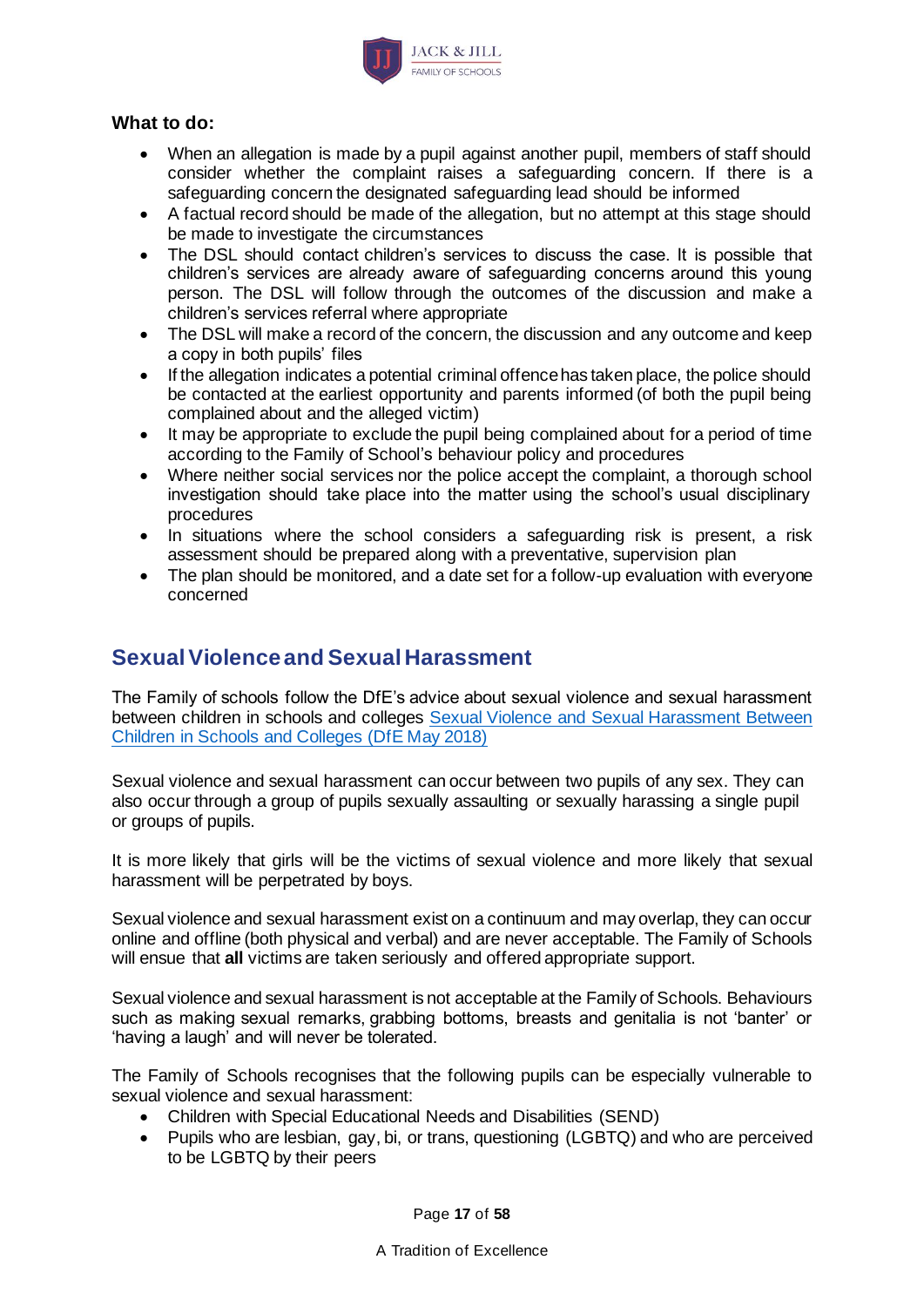

## **Sexual Violence**

Sexual violence refers to sexual offences under the Sexual Offences Act 2003:

**Rape:** A person (A) commits a rape if: he intentionally penetrates the vagina, anus, mouth of another person (B) with his penis, B does not consent to the penetration and A does not reasonably believe that B consents.

**Assault by Penetration:** A person (A) commits an offence if: s/he intentionally penetrates the vagina or anus of another person (B) with a part of her/his body or anything else, the penetration is sexual, B does not consent to the penetration and A does not reasonably believe that B consents.

**Sexual Assault:** A person (A) commits an offence of sexual assault if: s/he intentionally touches another person (B), the touching is sexual, B does not consent to the touching and A does not reasonably believe that B consents.

**Consent:** Someone consents to vaginal, anal or oral penetration only if s/he agrees by choice to that penetration and has the freedom and capacity to make that choice. Consent to sexual activity may be given to one sort of activity but not another eg to vaginal but not anal sex or penetration with conditions, such as wearing a condom. Consent can be withdrawn at any time during sexual activity and each time activity occurs.

**Sexual Harassment:** Sexual harassment is 'unwanted conduct of a sexual nature' that can occur online and offline. Sexual harassment is likely to: violate a child's dignity, and/or make them feel intimidated, degraded or humiliated and/or create a hostile, offensive or sexualised environment.

Sexual harassment can include:

- Sexual comments. Such as: telling sexual stories, making lewd comments, making sexual remarks about clothes and appearance, calling someone sexualised names.
- Sexual 'jokes' or taunting
- Physical behaviour, such as: deliberately brushing against someone, interfacing with someone's clothes, displaying pictures, photos or drawings of a sexual nature.

**Harmful Sexual Behaviours:** Children's sexual behaviours exist on a wide continuum, from normal and developmentally expected to inappropriate, problematic, abusive and violent. Harmful sexual behaviours refer to problematic, abusive and violent sexual behaviours which are developmentally inappropriate and may cause developmental damage. For more information see [NSPCC Harmful Sexual Behaviours.](https://www.nspcc.org.uk/preventing-abuse/keeping-children-safe/healthy-sexual-behaviour-children-young-people/)

When considering harmful sexual behaviours, ages and the stages of development of the children are critical factors to consider. Sexual behaviour between children can be considered harmful if one of the children is much older, particularly if there is more than two years' difference in age or if one of the children is pre-pubescent and the other is not. However, a younger child can abuse an older child, particularly if they have power over them, for example if the older child is disabled or smaller in stature. A useful tool is the "*Brook Traffic Light Tool"*.

Harmful sexual behaviours will be considered in a child protection context.

The Family of Schools recognises that pupils displaying harmful sexual behaviours have often experienced their own abuse and trauma and they will be offered appropriate support.

Page **18** of **58**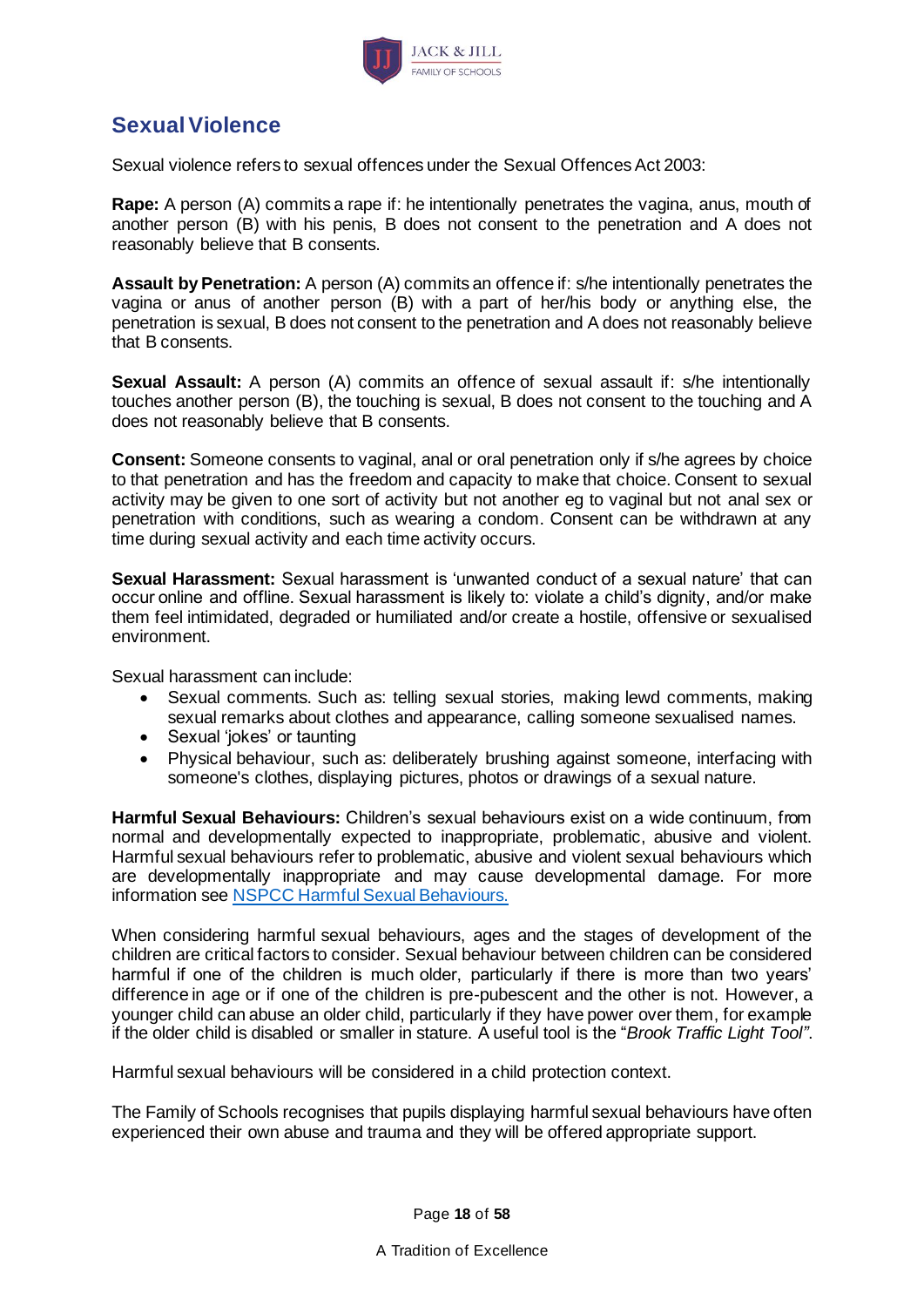

The Family of Schools has a clear set of values and standards and these will be upheld and demonstrated throughout all aspects of school life. The Family of School's has a Behaviour Policy and Anti-Bullying Policy.

The PSHEE and SRE curriculum cover the following issues according to the age and stage of development of the pupils:

- Healthy and respectful relationships
- What respectful behaviour looks like
- Gender roles, stereotyping, equality
- Body confidence and self esteem
- Prejudiced behaviour
- That sexual violence and sexual harassment is always wrong
- Addressing cultures of sexual harassment

#### **Responding to allegations of sexual violence and sexual harassment:**

The Family of Schools will make decisions on a case by case basis, with the DSL (or a deputy) taking a leading role and using their professional judgement, supported by other agencies, such as children's social care and the police as required.

The management of children and young people with sexually harmful behaviour is complex and the Family of Schools work with other relevant agencies to maintain the safety of the whole school community.

A risk and needs assessment will be completed for all reports of sexual violence. The need for a risk and needs assessment for reports of sexual harassment will be considered on a case by case basis. The assessment will consider:

- The victim, especially their protection and support
- The alleged perpetrator
- All the other children (and, if appropriate adult students and staff) at the schools, especially any actions that are appropriate to protect them.

The Family of schools will ensure that appropriate measures are put in place to safeguard and support the victim, the alleged perpetrator and the school community.

## **Up Skirting**

The Family of Schools will ensure that all staff and pupils are aware of the changes to the VOyeurism (Offences) Act 2019 which criminalise the act of 'up skirting'. The [Criminal](https://www.cps.gov.uk/legal-guidance/voyeurism)  [Prosecution Service \(CPS\)](https://www.cps.gov.uk/legal-guidance/voyeurism) defines 'up skirting' as: "a colloquial term referring to the action of placing equipment such as a camera or mobile phone beneath a person's clothing to take a voyeuristic photograph without their permission. It is not only confined to victims wearing skirts or dresses and equally applies when men or women are wearing kilts, cassocks, shorts or trousers. It is often performed in crowded places, e.g. on public transport or at music festivals, which can be difficult to notice offenders".

Incidents of up skirting in the schools will not be tolerated. The Family of Schools will make decisions on a case by case basis with the DSL (or a Deputy) taking a leading role and using their professional judgement, supported by other agencies, such as children's social care and the police as required.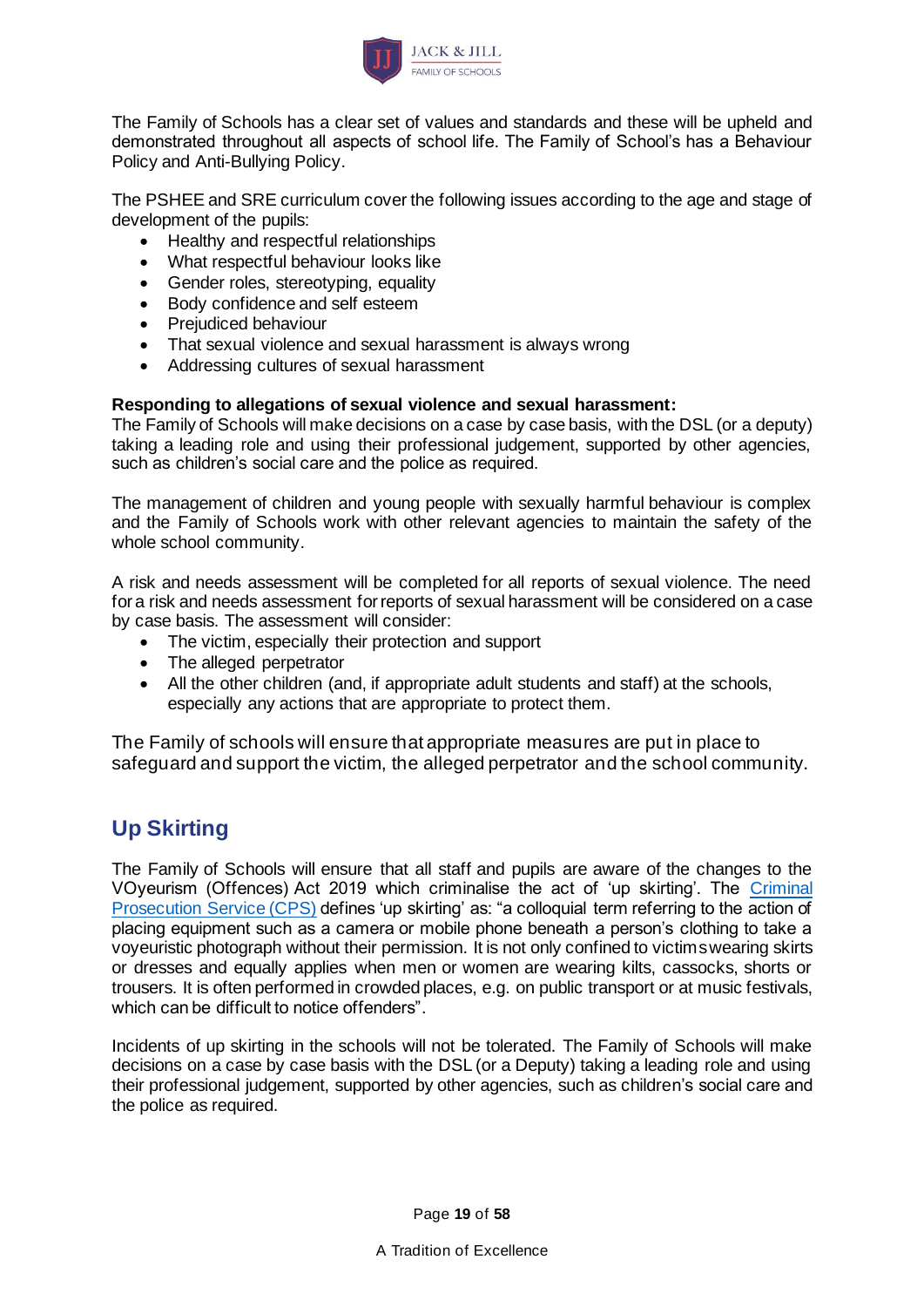

## <span id="page-19-0"></span>**Child Sexual Exploitation (CSE)**

The Jack and Jill Family of schools follows the London Child Protection Procedures for safeguarding children from sexual exploitation. [Safeguarding Children from Sexual](http://www.londoncp.co.uk/chapters/sg_sex_exploit_ch.html)  **[Exploitation](http://www.londoncp.co.uk/chapters/sg_sex_exploit_ch.html)** 

In February 2017, the government updated the working definition of child sexual exploitation [Child sexual exploitation definition and guide](https://www.gov.uk/government/publications/child-sexual-exploitation-definition-and-guide-for-practitioners)

"Child sexual exploitation is a form of child sexual abuse. It occurs where an individual or group takes advantage of an imbalance of power to coerce, manipulate or deceive a child or young person under the age of 18 into sexual activity (a) in exchange for something the victim needs or wants, and/or (b) for the financial advantage or increased status of the perpetrator or facilitator.

The victim may have been sexually exploited even if the sexual activity appears consensual. Child sexual exploitation does not always involve physical contact; it can also occur through the use of technology."

Child sexual exploitation is a form of child sexual abuse affecting boys and girls. Sexual abuse may involve physical contact, including assault by penetration (for example, rape or oral sex) or non-penetrative acts such as masturbation, kissing, rubbing and touching outside clothing. It may include non-contact activities, such as involving children in the production of sexual images, forcing children to look at sexual images or watch sexual activities, encouraging children to behave in sexually inappropriate ways or grooming a child in preparation for abuse (including via the internet).

Child sexual exploitation may occur without the child being aware of events or understanding that these constitute abuse.

Child sexual exploitation is never the victim's fault, even if there is some form of exchange: all children and young people under the age of 18 have a right to be safe and should be protected from harm.

### **Child sexual exploitation:**

- Can affect any child or young person (male or female) under the age of 18 years, including 16 and 17 year olds who can legally consent to have sex
- Can still be abuse even if the sexual activity appears consensual
- Can include both contact (penetrative and non-penetrative acts) and non-contact sexual activity
- Can take place in person or via technology, or a combination of both
- Can involve force and/or enticement-based methods of compliance and may, or may not, be accompanied by violence or threats of violence
- May occur without the child's or young person's immediate knowledge (through others copying videos or images they have created and posting on social media, for example)
- Can be perpetrated by individuals or groups, males or females, and children or adults. The abuse can be a one-off occurrence or a series of incidents over time, and range from opportunistic to complex organised abuse
- Is typified by some form of power imbalance in favour of those perpetrating the abuse. Whilst age may be the most obvious, this power imbalance can also be due to a range of other factors including gender, sexual identity, cognitive ability, physical strength, status, and access to economic or other resources

Page **20** of **58**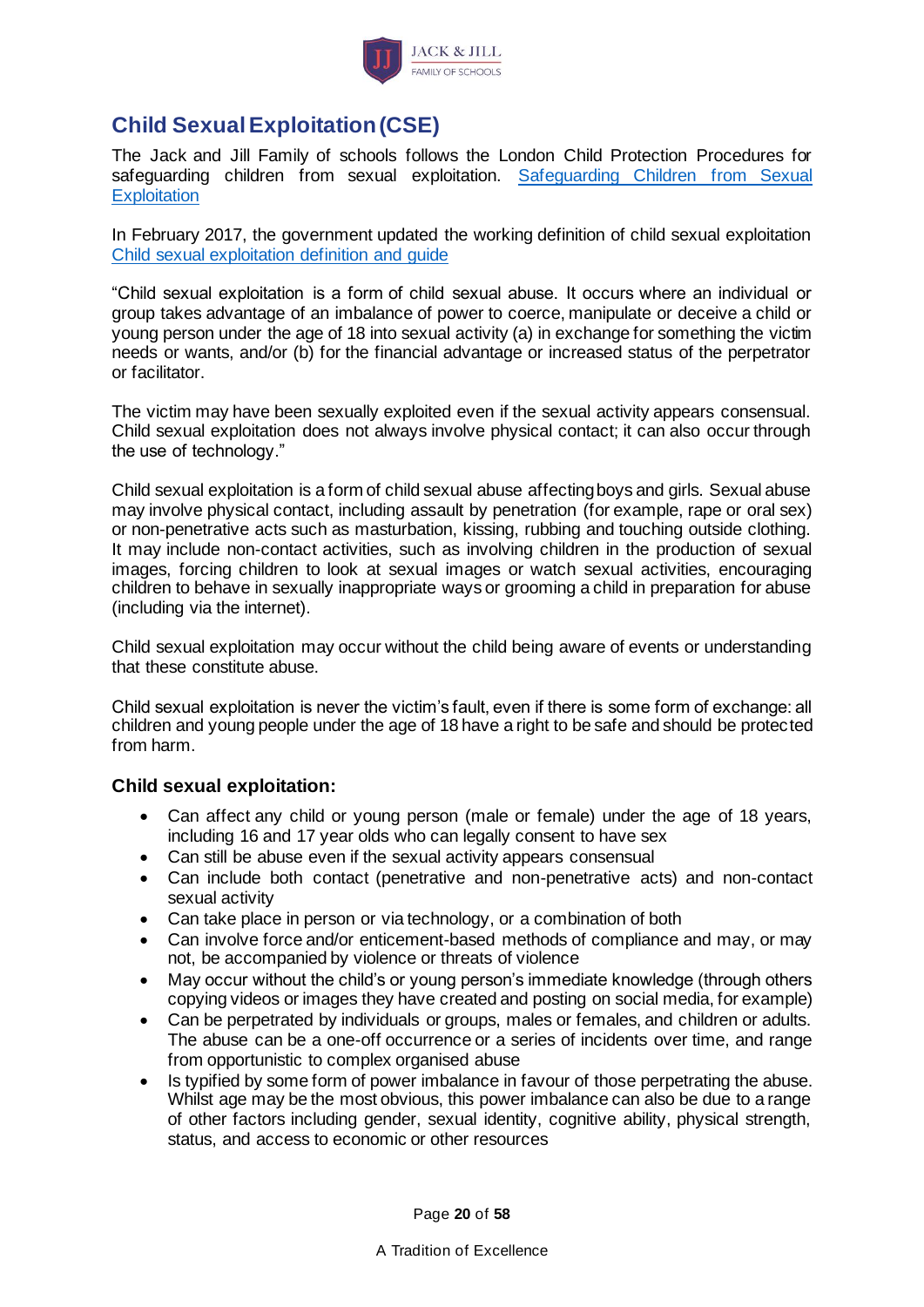

**Consent:** Even where a young person is old enough to legally consent to sexual activity, the law states that consent is only valid where they make a choice and have the freedom and capacity to make that choice. If a child feels they have no other meaningful choice, are under the influence of harmful substances or fearful of what might happen if they don't comply (all of which are common features in cases of child sexual exploitation) consent cannot legally be given whatever the age of the child.

**Key factor in child sexual exploitation:** Child sexual exploitation involves some form of exchange (sexual activity in return for something) between the victim and/or perpetrator or facilitator. Where there is no such exchange, for example, where the gain for the perpetrator is sexual gratification (or the exercise of power or control), this is described as sexual abuse (and not exploitation).

The exchange can include both tangible (such as money, drugs or alcohol) and intangible rewards (such as status, protection or perceived receipt of love or affection). The receipt of something by a child/young person does not make them any less of a victim.

It is also important to note that the prevention of something negative can also fulfil the definition of exchange, for example a child who engages in sexual activity to stop someone carrying out a threat to harm his/her family.

### **Links to other kinds of crime:**

- Child trafficking
- Domestic abuse
- Sexual violence in intimate relationships
- Grooming (including online grooming)
- Abusive images of children and their distribution
- Drugs-related offences
- Gang-related activity
- Immigration-related offences
- Domestic servitude

#### **Potential vulnerabilities:**

Although the following vulnerabilities increase the risk of child sexual exploitation, it must be remembered that not all children with these indicators will be exploited. Child sexual exploitation can occur without any of these issues.

- Having a prior experience of neglect, physical and/or sexual abuse
- Lack of a safe or stable home environment, now or in the past (domestic violence or parental substance misuse, mental health issues or criminality, for example)
- Recent bereavement or loss
- Social isolation or social difficulties
- Absence of a safe environment to explore sexuality
- Economic vulnerability
- Homelessness or insecure accommodation status
- Connections with other children and young people who are being sexually exploited
- Family members or other connections involved in adult sex work
- Having a physical or learning disability
- Being in care (particularly those in residential care and those with interrupted care histories)
- Sexual identity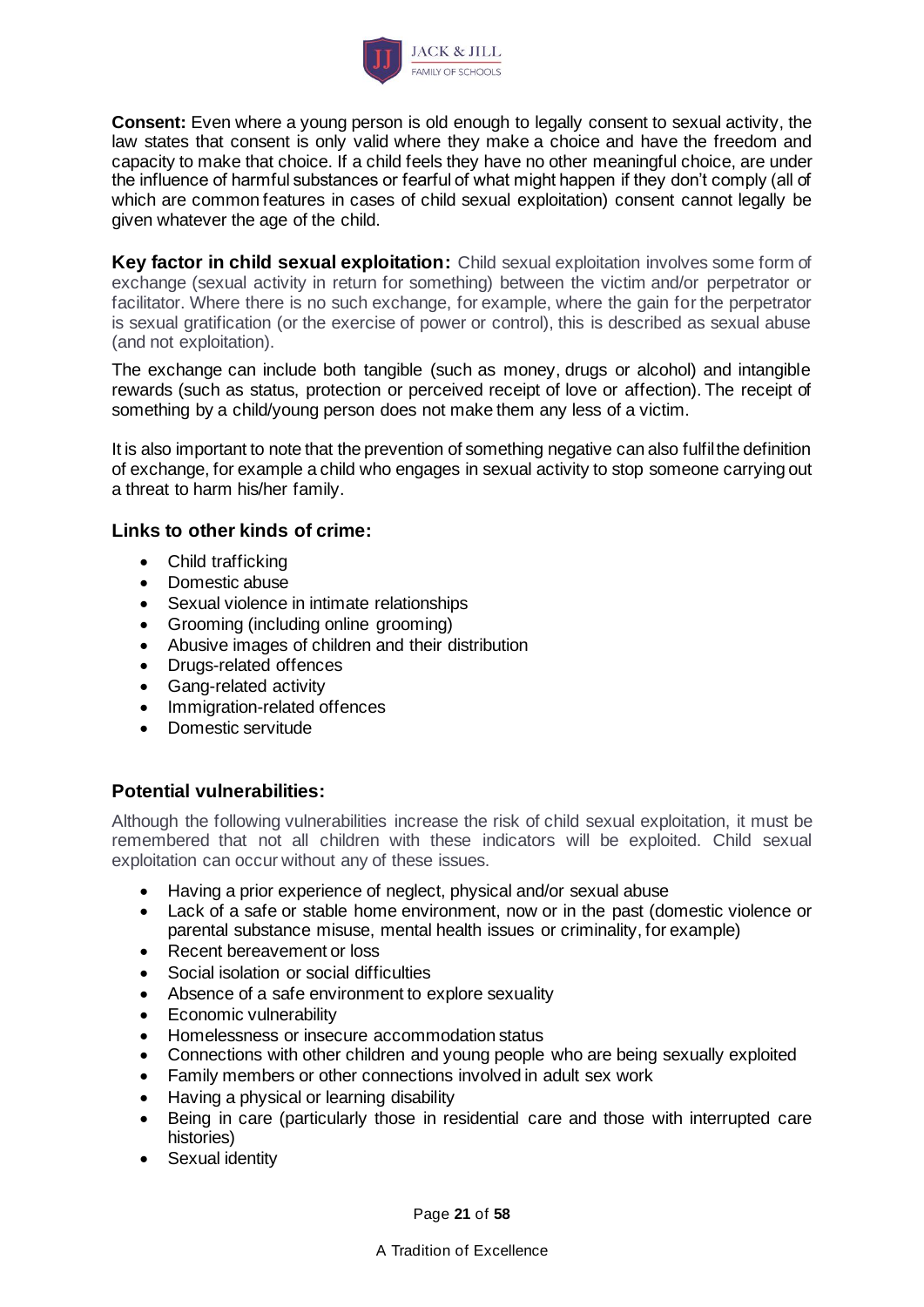

### **Possible indicators of child sexual exploitation:**

- Acquisition of money, clothes, mobile phones, etc, without plausible explanation
- Gang association and/or isolation from peers and social networks
- Exclusion or unexplained absences from school, college or work
- Leaving home or care without explanation and persistently going missing or returning late
- Excessive receipt of texts or phone calls
- Returning home under the influence of drugs or alcohol
- Inappropriate sexualised behaviour for age or sexually transmitted infections
- Evidence of or suspicions of physical or sexual assault
- Relationships with controlling or significantly older individuals or groups
- Multiple callers (unknown adults or peers)
- Frequenting areas known for sex work
- Concerning use of internet or other social media
- Increasing secretiveness around behaviours
- Self-harm or significant changes in emotional wellbeing
- Online exploitation

All young people are at risk from online exploitation and can be unaware that this is happening. Online exploitation includes the exchange of sexual communication or images and can be particularly challenging to identify and respond to. Children, young people and perpetrators are frequently more familiar with, and spend more time in, these environments than their parents and carers.

Online child sexual exploitation allows perpetrators to initiate contact with multiple potential victims and offers a perception of anonymity. Where exploitation does occur online, the transfer of images can be quickly and easily shared with others which makes it difficult to contain the potential for further abuse.

#### **Children may be perpetrators of abuse:**

It must be recognised that children may also be perpetrators of abuse, sometimes at the same time as being abused themselves.

## **County Lines: Child Criminal Exploitation**

Criminal exploitation of children is a geographically widespread form of harm that is a typical feature of county lines criminal activity: drug networks or gangs groom and exploit children and young people to carry drugs and money from urban areas to suburban and rural areas, market and seaside towns. Key to identifying involvement in county lines are missing episodes.

Like other forms of abuse and exploitation, county lines exploitation:

- Can affect any child or young person (male or female) under the age of 18 years
- Can affect any vulnerable adult over the age of 18
- Can still be exploitation even if the activity appears consensual
- Can involve force and/or enticement-based methods of compliance and is often accompanied by violence or threats of violence.
- Can be perpetrated by individuals or groups, males or females, and young people or adults
- Is typified by some sort of power imbalance in favour of those perpetrating the exploitation. Whilst age may be the most obvious, this power imbalance can also be

Page **22** of **58**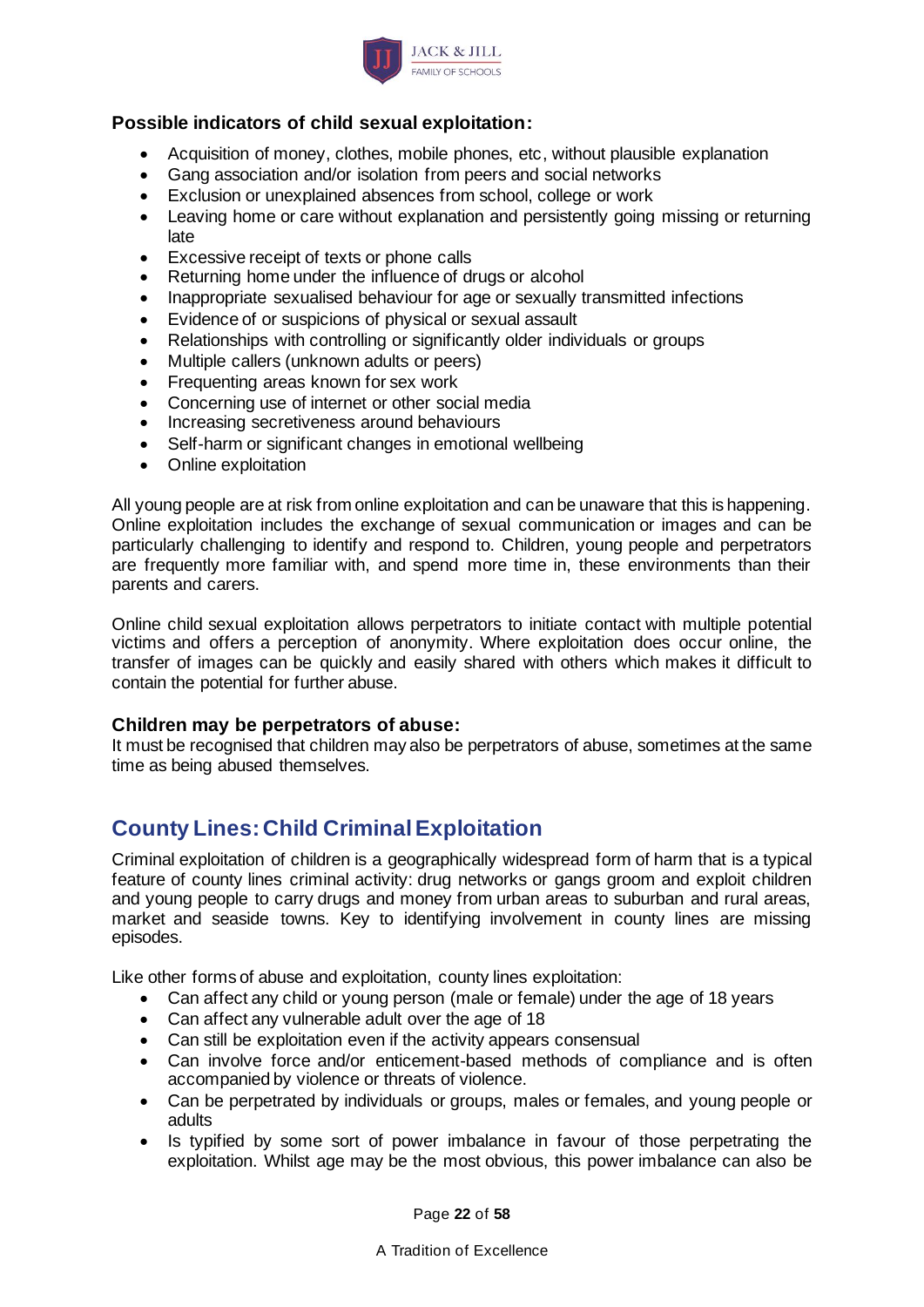

due to a range of other factors including gender, cognitive ability, physical strength, status, and access to economic or other resources.

For more information see: [Criminal exploitation of children and vulnerable adults: county lines.](https://www.gov.uk/government/publications/criminal-exploitation-of-children-and-vulnerable-adults-county-lines)

### <span id="page-22-0"></span>**Online safety**

Children and young people commonly use electronic equipment including mobile phones, tablets and computers on a daily basis to access the internet and share content and images via social networking sites such as Facebook, Twitter, MSN, Tumblr, Snapchat and Instagram.

Those technologies and the internet are a source of fun, entertainment, communication and education. Unfortunately, however, some adults and young people will use those technologies to harm children. That harm might range from sending hurtful or abusive texts and emails to grooming and enticing children to engage in sexually harmful conversations, webcam photography or face-to-face meetings. Pupils may also be distressed or harmed by accessing inappropriate websites that promote unhealthy lifestyles, extremist behaviour and criminal activity.

Chatrooms and social networking sites are the more obvious sources of inappropriate and harmful behaviour and pupils are not allowed to access those sites in school. Many pupils own or have access to handheld devices and parents are encouraged to consider measures to keep their children safe when using the internet and social media at home and in the community.

Jack and Jill Family of School's Online Safety Policy explains how we try to keep pupils safe in school and protect and educate pupils in the safe use of technology. The Family of Schools follows the DfE guidance regarding teaching online safety in schools (2019) [Teaching online](https://www.gov.uk/government/publications/teaching-online-safety-in-schools)  [safety in schools](https://www.gov.uk/government/publications/teaching-online-safety-in-schools)

Cyber bullying and sexting by pupils will be treated as seriously as any other types of bullying and will be managed through our anti-bullying procedures (see 'sexting' below)

## <span id="page-22-1"></span>**Youth produced sexual imagery (Sexting)**

The Jack and Jill Family of School's will act in accordance with advice endorsed by DfE 'Sexting in schools and colleges: responding to incidents and safeguarding young people' (UK Council for Child Internet Safety 2016) ['Sexting in school and colleges'](https://www.gov.uk/government/uploads/system/uploads/attachment_data/file/609874/6_2939_SP_NCA_Sexting_In_Schools_FINAL_Update_Jan17.pdf)

All incidents of youth produced sexual imagery (YPSI) will be dealt with as safeguarding concerns. The primary concern at all times will be the welfare and protection of the young people involved.

Young people who share sexual imagery of themselves or their peers are breaking the law. However, as highlighted in national guidance, it is important to avoid criminalising young people unnecessarily. Jack and Jill Family of Schools will therefore work in partnership with external agencies with a view to responding proportionately to the circumstances of any incident.

All incidents of YPSI should be reported to the DSL as with all other safeguarding issues and concerns. Staff will not make their own judgements about whether an issue relating to YPSI is more or less serious enough to warrant a report to the DSL. What may seem like less serious

Page **23** of **58**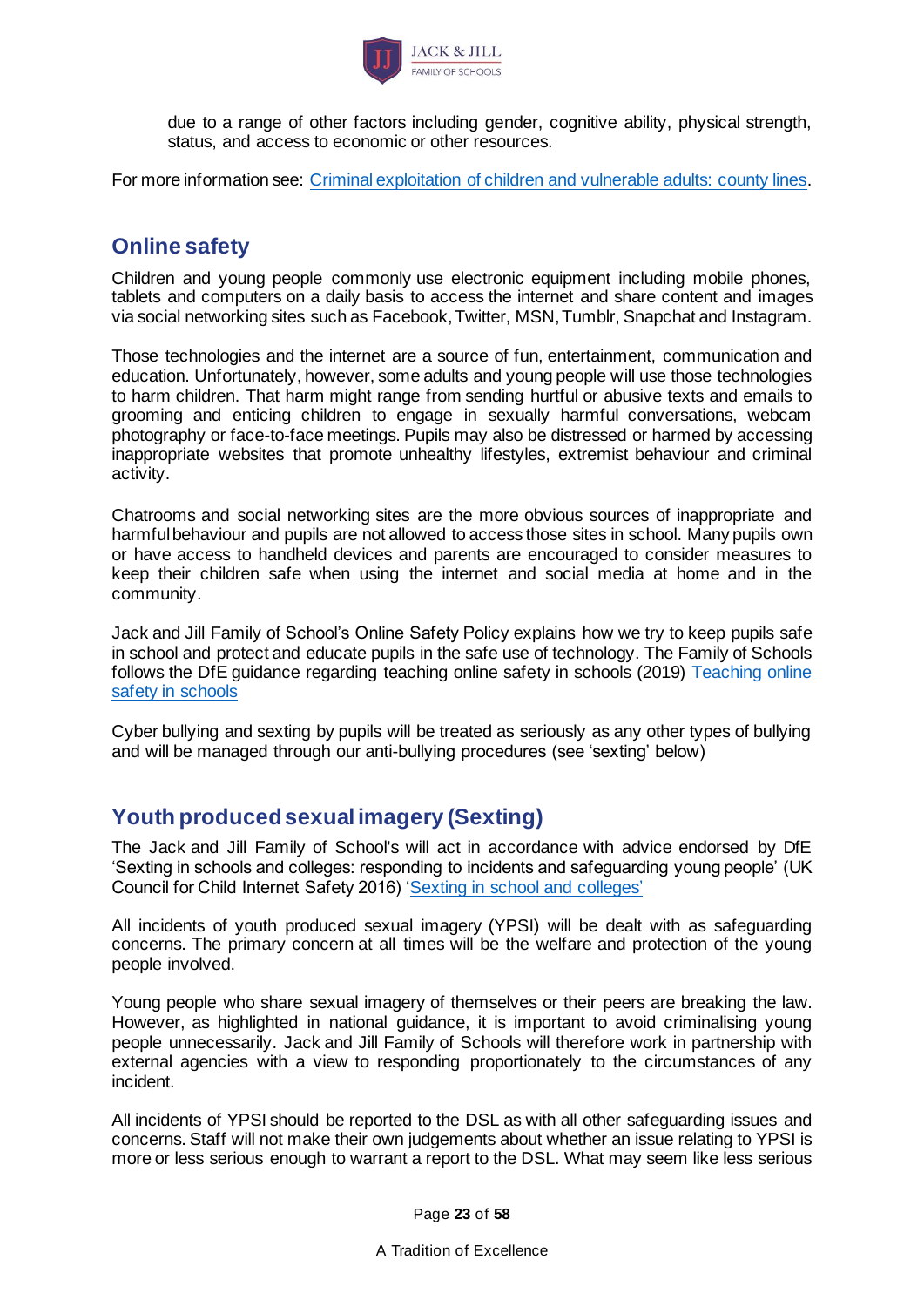

concerns to individual members of staff may be more significant when considered in the light of other information known to the DSL, which the member of staff may not be aware of.

If staff become concerned about a YPSI issue in relation to a device in the possession of a student (e.g., mobile phone, tablet, digital camera), the member of staff will secure the device (it should be confiscated). This is consistent with DfE advice searching, screening and confiscation: advice for headteachers, school staff and governing bodies (DfE February 2014), page 11 'After the search'. ['Searching, screening and confiscation'](https://www.gov.uk/government/uploads/system/uploads/attachment_data/file/554415/searching_screening_confiscation_advice_Sept_2016.pdf)

Staff will not look at or print any indecent images. The confiscated device will be passed immediately to the DSL (see 'Viewing the imagery' below).

The DSL will discuss the concerns with appropriate staff and speak to young people involved as appropriate. Parents and carers will be informed at an early stage and involved in the process unless there is good reason to believe that involving parents would put the young person at risk of harm.

If, at any point in the process, there is concern that a young person has been harmed or is at risk of harm a referral will be made to SPA and/or the police immediately.

The police will always be informed when there is reason to believe that indecent images involve sexual acts and any child in the imagery is under 13 years of age.

The DSL will make a judgement about whether a reported YPSI incident is experimental or aggravated. Aggravated incidents involve criminal or abusive elements beyond the creation, sending or possession of sexual images created by young people. These include possible adult involvement or criminal or abusive behaviour by young people such as sexual abuse, extortion, threats, malicious conduct arising from personal conflicts, or creation or sending or showing of images without the knowledge or against the will of a young person who is pictured.

Aggravated incidents of sexting will be referred to AfC's Single Point of Access for advice about whether a response by the police and/or children's social care is required.

This will facilitate consideration of whether:

- There are any offences that warrant a police investigation
- Child protection procedures need to be invoked
- Parents and carers require support in order to safeguard their children
- A referral to the Multi-agency Risk and Vulnerability (MARVE) Panel is required.
- Any of the perpetrators and/or victims require additional support, this may require the initiation of an early help assessment and the offer of early help services.

Examples of aggravated incidents include:

- Evidence of adult involvement in acquiring, creating or disseminating indecent images of young people (possibly by an adult pretending to be a young person known to the victim)
- Evidence of coercing, intimidating, bullying, threatening and/or extortion of students by one or more other students to create and share indecent images of themselves
- Pressure applied to a few students (eg, all female students in a class or year group) to create and share indecent images of themselves
- Pressurising a student who does not have the capacity to consent (e.g. due to their age, level of understanding or special educational needs) or with additional vulnerability to create and share indecent images of themselves
- Dissemination of indecent images of young people to a significant number of others with an intention to cause harm or distress (possibly as an act of so-called 'revenge porn', bullying or exploitation)

Page **24** of **58**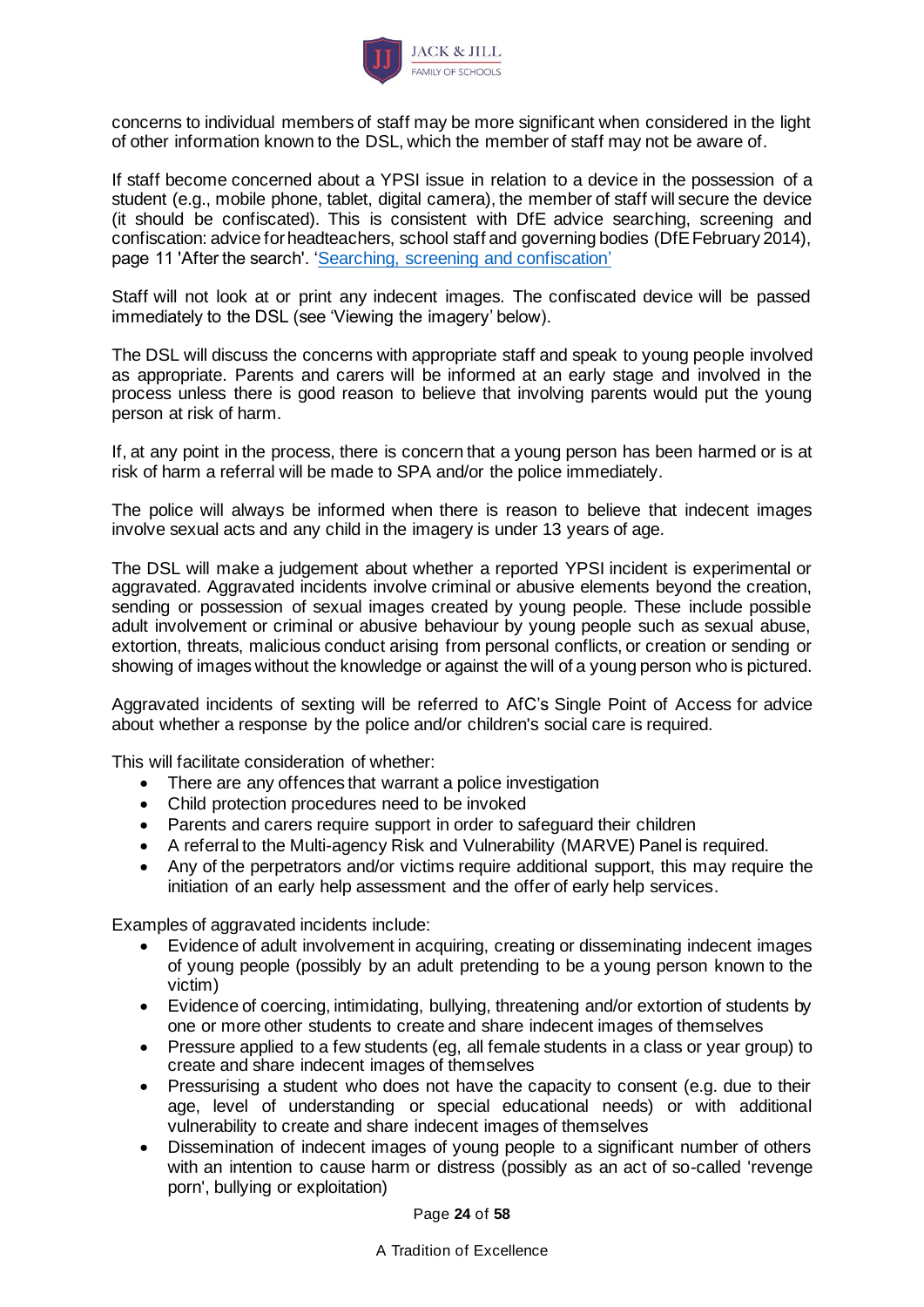

- What is known about the imagery suggests the content depicts sexual acts which are unusual for the young person's developmental stage or are violent
- Sharing of indecent images places a young person is at immediate risk of harm, for example the young person is presenting as suicidal or self-harming

The DSL will make a judgement about whether or not a situation in which indecent images have been shared with a small number of others in a known friendship group with no previous concerns constitutes an aggravated incident or whether the school is able to contain the situation in partnership with all parents of the students involved, arrange for the parents to ensure that all indecent images are deleted and that the young people involved learn from the incident in order to keep themselves safe in future.

In the latter instance, the DSL will consult with the Police and the Single Point of Access to check that no other relevant information is held by those agencies and to ensure an agreed response is documented before proceeding.

## **Viewing the imagery**

Adults should not view youth produced sexual imagery unless there is good and clear reason to do so. Wherever possible, the DSL's responses to incidents will be based on what they have been told about the content of the imagery.

Any decision to view imagery will be based on the DSL's professional judgement. Imagery will never be viewed if the act of viewing will cause significant distress or harm to a pupil.

If a decision is made to view imagery, the DSL will be satisfied that viewing:

- Is the only way to make a decision about whether to involve other agencies (it is not possible to establish the facts from the young people involved)
- Is necessary to report the image to a website, app or suitable reporting agency to have it taken down, or to support the young person or parent in making a report
- Is unavoidable because a young person has presented an image directly to a staff member or the imagery has been found on a school device or network.

If it is necessary to view the imagery, then the DSL will:

- Never copy, print or share the imagery; this is illegal
- Discuss the decision with the Principal
- Ensure viewing is undertaken by the DSL or deputy DSL with delegated authority from the headteacher
- Ensure viewing takes place with another member of staff present in the room, ideally the head teacher, another DSL or a member of the Senior Leadership Team. The other staff member does not need to view the images
- Wherever possible ensure viewing takes place on school premises, ideally in private in a school office
- Ensure wherever possible that images are viewed by a staff member of the same sex as the young person in the imagery
- Record the viewing of the imagery in the pupil's safeguarding record, including who was present, why the image was viewed and any subsequent actions; and ensure this is signed and dated and meets the wider standards set out by Ofsted for recording safeguarding incidents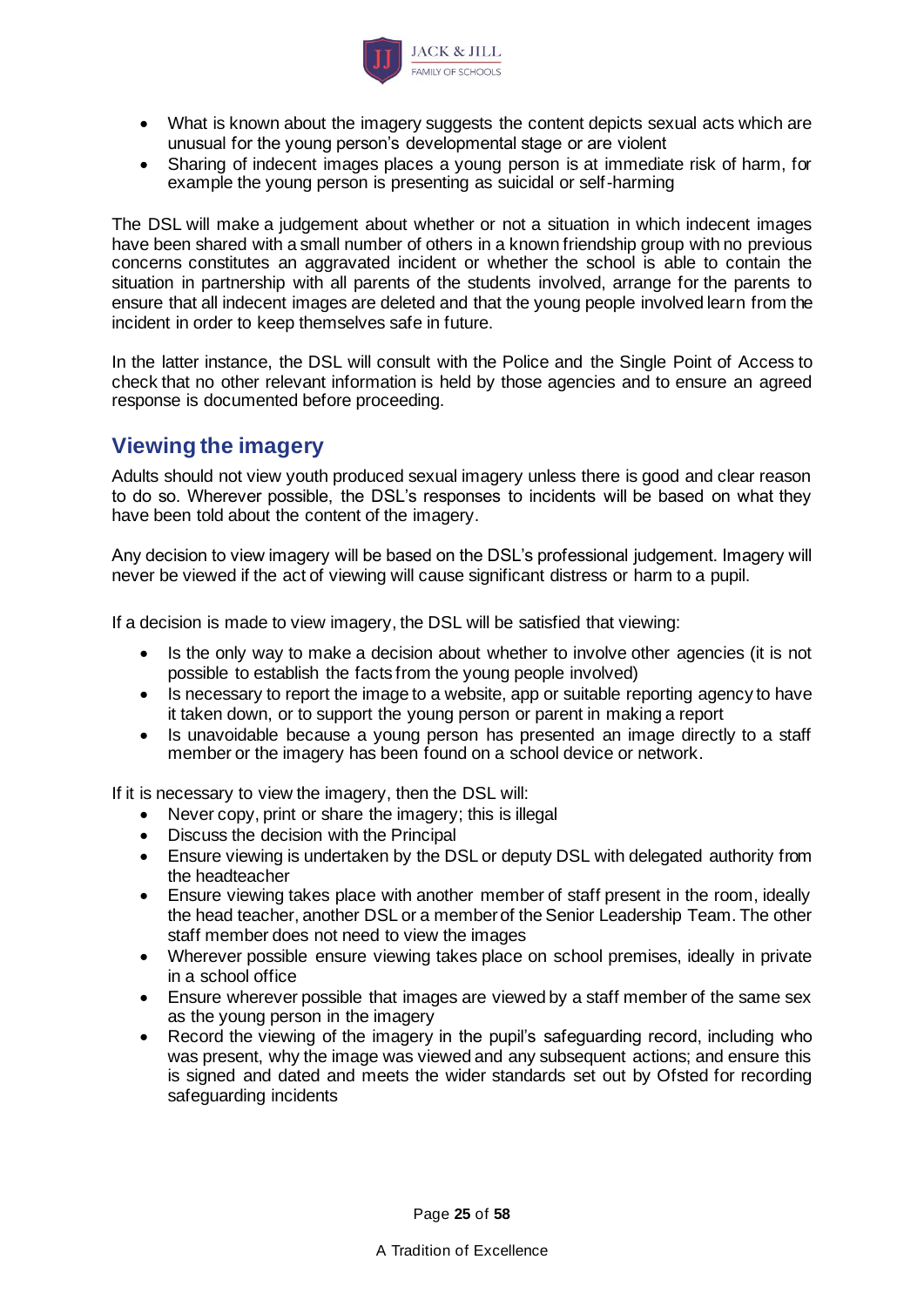

## **Deletion of images**

If the school has decided that other agencies do not need to be involved, then consideration will be given to deleting imagery from devices and online services to limit any further sharing of the imagery.

## <span id="page-25-0"></span>**Bullying**

The Jack and Jill Family of School's Anti-Bullying Policy sets out in a separate document that to allow or condone bullying may lead to consideration under child protection procedures. This includes all forms, eg, cyber, racist, homophobic and gender related bullying. We keep a record of known bullying incidents which is shared with and analysed by the Advisory Board. All staff are aware that children with SEND and/or differences or perceived differences are more susceptible to being bullied or victims of child abuse.

If the bullying is particularly serious, or the anti-bullying procedures are seen to be ineffective, the Principal and DSL will consider implementing child protection procedures.

The subject of bullying is addressed at regular intervals in PHSEE education. We have a duty to record and regularly report to the local authority incidents of recorded racism within the schools.

## <span id="page-25-1"></span>**So-called 'honour based' violence**

So-called 'honour based' violence (HBV) can be described as a collection of practices, which are used to control behaviour within families or other social groups to protect perceived cultural and religious beliefs and/or honour. Such violence can occur when perpetrators perceive that a relative has shamed the family and/or community by breaking their honour code. Crimes include female genital mutilation (FGM), forced marriage, and practices such as breast ironing.

Honour based violence might be committed against young people in our school who;

- Become involved with a boyfriend or girlfriend from a different culture or religion
- Want to avoid an arranged marriage
- Want to avoid a forced marriage
- Wear clothes or take part in activities that might not be considered traditional within a particular culture.

It is a violation of human rights and may be a form of domestic and/or sexual abuse. There is no, and cannot be, honour or justification for abusing the human rights of others. Staff at the Jack and Jill Family of Schools will record and report any concerns about a child who might be at risk of HBV to the DSL as with any other safeguarding concern. The DSL will consider the need to make a referral to the police, and/or the Single Point of Access as with any other child protection concern and may also contact the forced marriage unit for advice as necessary.

## <span id="page-25-2"></span>**Female genital mutilation (FGM)**

Female genital mutilation (FGM) is a form of child abuse. It is the collective name given to a range of procedures involving the partial or total removal of the external female genitalia for non-medical reasons or other injury to the female genital organs. It has no health benefits and harms girls and women in many ways. The practice, which is most commonly carried out

Page **26** of **58**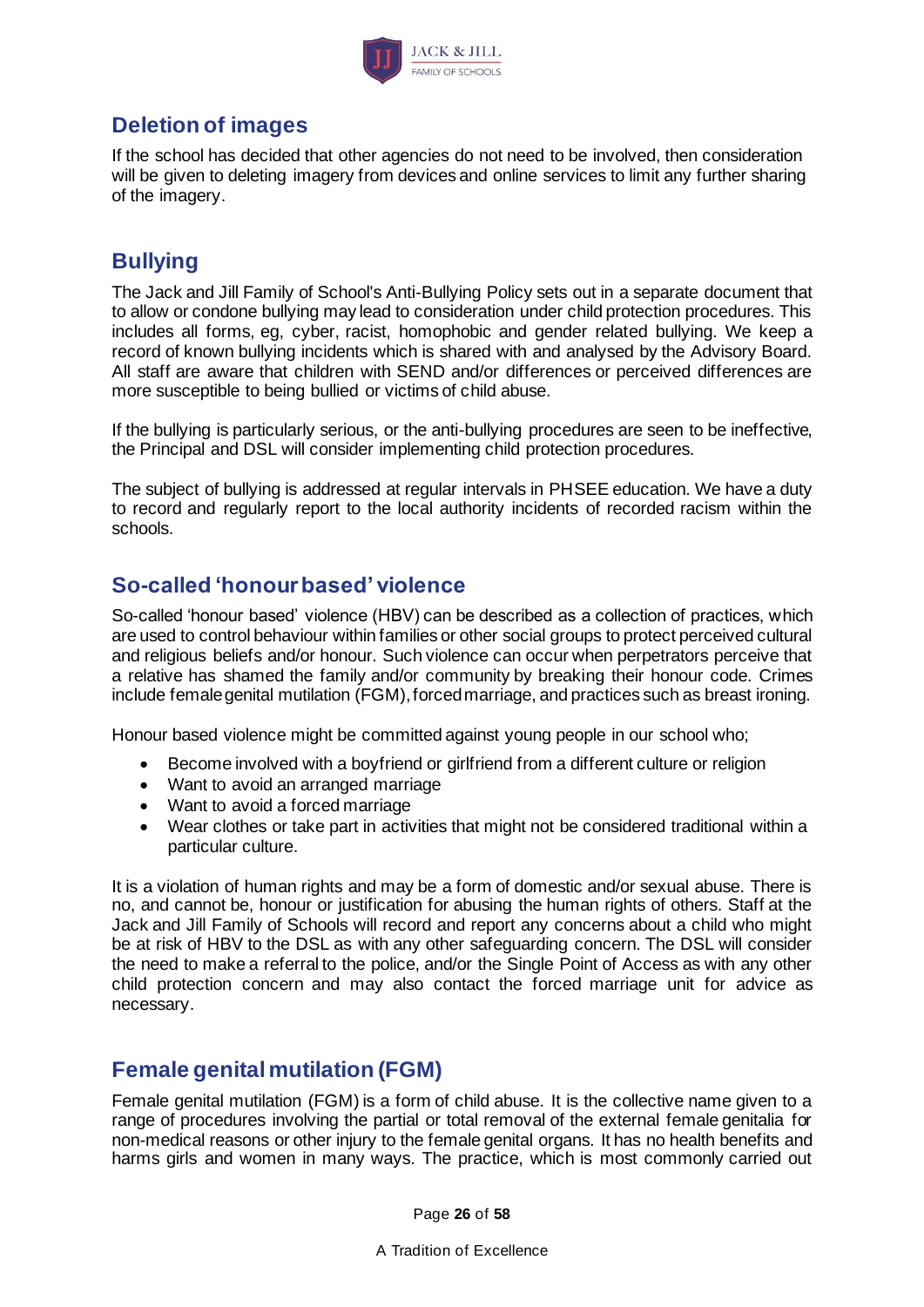

without anaesthetic, can cause intense pain and distress and long-term health consequences, including difficulties in childbirth.

FGM is carried out on girls of any age, from young babies to older teenagers and adult women, so school staff are trained to be aware of risk indicators.

These risk indicators may include:

- Pupil talking about getting ready for a special ceremony
- Family taking a long trip abroad
- Pupil's family being from one of the 'at risk' communities for FGM (Kenya, Somalia, Sudan, Sierra Leon, Gambia, Egypt, Nigeria, Eritrea as well as non-African communities including Yemeni, Afghani, Kurdistan, Indonesia and Pakistan)
- Knowledge that the pupil's sibling has undergone FGM
- Pupil talks about going abroad to be 'cut' or to prepare for marriage

Many such procedures are carried out abroad and staff will be particularly alert to suspicions or concerns expressed by female pupils about going on a long holiday during the summer holiday period. Staff are aware that it is also possible for these procedures to be undertaken in the UK.

In England, Wales and Northern Ireland, the practice is illegal under the Female Genital Mutilation Act 2003. Any person found guilty of an offence under the Female Genital Mutilation Act 2003 is liable to a maximum penalty of 14 years imprisonment or a fine, or both.

(Se[e Female Genital Mutilation Statutory Guidance](https://www.gov.uk/government/publications/female-genital-mutilation-guidelines) an[d Kingston and Richmond Safeguarding](https://kingstonandrichmondlscb.org.uk/news-resources/policies-and-procedures-87/female-genital-mutilation-policy-203.php)  [Children Partnership FGM Policy](https://kingstonandrichmondlscb.org.uk/news-resources/policies-and-procedures-87/female-genital-mutilation-policy-203.php) for further information).

If staff have a concern that a girl may be at risk of FGM, they will record their concern and inform the DSL as they would any other safeguarding concern.

Signs that may indicate a pupil has undergone FGM:

- Prolonged absence from school and other activities
- Behaviour change on return from a holiday abroad, such as being withdrawn and appearing subdued
- Bladder or menstrual problems
- Finding it difficult to sit still and looking uncomfortable
- Complaining about pain between the legs
- Mentioning something somebody did to them that they are not allowed to talk about
- Secretive behaviour, including isolating themselves from the group
- Reluctance to take part in physical activity
- Repeated urinal tract infection
- Disclosure

Teachers are subject to a statutory duty defined by Section 5B of the Female Genital Mutilation Act 2003 (as inserted by section 74 of the Serious Crime Act 2015) to report to the police personally where they discover (eg,. by means of a disclosure) that an act of FGM appears to have been carried out on a girl who is aged under 18. This is known as mandatory reporting.

The mandatory reporting duty applies to all staff who are employed or engaged to carry out 'teaching work' in the Family of schools, whether or not they have qualified teacher status. The duty applies to the individual who becomes aware of the case to make a report to the police.

Page **27** of **58**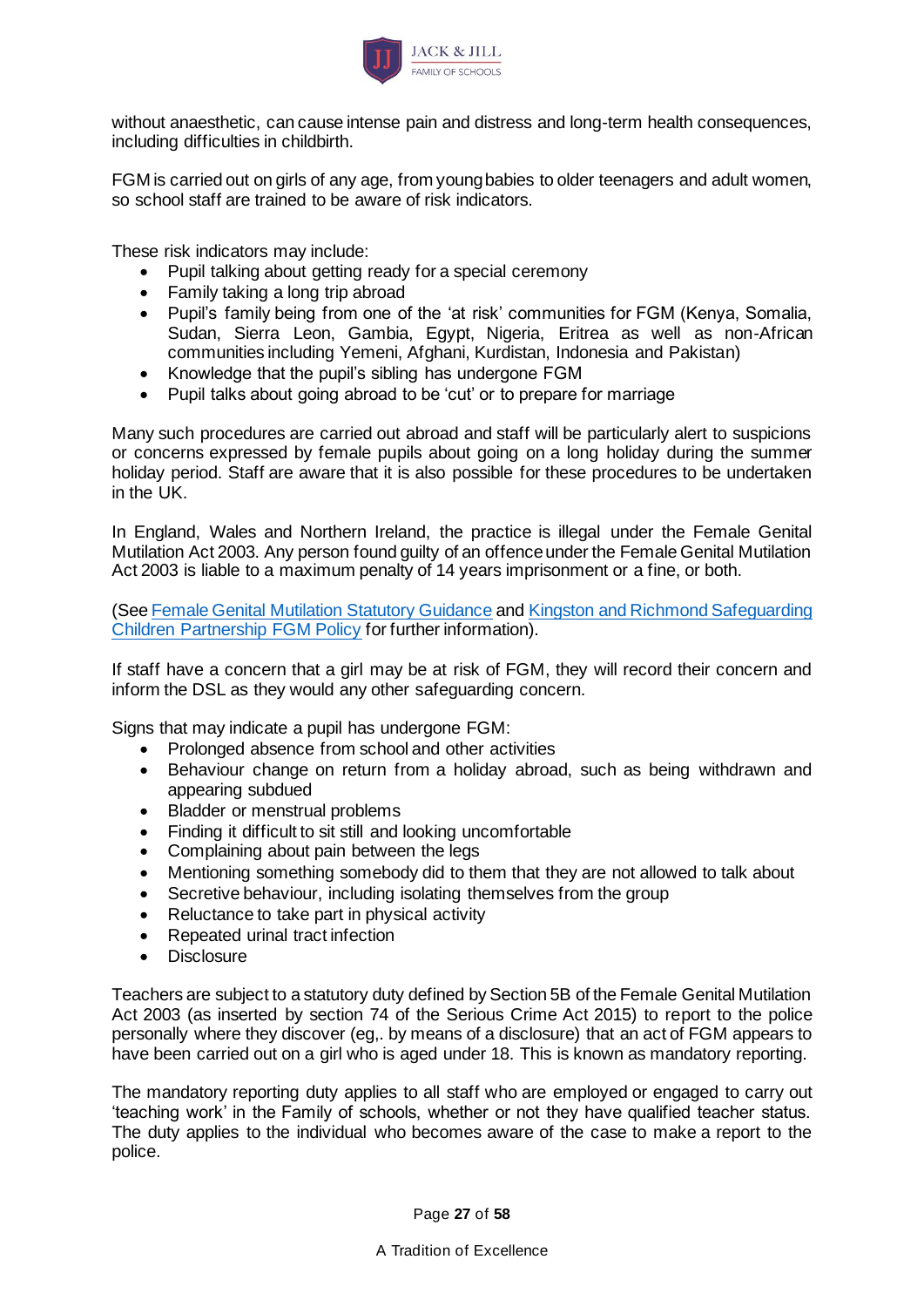

At the Jack & Jill Family of schools, staff in this situation will record their concerns and inform the DSL, who will support the member of staff in making a direct report to the police.

There are no circumstances in which a teacher or other member of staff will examine a girl.

### <span id="page-27-0"></span>**Forced marriage**

A forced marriage is a marriage in which a female (and sometimes a male) does not consent to the marriage but is coerced into it. Coercion may include physical, psychological, financial, sexual and emotional pressure. It may also involve physical or sexual violence and abuse.

A forced marriage is not the same as an arranged marriage. In an arranged marriage, which is common in several cultures, the families of both spouses take a leading role in arranging the marriage but the choice of whether or not to accept the arrangement remains with the prospective spouses.

Children may be married at a very young age, and well below the age of consent in England. School staff should be particularly alert to suspicions or concerns raised by a pupil about being taken abroad and not being allowed to return to England.

Since June 2014, forcing someone to marry has become a criminal offence in England and Wales under the Anti-Social Behaviour, Crime and Policing Act 2014. For further information see: [Guidance forced marriage](https://www.gov.uk/guidance/forced-marriage)

School staff will never attempt to intervene directly as a school or through a third party. Contact will be made with the Single Point of Access or the Forced Marriage Unit (020 7008 0151) for advice and support.

## <span id="page-27-1"></span>**Child trafficking and modern slavery**

Human trafficking, is defined in the UN Protocol on trafficking, adopted in 2000, as the acquisition of a person, by means of deception or coercion, for the purposes of exploitation. Human trafficking, or modern-day slavery, as it is often referred to, is a crime and a safeguarding issue affecting millions across the world and in the United Kingdom.

Staff at the Jack and Jill Family of Schools are alert to the existence of modern slavery and child trafficking and concerns will be recorded and reported to the Single Point of Access as appropriate.

## **Types of Modern Day Slavery**

Examples of industries and services where slavery exist in the UK today, the victims of which include children and young people are (with examples):

- The sex industry, including brothels
- Retail: nail bars, hand car washes
- Factories: food packing
- Hospitality: fast-food outlets
- Agriculture: fruit picking
- Domestic labour: cooking, cleaning and child minding

Page **28** of **58**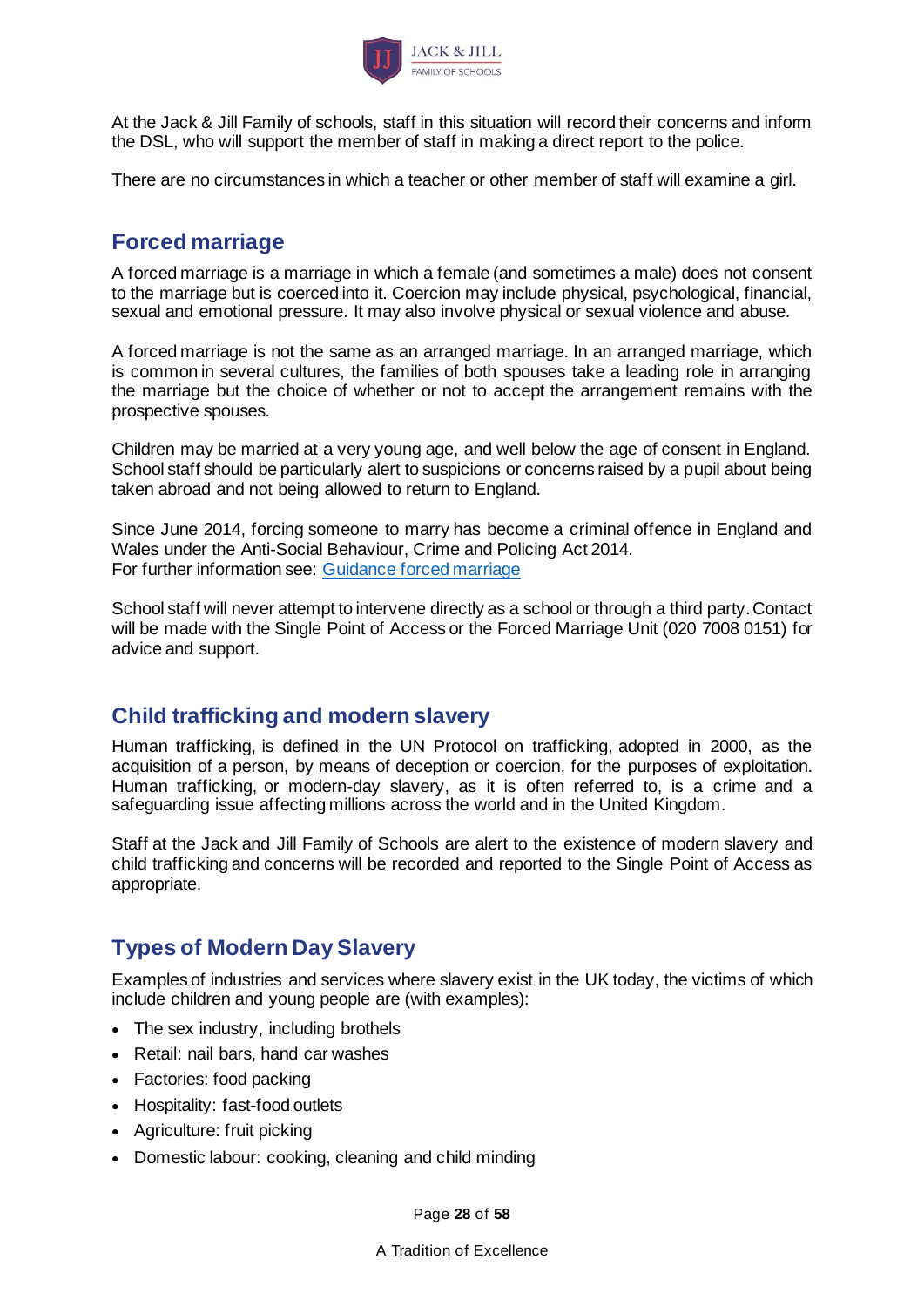

• Additionally, victims can be forced into criminal activities such as cannabis production, theft or begging

Modern day slavery is an issue that transcends age, gender and ethnicities. It can include victims that have been brought to the UK from overseas or vulnerable people in the UK being forced illegally work against their will. Children and young people have an increased vulnerability to slavery.

Poverty, limited opportunities at home, lack of education, unstable social and political conditions, and war are some of the situations that contribute to trafficking of victims and slavery.

Slavery can be linked to several safeguarding issues, including child sexual exploitation, but normally includes at least one of the following specific situations.

- Child trafficking: young people being moved internationally or domestically so that they can be exploited
- Forced labour: victims are forced to work through physical or mental threat, against their will, often very long hours for little or no pay, in conditions that can affect their physical and mental health. They are often subjected to verbal or physical threats of violence against them as individuals or their families
- Debt bondage: victims forced to work to pay off debts that they will never be able to. Debts can be passed down to children. Extreme examples include where a victim may be owned or controlled by an 'employer' or sold as a commodity

Possible signs and indicators that someone is a victim of modern slavery that anyone working with children and young people should be aware of include:

- Physical appearance: poor physical condition, malnourishment, untreated injuries, and looking neglected
- Isolation: victims may not be allowed out on their own and may appear to be under the control or influence of people accompanying them, with the absence of a parent or legal guardian. they may not interact and be unfamiliar in their local community
- Poor living conditions: victims may be living in dirty, cramped or overcrowded accommodation, with multiple children living and working at the same address or premises
- Personal belongings: few possessions, wearing the same clothes each day, and no identification documents
- Restricted freedom: victims have little opportunity to move freely and may be kept from having access to their passport
- Unusual travel times: victims may be dropped off or collected from work on a regular basis either very early or late at night
- Reluctant to seek help: victims may avoid eye contact, appear frightened or hesitant to approach people and have lack of trust or concern about making a report should they be deportation or fear of violence on their family

If a member of the Family of Schools' staff suspects that a pupil may be a victim they will, in the first instance report their concerns to the DSL.

The DSL will seek advice and support from the Single Point of Access who may in turn make a referral to the National Crime Agency via the National Referral Mechanism (NRM).

Further advice can be provided directly by the modern slavery helpline on 0800 0121 700.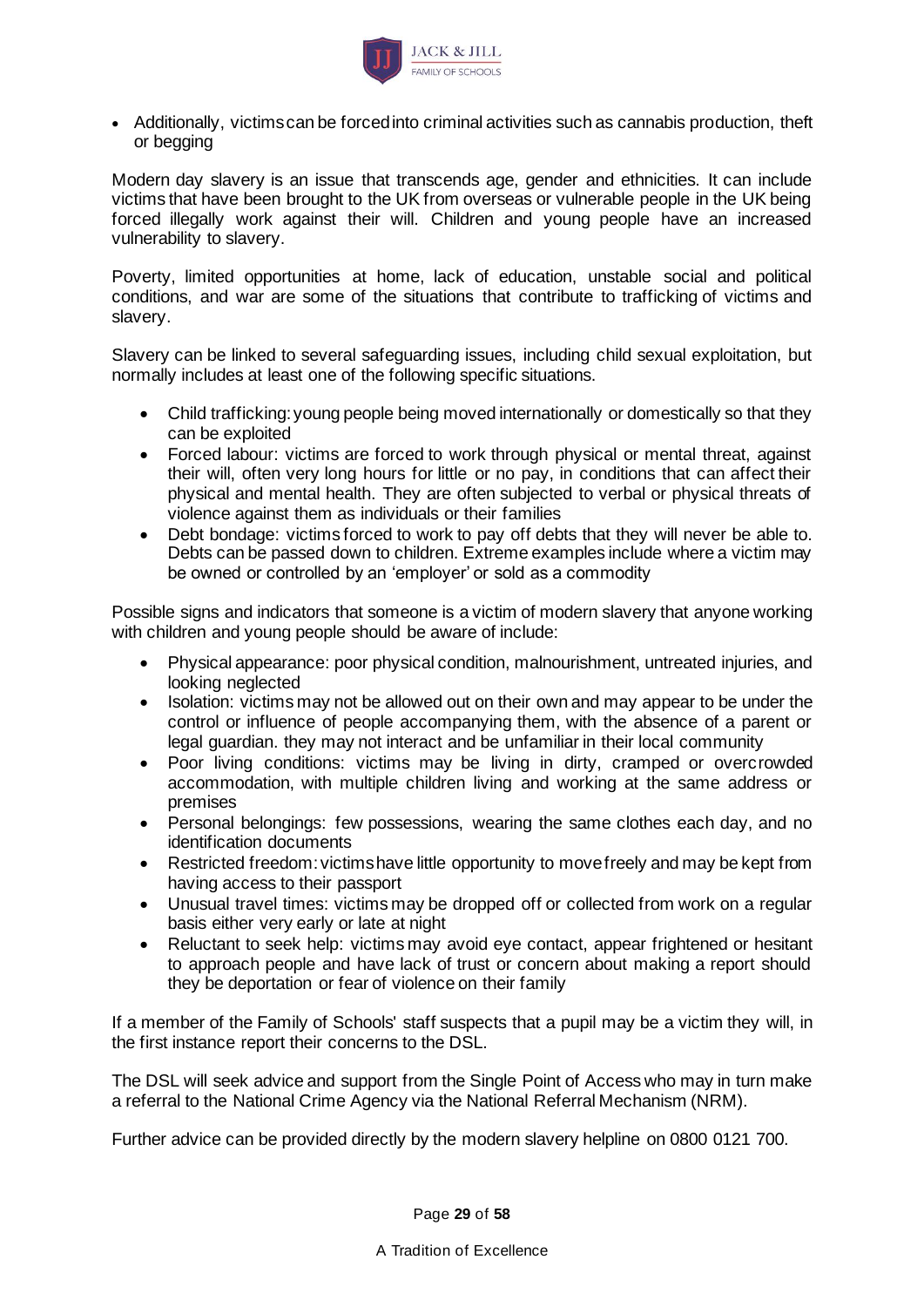

## <span id="page-29-0"></span>**Private fostering**

A private fostering arrangement occurs when someone other than a parent or a close relative care for a child for a period of 28 days or more, with the agreement of the child's parents.

Close relatives are defined as step parents, grandparents, brothers, sisters, uncles or aunts. It applies to children under the age of 16, or under 18 if the child is disabled. Children looked after by the local authority or who are placed in a residential school, children's home or hospital are not considered to be privately fostered.

Private fostering occurs in all cultures, including British culture and children may be privately fostered at any age.

The Jack & Jill Family of Schools recognise that most privately fostered children remain safe and well but safeguarding concerns have been raised in some cases. Therefore, all staff are alert to possible safeguarding issues, including the possibility that a child has been trafficked into the country.

By law, a parent, private foster carer or other persons involved in making a private fostering arrangement must notify Children's Social Care as soon as possible. When a member of staff becomes aware of a private fostering arrangement for a pupil that has not been notified to Children's Social Care, we will encourage parents and private foster carers to notify Children's Social Care themselves in the first instance, but also alert them to our mandatory duty as a school to inform the local authority of children in such arrangements. [Looking after someone else's child](https://www.gov.uk/looking-after-someone-elses-child)

### <span id="page-29-1"></span>**Radicalisation and Extremism**

Protecting children from the risk of radicalisation is part of the Family of School's wider safeguarding duties and is similar in nature to protecting children from other forms of harm and abuse.

Section 26 of the Counter-Terrorism and Security Act 2015 places a duty on education and other children's services ('specified authorities') to have 'due regard to the need to prevent people from being drawn into terrorism'.

Radicalisation refers to the process by which a person comes to support terrorism and forms of extremism. The government defines extremism as vocal or active opposition to fundamental British values.

The Jack and Jill Family of School's seeks to protect children and young people against the messages of all violent extremism including, but not restricted to, those linked to Islamist ideology, or to far right/neo Nazi/white supremacist ideology, Irish Nationalist and Loyalist paramilitary groups, and extremist animal rights movements.

Even very young children have been exposed, in rare circumstances, to extremism at home and elsewhere including online. As children get older, they look for adventure and excitement and they may start to ask questions about their identity and belonging. During that stage of their development they are vulnerable to extremist groups that may claim to offer answers, identity and a social network apparently providing a sense of belonging. Many of those extremist groups make sophisticated use of the internet and social media to target young people and spread their ideology, making young people more vulnerable to being influenced by extremist ideas.

Page **30** of **58**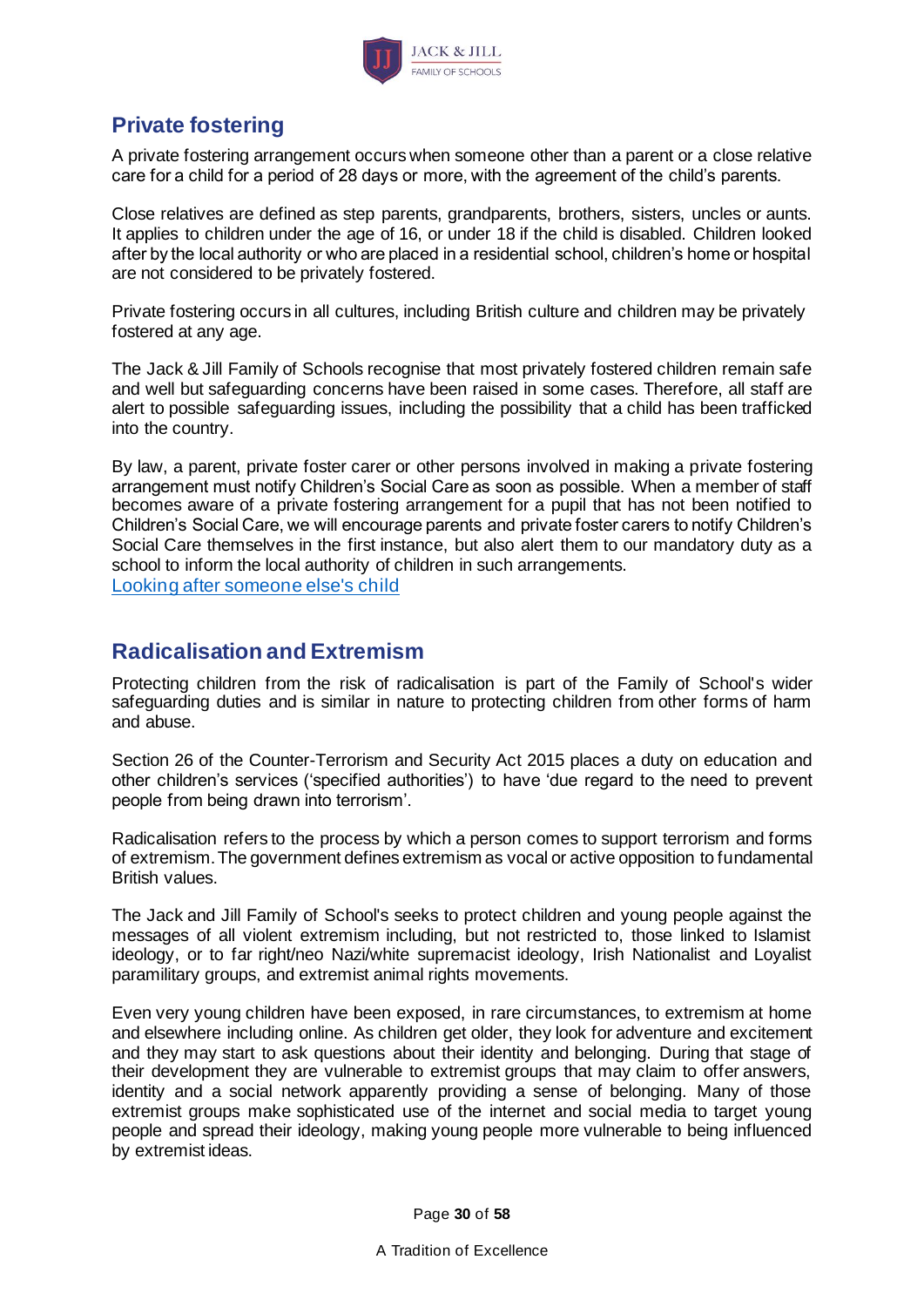

The Jack & Jill Family of School's takes seriously our responsibility to ensure that children are safe from terrorist and extremist material when accessing the internet in school.

During the process of radicalisation, it is possible to intervene to prevent vulnerable people being radicalised. The Jack and Jill Family of School's is committed to preventing pupils from being radicalised and drawn into any form of extremism or terrorism. It promotes the values of democracy, the rule of law, individual liberty, mutual respect and tolerance of those with different faiths and beliefs by providing pupils with opportunities through the curriculum to discuss issues of religion, ethnicity and culture and learn how to discuss and debate points of view; and by ensuring that all pupils are valued and listened to within school.

The Jack and Jill Family of School's staff receive training that provides them with both the information they need to understand the risks affecting children and young people in this area, and a specific understanding of how to identify individual children who may be at risk of radicalisation and how to support them. Staff are trained to report all concerns about possible radicalisation and extremism to the DSL immediately as they would any other safeguarding concern.

The Jack and Jill Family of School's recognises the importance of providing a safe space for children to discuss controversial issues and build the resilience and critical thinking skills needed in order to challenge extremist perspectives.

When any member of staff has concerns that a pupil may be at risk of radicalisation or involvement in terrorism, they will speak with the DSL.

The DSL will discuss any concerns about possible radicalisation identified in school with a pupil's parents and carers as with any other safeguarding or child protection issue unless there is reason to believe that doing so would place the child at risk. She will also support parents and carers who raise concerns about their children being vulnerable to radicalisation.

We will then follow normal safeguarding procedures, which may involve contact the Single Point of Access for consultation and further advice and/or making appropriate referrals to the police PREVENT team and Channel programme for any pupil whose behaviour or comments suggest that they are vulnerable to being radicalised and drawn into extremism and terrorism in order to ensure that children receive appropriate support.

The Department of Education has also set up a dedicated telephone helpline for staff and governors to raise concerns around Prevent (020 7340 7264).

We expect all staff, volunteers, advisers, visiting professionals, contractors and individuals or agencies that hire school premises to behave in accordance with the Family of School's staff code of conduct. We will challenge the expression and/or promotion of extremist views and ideas by any adult on school premises or at school events and, when necessary, will make appropriate referrals in respect of any such adult.

Parents and staff may find the following websites informative and useful: [Protecting children from radicalisation: the prevent duty](https://www.gov.uk/government/publications/protecting-children-from-radicalisation-the-prevent-duty)

[Educate against hate](http://educateagainsthate.com/)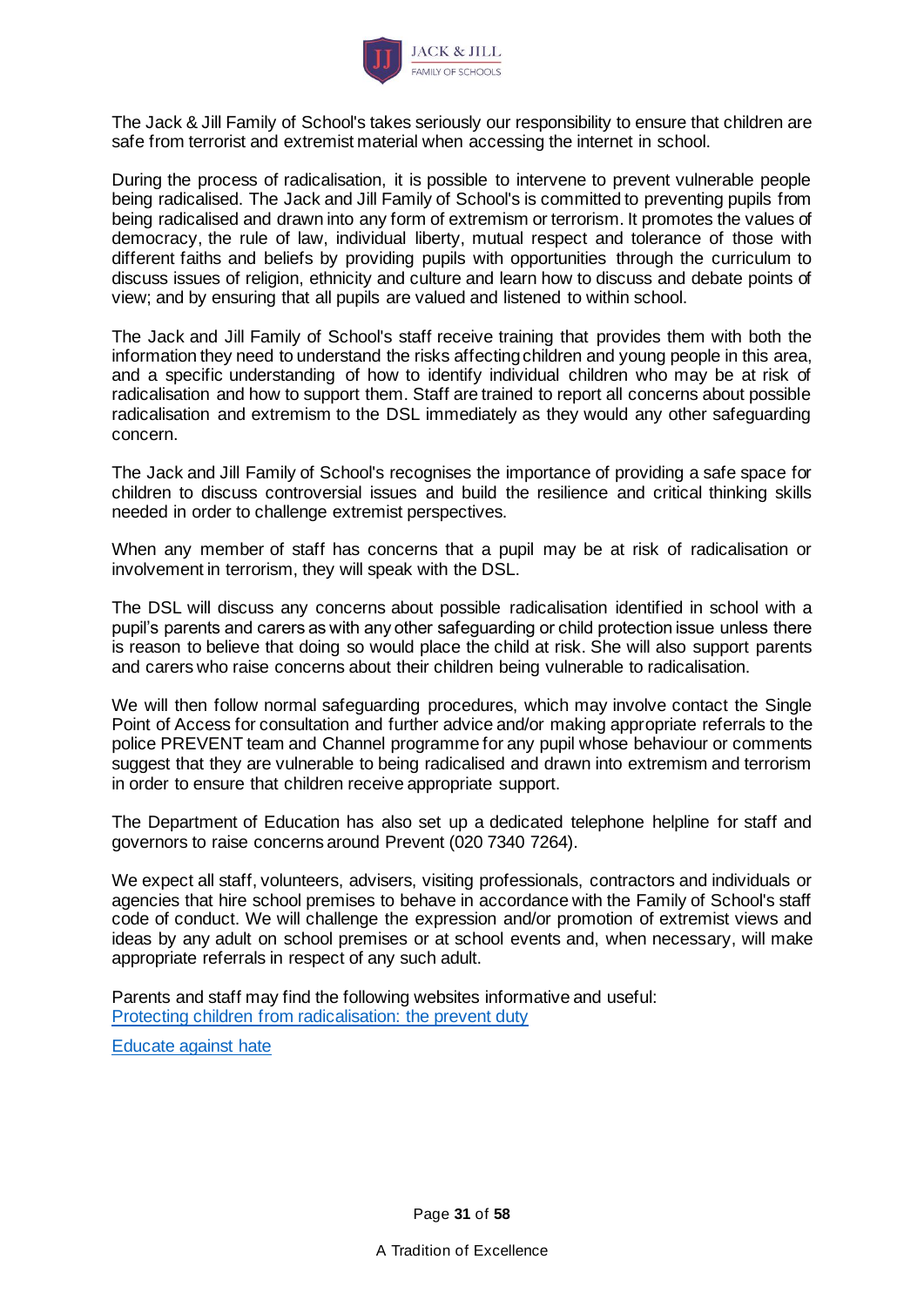

## <span id="page-31-0"></span>**Suicide and self-harm**

**Suicide:** an act of deliberate self-harm which results in death.

**Self-harm:** self-poisoning or self-injury, irrespective of the apparent purpose of the act. **Suicide and self-harm links:** self-harm is generally a way of coping with overwhelming emotional distress. Many young people self-harm where there is no suicidal intent. However, research shows that young people who self-harm can be at a higher risk of suicide.

Self-harm is a coping mechanism which enables a person to express difficult emotions. Young people who hurt themselves often feel that physical pain is easier to deal with than the emotional pain they are experiencing, because it is tangible. But the behaviour only provides temporary relief and fails to deal with the underlying issues that a young person is facing. For some people, self-harm may last for a short time. For others, it can become a long-term problem. Some people self-harm stop for a while, and return to it months, even years, later, in times of distress.

Risk factors that indicate a child or young person may be at risk of taking actions to harm themselves or attempt suicide can cover a wide range of life events such as: bereavement, bullying, cyber bullying, mental health problems including eating disorders, family problems such as domestic violence, any form of abuse or conflict between the child and parents.

The most common forms of self-harm are:

- Cutting
- Biting self
- Burning, scalding, branding
- Picking at skin, reopening old wounds
- Breaking bones, punching
- Hair pulling
- Head banging
- Ingesting objects or toxic substances
- Overdosing with a medicine

Self-harm is usually a secretive behaviour, but signs may include:

- Wearing long sleeves at inappropriate times
- Spending more time in the bathroom
- Unexplained cuts or bruises, burns or other injuries
- Unexplained smell of Dettol, TCP, etc
- Low mood seems to be depressed or unhappy, low self-esteem, feelings of worthlessness
- Any mood changes anger, sadness
- Changes in eating or sleeping patterns
- Losing friendships, spending more time by themselves and becoming more private or defensive
- Withdrawal from activities that used to be enjoyed
- Abuse of alcohol and or drugs

The Jack and Jill Family of School's recognises that any pupil who self-harms or expresses thoughts about self-harm and/or suicide, must be taken seriously and appropriate help and intervention will be offered at the earliest point. Any member of staff who is made aware that a pupil has self-harmed or is contemplating self-harm or suicide will record and report the matter to the DSL as soon as possible as with any other safeguarding concern.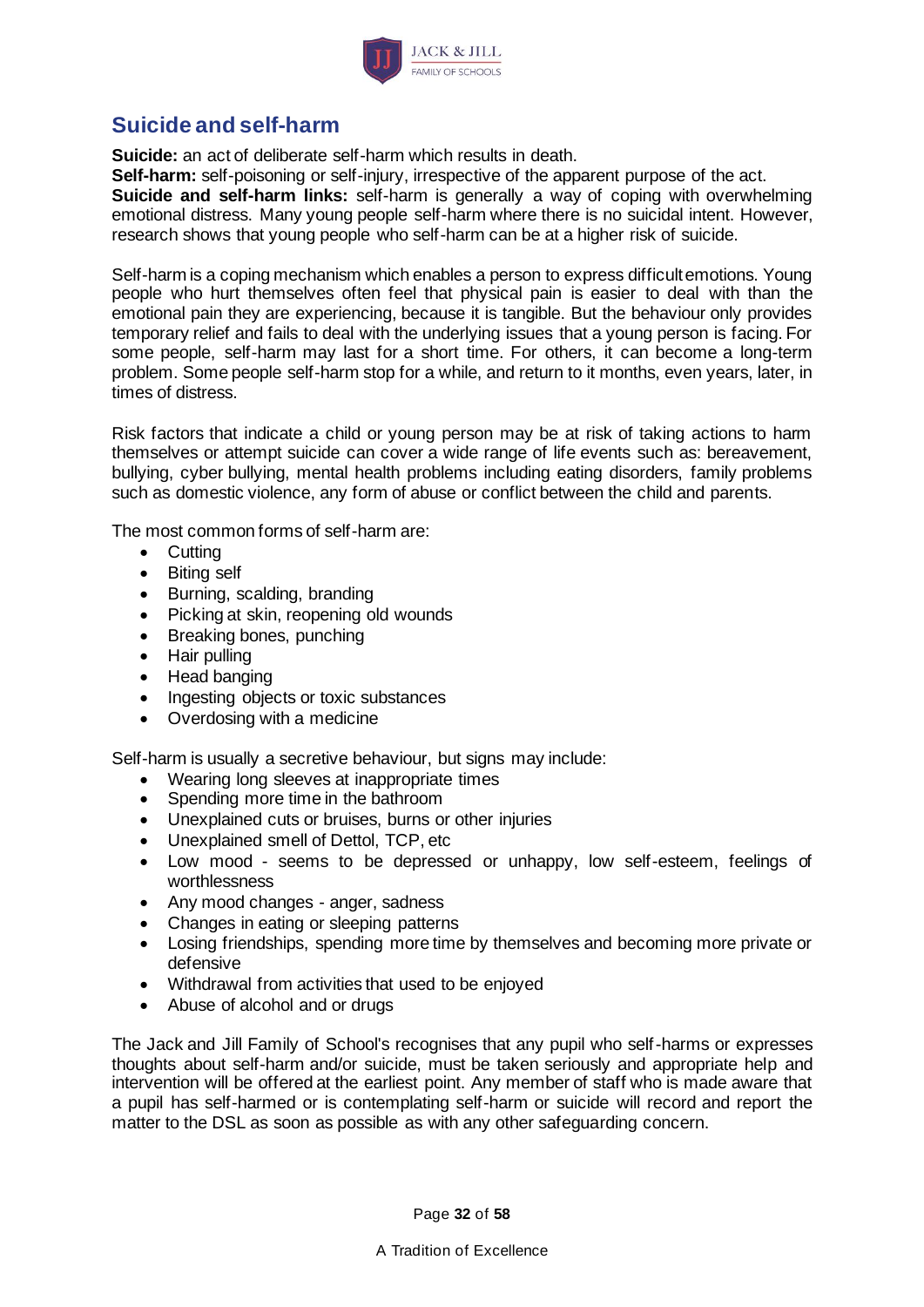

## <span id="page-32-0"></span>**Fabricated or induced illnesses**

Staff are alert to the issues surrounding fabricated or induced illnesses.

Fabricated or induced illness is a condition whereby a child has suffered, or is likely to suffer, significant harm through the deliberate action of their parent and which is attributed by the parent to another cause.

There are three main ways of the parent fabricating (making up or lying about) or inducing illness in a child:

- Fabrication of signs and symptoms, including fabrication of past medical history
- Fabrication of signs and symptoms and falsification of hospital charts, records, letters and documents and specimens of bodily fluid
- Induction of illness by a variety of means

The above three methods are not mutually exclusive. Existing diagnosed illness in a child does not exclude the possibility of induced illnesses. The very presence of an illness can act as a stimulus to the abnormal behaviour and also provide the parent with opportunities for inducing symptoms.

Fabricated or induced illness is most commonly identified in younger children. Although some of these children die, there are many that do not die as a result of having their illness fabricated or induced, but who suffer significant long term physical or psychological health consequences.

Fabrication of illness may not necessarily result in a child experiencing physical harm, but there may be concerns about the child suffering emotional harm. They may suffer emotional harm as a result of an abnormal relationship with their parent and/or disturbed family relationships.

Staff will record and report any concerns about a child who might be experiencing Fabricated or induced illness to the Designated Safeguarding Lead as with any other safeguarding concern. The DSL will consider the need to make a referral or consult with the Single Point of Access as with any other child protection concern.

### **Contextual safeguarding**

The Family of schools recognises that safeguarding incidents and/or behaviours can be associated with factors outside the schools and/or can occur between children outside the schools. All staff, but especially the designated safeguarding leads will consider the context within which such incidents and/or behaviours occur and whether wider environmental factors are present in a child's life that are a threat to their safety and/or welfare [contextual](https://contextualsafeguarding.org.uk/about/what-is-contextual-safeguarding) [safeguarding](https://contextualsafeguarding.org.uk/about/what-is-contextual-safeguarding)

# <span id="page-32-1"></span>**11. Children who may be particularly vulnerable**

Some children are more vulnerable to abuse and neglect than others. Several factors may contribute to that increased vulnerability, including: prejudice and discrimination; isolation; social exclusion; communication issues; a reluctance on the part of some adults to accept that abuse can occur; as well as an individual child's personality, behaviour, disability, mental and physical health needs and family circumstances.

To ensure that all of our pupils receive equal protection, we will give special consideration to children who are:

Page **33** of **58**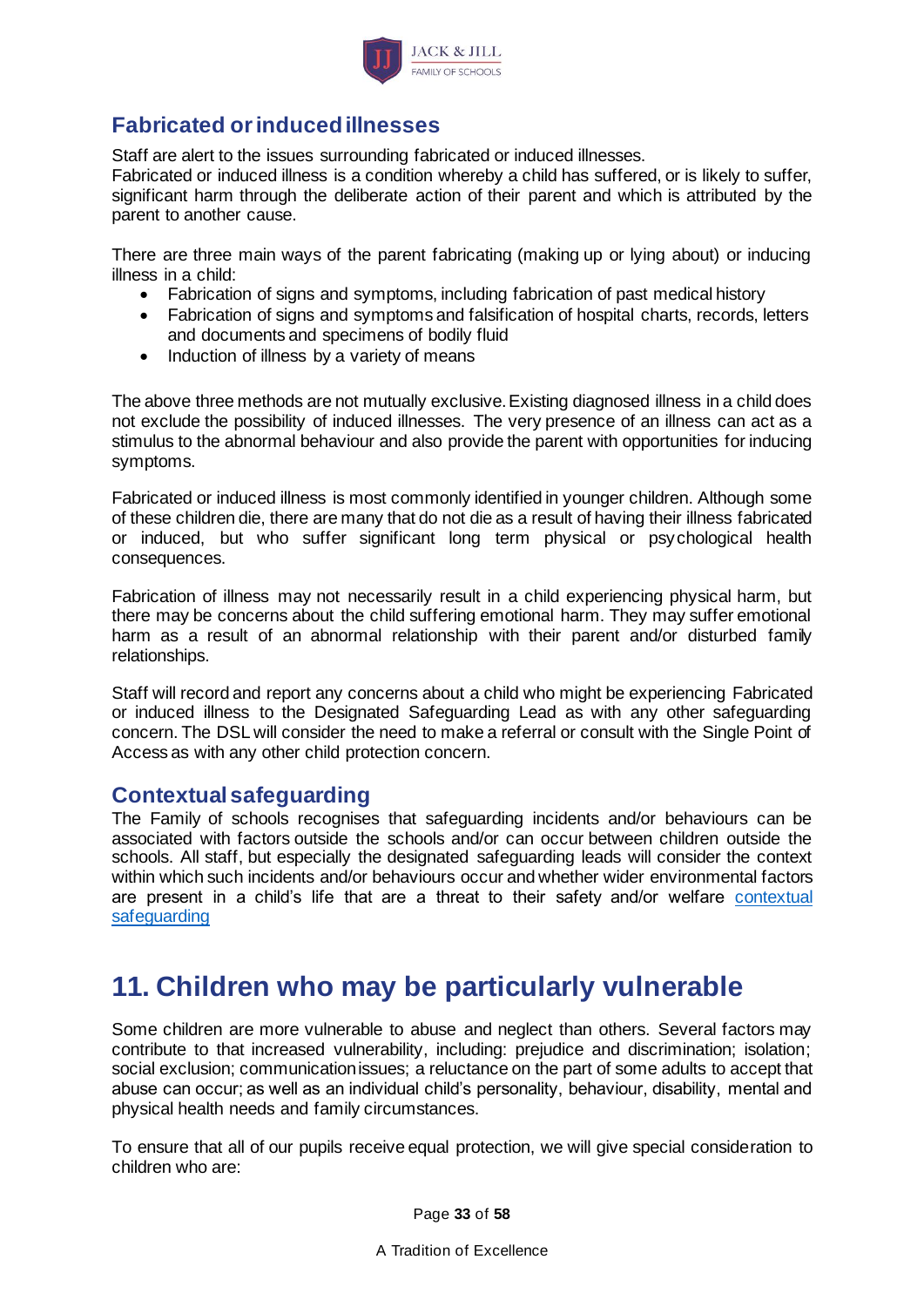

- Disabled or have special educational needs
- Young carers
- Affected by parental substance misuse, domestic abuse and violence or parental mental health needs
- Asylum seekers
- Looked after by the local authority or otherwise living away from home
- Vulnerable to being bullied, or engaging in bullying behaviours
- Living in temporary accommodation
- Living transient lifestyles
- Living in chaotic and unsupportive home situations
- Vulnerable to discrimination and maltreatment on the grounds of race, ethnicity, religion, disability or sexuality
- Already viewed as a 'problem'
- At risk of child sexual exploitation (CSE)
- Do not have English as a first language
- At risk of female genital mutilation (FGM)
- At risk of forced marriage
- At risk of being drawn into extremism

This list provides examples of vulnerable groups and is not exhaustive. Special consideration includes the provision of safeguarding information and resources in community languages and accessible formats for children with communication needs.

## <span id="page-33-0"></span>**12. Children looked after and previously looked after**

The most common reasons for children becoming looked after is as a result abuse and/or neglect. The Jack and Jill Family of School's will ensure that staff have the necessary skills and knowledge to keep children looked after safe.

Appropriate staff will have the information they need in relation to a child looked after's legal status (for example, who has parental responsibility, who is not permitted to have contact and who is not permitted to know where the child is being educated) and the level of authority delegated by the caring authority to the carer.

The designated lead for looked after children will:

- Promote a culture of high expectations and aspirations for how children looked after learn
- Make sure the young person has a voice in setting learning targets
- Be a source of advice for staff about differentiated teaching strategies appropriate for individual children
- Make sure that children looked after are prioritised in one-to-one tuition arrangements and that carers understand the importance of supporting learning at home
- Have lead responsibility for the development and implementation of the child's personal education plan (PEP) within the school

#### [Role and responsibilities of the designated teacher](https://www.gov.uk/government/uploads/system/uploads/attachment_data/file/269764/role_and_responsibilities_of_the_designated_teacher_for_looked_after_children.pdf)

The designated lead has attended training and ensures that the school has the up to date details of the allocated social worker and the virtual school headteacher in the local authority that looks after the child. Details of the AfC Virtual School can be found at: [AfC Virtual School](http://www.afcvirtualschool.org.uk/)

Page **34** of **58**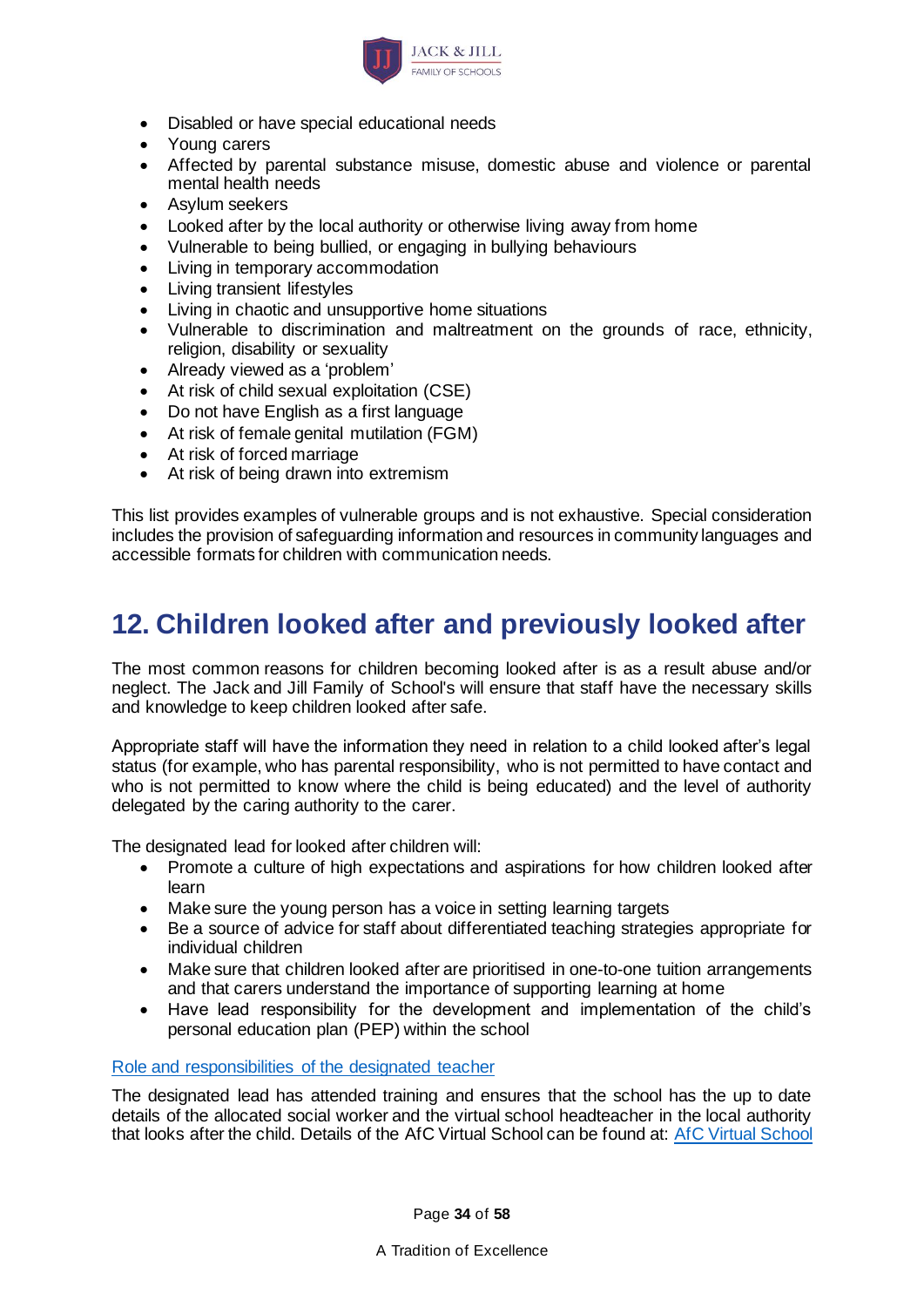

# <span id="page-34-0"></span>**13. Identified areas of particular risk for our school**

Please consider including here any particular areas of risk for your school or local area. There are a wide range of issues that you may wish to think about, for example:

- Site situated on a busy road or near a level crossing
- High number of disabled children or those with English as an additional language
- Primary and secondary schools sharing the same site
- Multi-site settings
- Accessing sports off-site
- Sharing school site with other agencies
- Building work

# <span id="page-34-1"></span>**14. Early help and interagency working**

At the Family of Schools, we identify children who may benefit from early help. Early help means providing support as soon as a problem emerges at any point in a child's life, from the foundation years through to near teenage years. In the first instance staff should discuss early help requirements with the DSL.

Any child may benefit from early help, but at the Family of Schools we are particularly aware of the potential need for early help for a child who:

- Is disabled or has specific additional needs
- Has special educational need (whether or not they have a statutory education, health and care plan)
- Is a young carer
- Is showing signs of being drawn into ant-social or criminal behaviour, including gang involvement and association with organised crime groups
- Is frequently missing/goes missing from care or from home
- Is misusing drugs or alcohol them themselves
- Is at risk of modern slavery, trafficking or exploitation
- Is ina family circumstance presenting challenges for the child, such as substance abuse, adult mental health problems or domestic abuse
- Has returned home to their family from care
- Is showing early signs of abuse and/or neglect
- Is at risk of being radicalised or exploited
- Is a privately fostered child

Staff may be required to support other agencies and professionals in an Early Help Assessment (EHA) [Early help assessment.](https://www.achievingforchildren.org.uk/early-help-assessment/)

This includes identifying emerging problems, liaising with the DSL, sharing information with other professionals to support early identification and assessment and, in some cases, acting as the lead professional in undertaking an early help assessment. If early help is appropriate the DSL should support the staff member in liaising with other agencies and setting up an inter-agency assessment as appropriate.

If early help and or other support is appropriate the case will be kept under constant review and consideration given to a referral to children's social care if the child's situation doesn't appear to be improving. The DSL is aware of the local escalation policy and procedures. We work closely with local professional agencies including social care, the police, health services and other services including voluntary organisations to promote the welfare of children and

Page **35** of **58**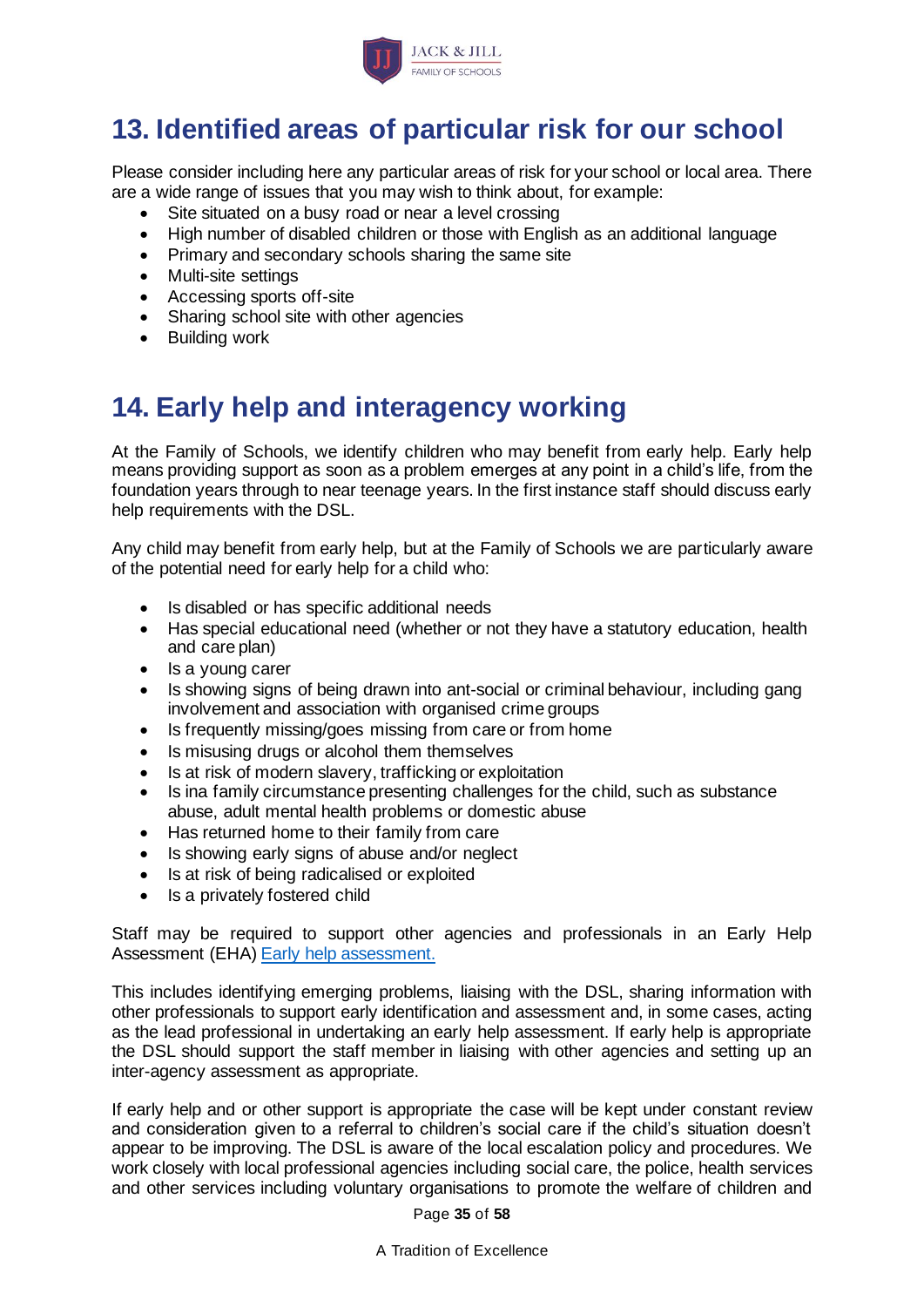

protect them from harm. This includes providing a co-ordinated offer of early help when additional needs of children are identified and contributing to inter-agency plans to provide additional support to children subject to child protection plans.

In order to meet a child's needs we recognise the importance of sharing information between professionals and local agencies. Fears about sharing information do not stand in the way of promoting the welfare and safety of children.

## <span id="page-35-0"></span>**15. What to do if staff are concerned about a child's welfare**

If staff notice any indicators of abuse or neglect or signs that a child may be experiencing a safeguarding issue they should record these concerns on a **Concern Reporting Form (Pink form)** and pass it to the DSL. For physical signs of abuse, a body map can also be used (appendix 3). They may also discuss their concerns in person with the DSL, but the details of the concern should be recorded in writing.

There will be occasions when staff may suspect that a pupil may be at risk but have no 'real' evidence. The pupil's behaviour may have changed, their artwork could be bizarre, they may write stories or poetry that reveal confusion or distress, or physical or inconclusive signs may have been noticed.

The Family of Schools recognises that the signs may be due to a variety of factors, for example, a parent has moved out, a pet has died, a grandparent is very ill, or an accident has occurred. However, they may also indicate a child is being abused or needs safeguarding.

In these circumstances staff will try to give the child the opportunity to talk. It is fine for staff to ask the pupil if they are OK or if they can help in any way.

Staff should use the **Concern Reporting Form (Pink form)** to record these early concerns and give the completed form to the DSL.

Following an initial conversation with the pupil, if the member of staff remains concerned, they should discuss their concerns with the DSL and put them in writing.

If the pupil does begin to reveal that they are being harmed, staff should follow the advice below regarding a pupil making a disclosure.

## <span id="page-35-1"></span>**16. What to do if a pupil discloses to a member of staff**

We recognise that it takes a lot of courage for a child to disclose they are being abused. They may feel ashamed, guilty or scared, their abuser may have threatened that something will happen if they tell, they may have lost all trust in adults or believe that was has happened is their fault. Sometimes they may not be aware that what is happening is abuse.

A child who makes a disclosure may have to tell their story on a number of subsequent occasions to the police and/or social workers. Therefore, it is vital that their first experience of talking to a trusted adult is a positive one.

During their conversation with the pupil staff will:

Page **36** of **58** • Listen to what the child has to say and allow them to speak freely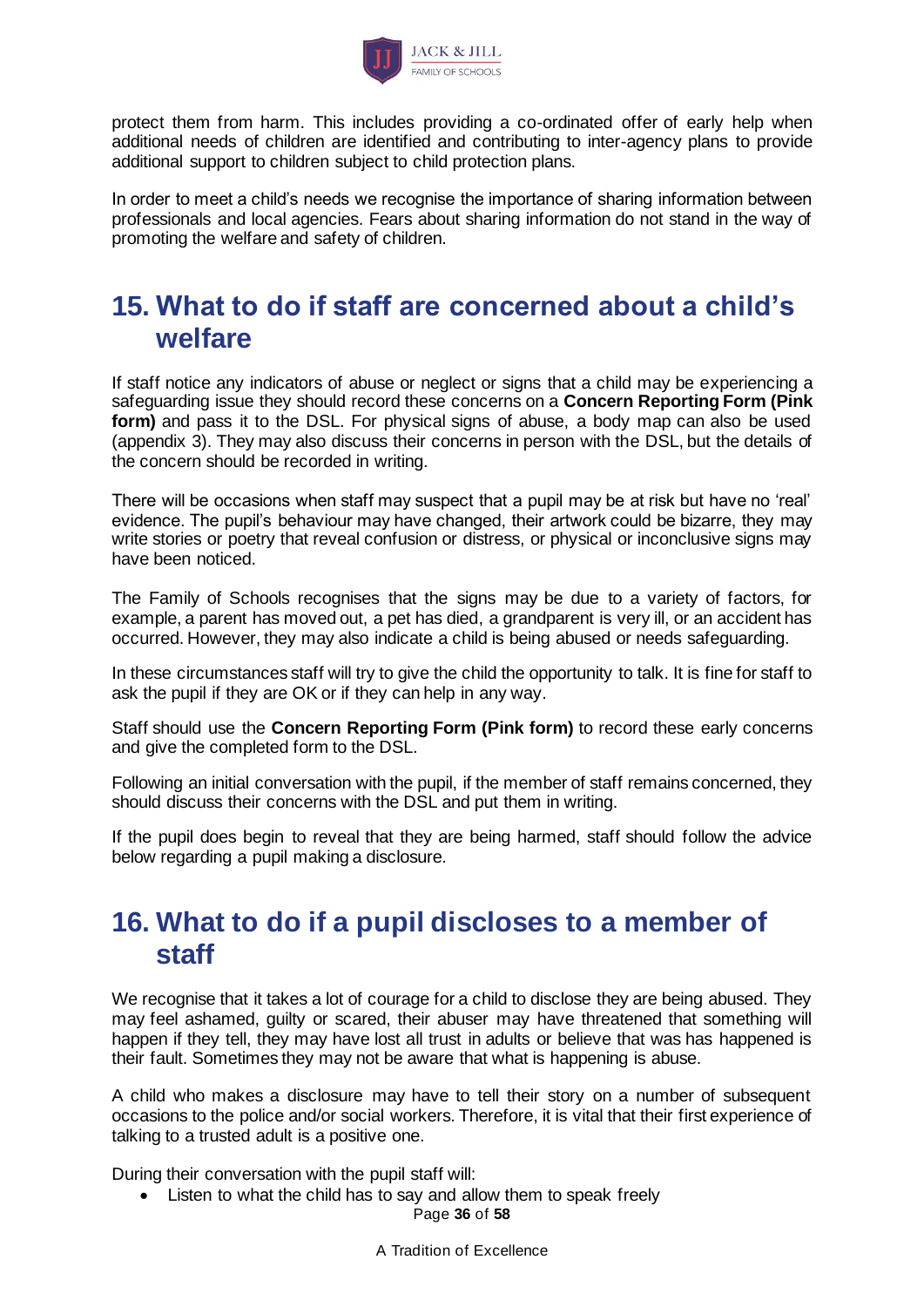

- Remain calm and not overact or act shocked or disgusted the pupil may stop talking if they feel they are upsetting the listener
- Reassure the child that it is not their fault and that they have done the right thing in telling someone
- Not be afraid of silences staff must remember how difficult it is for the pupil and allow them time to talk
- Take what the child is disclosing seriously
- Ask open questions and avoid asking leading questions
- Avoid jumping to conclusions, speculation or make accusations
- Not automatically offer any physical touch as comfort. It may be anything but comforting to a child who is being abused
- Avoid admonishing the child for not disclosing sooner. Saying things such as 'I do wish you had told me about it when it started' may be the staff member's way of being supportive, but may be interpreted by the child to mean they have done something wrong
- Tell the child what will happen next

If a pupil talks to any member of staff about any risks to their safety or wellbeing the staff member will let the child know that they will have to pass the information on. Staff are not allowed to keep secrets.

The member of staff should write up their conversation as soon as possible on the **Concerns Reporting Form (Pink Form)** in the child's own words. Staff should make this a matter of priority. The record should be signed and dated, the member of staff's name should be printed, and it should also detail where the disclosure was made and who else was present. For physical signs of abuse, a body map can also be used (appendix 3). The record should be handed to the DSL.

## <span id="page-36-0"></span>**17. Notifying parents**

The school will normally seek to discuss any concerns about a pupil with their parents. This must be handled sensitively, and the DSL will make contact with the parent in the event of a concern, suspicion or disclosure.

However, if the school believes that notifying parents could increase the risk to the child or exacerbate the problem, advice will first be sought from the Single Point of Access.

Where there are concerns about forced marriage or honour based violence parents should not be informed a referral is being made as to do so may place the child at a significantly increased risk.

# <span id="page-36-1"></span>**18. Making a referral to the Single Point of Access (SPA)**

Concerns about a pupil or a disclosure should be discussed with the DSL who will help decide whether a referral to the Single Point of Access is appropriate. If a referral is needed, then the DSL should make it. However, anyone can make a referral and if for any reason a staff member thinks a referral is appropriate and one hasn't been made, they can and should consider making a referral themselves.

Page **37** of **58**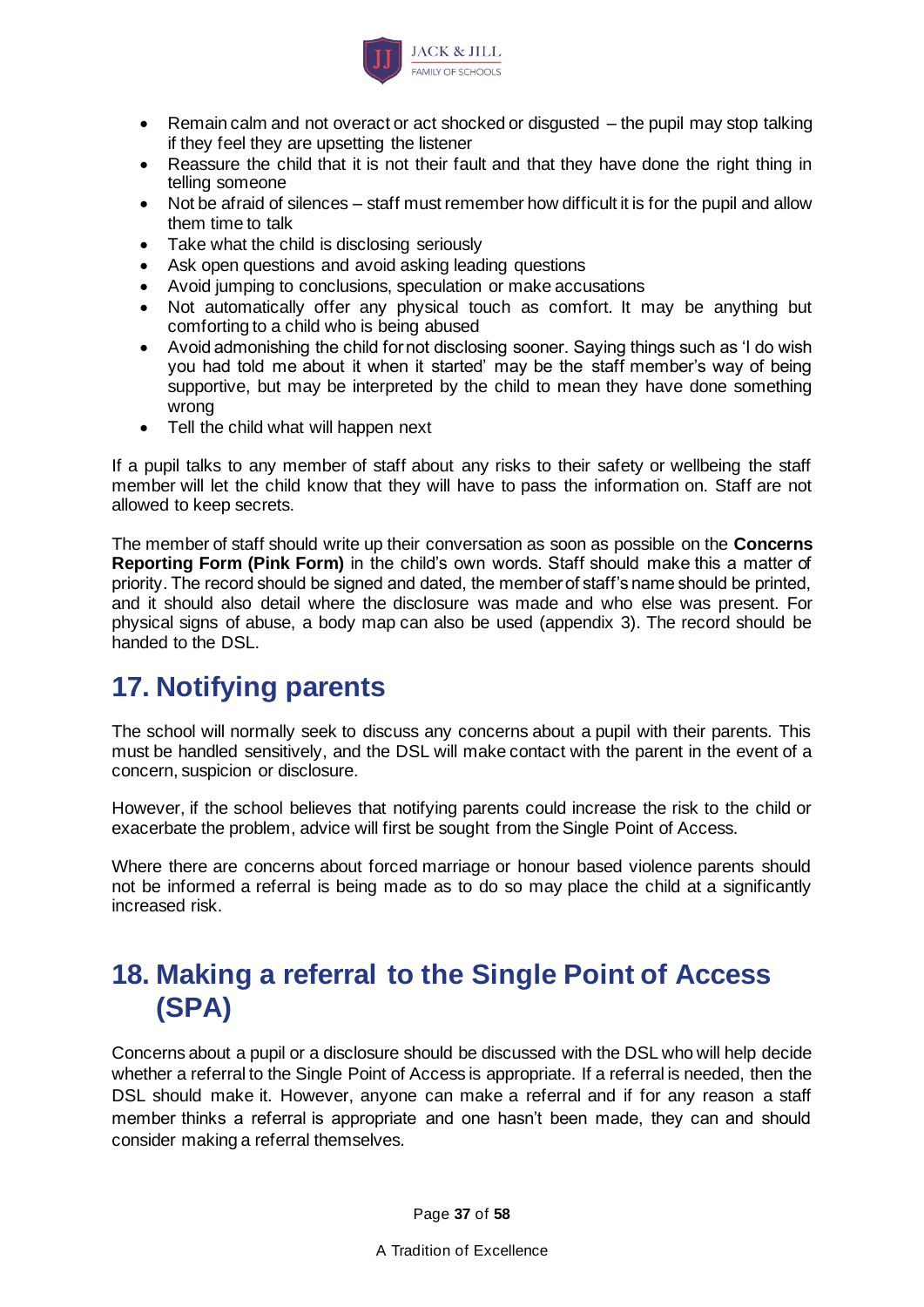

The pupil (subject to their age and understanding) and the parents will be told that a referral is being made, unless to do so would increase the risk to the pupil.

If after a referral the pupil's situation does not appear to be improving the DSL (or whoever made the referral) should press for re-consideration to ensure their concerns have been addressed, and most importantly the pupil's situation improves.

If a pupil is in immediate danger or is at risk of harm a referral should be made to SPA and/or the police immediately. Anybody can make a referral.

Where referrals are not made by the DSL, the DSL should be informed as soon as possible.

SPA contact number: 020 8547 5008.

## <span id="page-37-0"></span>**19. Support for staff**

We recognise that staff working in the school who have become involved with a child who has suffered harm or appears to be likely to suffer harm may find the situation stressful and upsetting.

We will support such staff by providing an opportunity to talk through their anxieties with the DSLs and to seek further support as appropriate.

## <span id="page-37-1"></span>**20. Confidentiality**

The Jack & Jill Family of Schools recognises that in order to effectively meet a child's needs, safeguard their welfare and protect them from harm the school must contribute to inter-agency working in line with Working Together to Safeguard Children (2018) and share information between professionals and agencies where there are concerns.

All staff must be aware that they have a professional responsibility to share information with other agencies to safeguard children and that the Data Protection Act 2018 is not a barrier to sharing information where the failure to do so would place a child at risk of harm.

The DfE emphasises that "The Data Protection Act 2018 and GDPR do not prevent, or limit, the sharing of information for the purpose of keeping children safe. Fears about sharing information must not be allowed to stand in the way of the need to promote the welfare and protect the safety of children"

All staff must be aware that they cannot promise a pupil to keep secrets which might compromise the pupil's safety or wellbeing. It is important that staff and volunteers tell the pupil in a manner appropriate to the pupil's age and development that they cannot promise complete confidentiality and that they may need to pass information on to other professionals to help to keep the pupil or other children safe.

However, we also recognise that all matters relating to child protection are personal to children and families. Therefore, in this respect they are confidential and the headteacher or DSLs will only disclose information about a pupil to other members of staff on a need to know basis.

We will always undertake to share our intention to refer a child to SPA with their parents and carers unless to do so could put the pupil at greater risk of harm or impede a criminal investigation. If in doubt, we will consult with SPA on this point.

Page **38** of **58**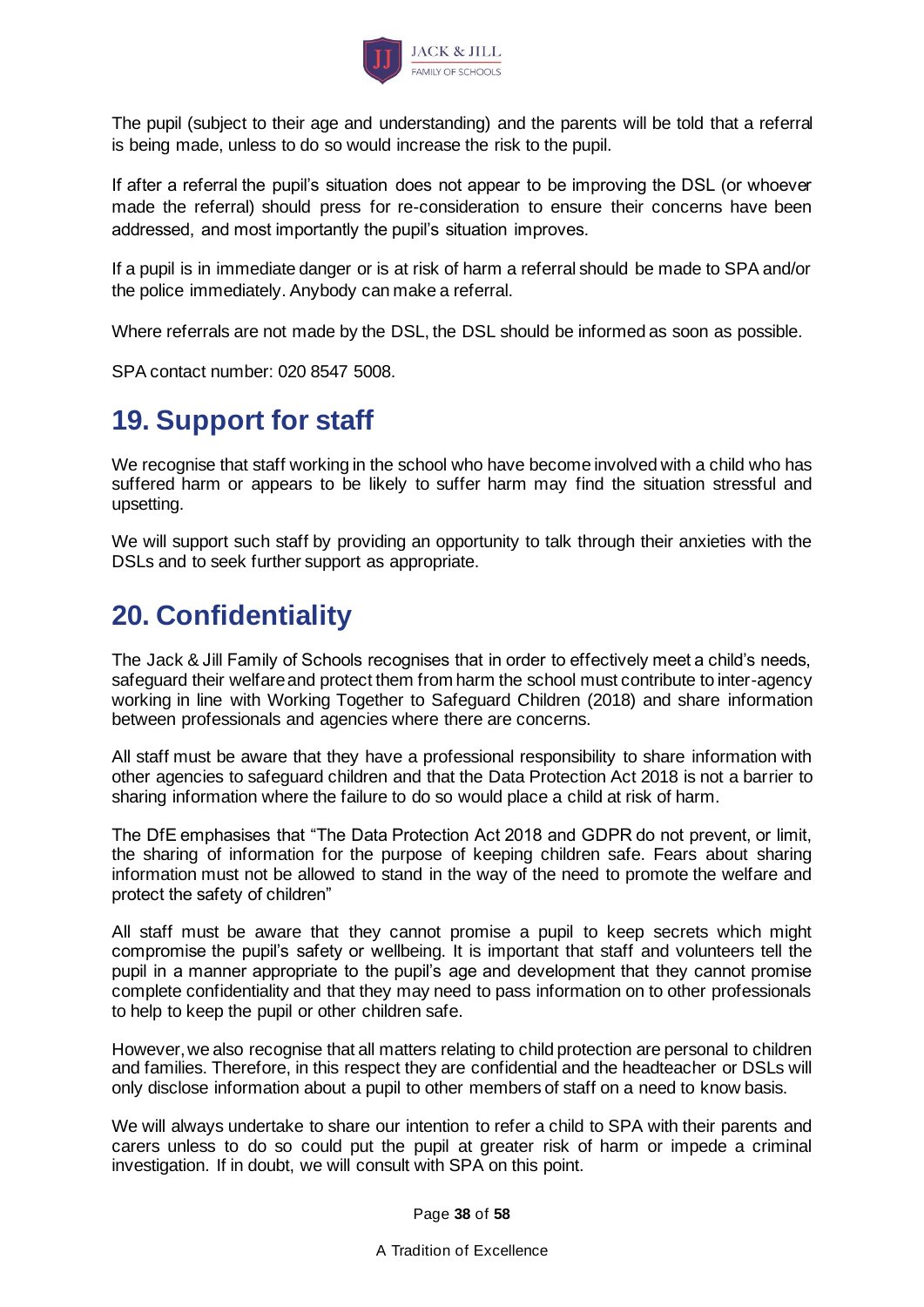

# <span id="page-38-0"></span>**21. Record Keeping**

Pupils' safeguarding and child protection records are stored securely in the office at Jack and Jill School Twickenham and access to them is limited to the DSL and two nominated deputies

When pupils leave the schools, the DSL will ensure that their child protection file is transferred to the new school or college as soon as possible. This will be transferred separately from their main pupil file, ensuring secure transit and a confirmation of receipt will be requested and retained. Where appropriate, the DSL will share information in advance of the pupil transferring so support can be put in place.

## <span id="page-38-1"></span>**22. Procedure for dealing with complaints and allegations about staff**

Despite all efforts to recruit safely there may be occasions when allegations of abuse against children are reported to have been committed by staff, practitioners and/or volunteers, who work with pupils in our school.

An allegation is any information which indicates that a member of staff or volunteer may have:

- Behaved in a way that has, or may have harmed a child
- Possibly committed a criminal offence against or related to a child
- Behaved towards a child or children in a way that indicates they may pose a risk of harm to children

This applies to any child the member of staff or volunteer has contact with in their personal, professional or community life, such as if they had a child protection concerns raised for their own children.

To reduce the risk of allegations, all staff should be aware of safer working practice and should be familiar with the guidance contained in the staff handbook, school's code of conduct and the 'Guidance for safer working practice for adults who work with children and young people in education settings' [Guidance for safer working practice](https://www.safeguardinginschools.co.uk/wp-content/uploads/2015/10/Guidance-for-Safer-Working-Practices-2015-final1.pdf)

Guidance about conduct and safe practice, including safe use of mobile phones by staff will also be given at induction.

All staff should be aware of the Family of School's behaviour policy.

All school staff should take care not to place themselves in a vulnerable position with a pupil. It is always advisable for interviews or work with individual pupils or parents to be conducted in view of other adults.

We understand that a pupil may make an allegation against a member of staff or staff may have concerns about another staff member. If such an allegation is made, or information is received which suggests that a person may be unsuitable to work with children, the member of staff receiving the allegation or aware of the information, will immediately inform the headteacher or the DSL.

The Principal or the DSL on all such occasions will discuss the content of the allegation with the local authority designated officer (LADO) within 24 hours and before taking any further action.

Page **39** of **58**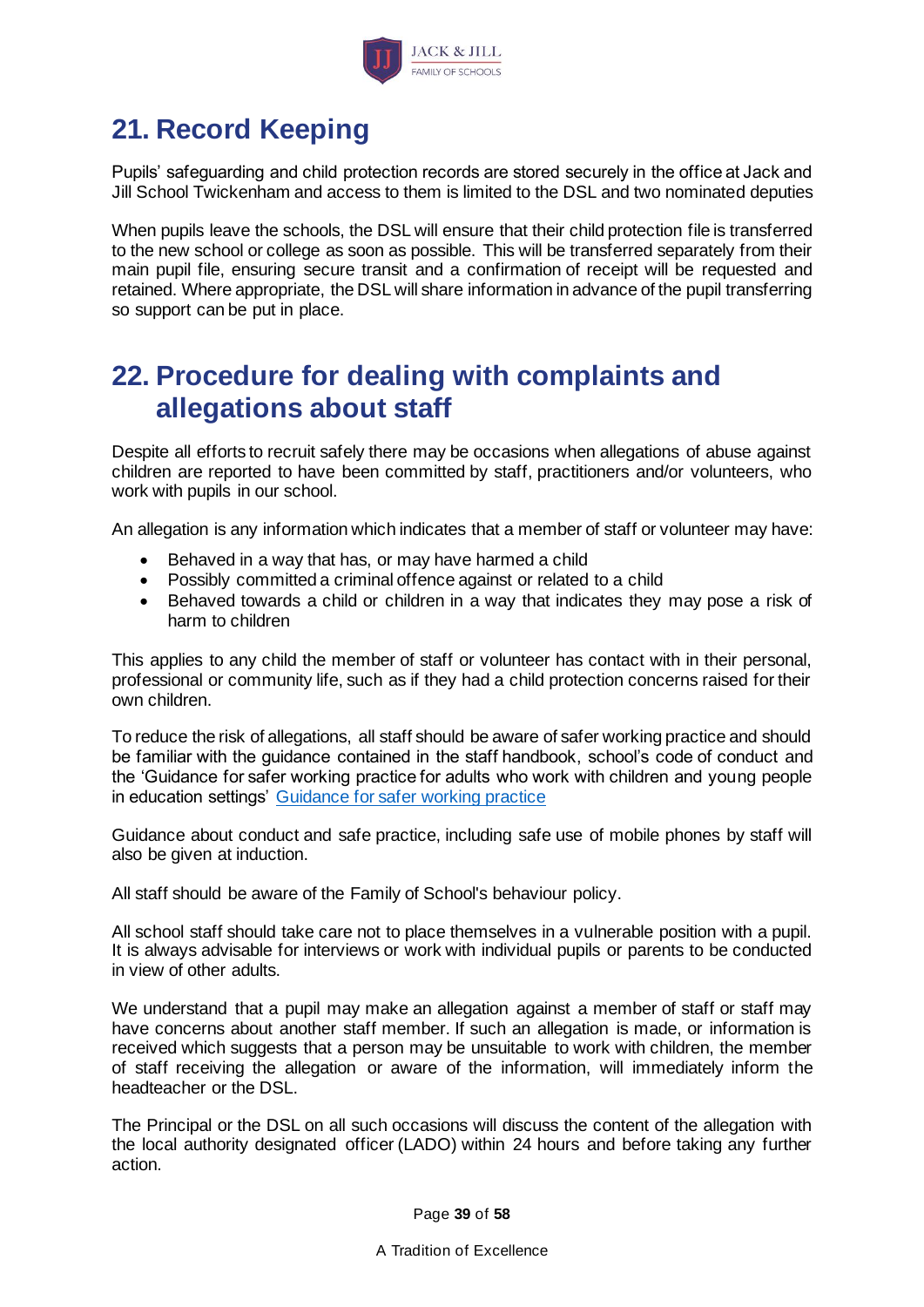

If the allegation made to a member of staff concerns the Principal, the person receiving the allegation will immediately inform the Lead Safeguarding Advisor/Head of Clarence House who will consult the LADO as above, without notifying the Principal/DSL first.

Reporting to the LADO applies even where the nature of the alleged assault would not normally meet the threshold if applied to children in their own families. For example, a report of a child being smacked by a parent, with no injury caused, would be unlikely to require any response by police or Children's Social Care. However, a similar report of a child being smacked by a teacher should be responded to because of:

- The vulnerability of children away from home
- The higher standards of conduct demanded by law and regulation of those caring for other people's children
- The position of trust enjoyed by such people

The Family of Schools will follow the London child protection procedures for managing allegations against staff [London child protection procedures: allegations](http://www.londoncp.co.uk/chapters/alleg_staff.html) and procedures set out in ['Keeping children safe in education 2019](https://www.gov.uk/government/publications/keeping-children-safe-in-education--2)'.

Suspension of the member of staff, against whom an allegation has been made, needs careful consideration, and the Principal will seek the advice of the LADO and the HR Manager in making this decision. In the event of an allegation against the Principal, the decision to suspend will be made by the Lead Safeguarding Advisor in consultation with the LADO and HR.

If an allegation pertains to an adult not employed directly by the school, for example, catering staff, peripatetic teachers, sports coaches etc. the school will work directly with the employing agency and the LADO as described above.

Staff, parents and advisors are reminded that publication of material that may lead to the identification of a teacher who is the subject of an allegation is prohibited by law. Publication includes verbal conversations or writing including content placed on social media sites.

# <span id="page-39-0"></span>**23. Whistleblowing**

The Family of Schools promotes and supports whistleblowing procedures as children cannot be expected to raise concerns in an environment where staff fail to do so.

Our schools work hard to encourage a culture of mutual respect and learning. We welcome comments and feedback and provide staff, pupils and parents with a safe mechanism to raise any concerns.

All staff should be aware of their duty to raise concerns, where they exist, about the management of child protection, which may include the attitude or actions of colleagues, poor or unsafe practice and potential failures in the school's safeguarding arrangements.

In the first instance this should be raised with the Principal, the DSL, Headteacher Clarence House, Lead Teachers, Nightingale House or the Lead Safeguarding Advisor. If it becomes necessary to consult outside the school, they should speak to the LADO for further guidance and support.

The NSPCC whistleblowing helpline is available for staff who do not feel able to raise concerns regarding child protection failures internally.

Page **40** of **58**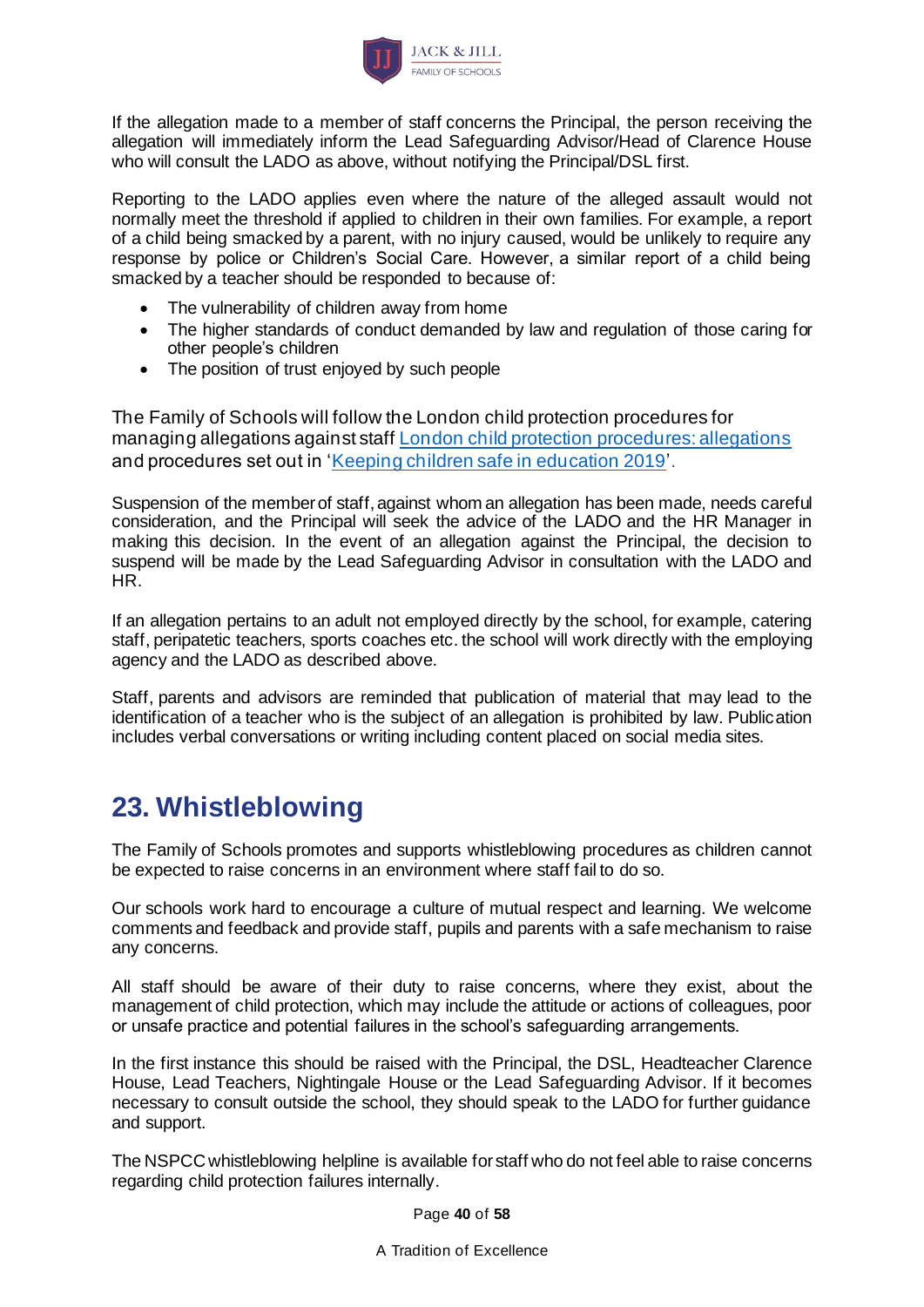

Staff can call: 0800 028 0285 or email: [help@nspcc.org.uk](file://///richmond/data/Childrens%20Services%20&%20Culture/CDSI/PPC%20-%20Comms/3223%20Model%20Safeguarding%20Policy/help@nspcc.org.uk)

Whistle-blowing issues regarding the Principal should be raised with the Lead safeguarding Advisor.

# <span id="page-40-0"></span>**24. Physical intervention**

Staff must only ever use physical intervention as a last resort, when a child is endangering themselves or others, and that always it must be the minimal force necessary to prevent injury to another person.

All incidents involving physical intervention are recorded on the school MIS and parents informed.

. We understand that physical intervention of a nature which causes injury or distress to a child may be considered under child protection or disciplinary procedures.

We recognise that touch is appropriate in the context or working with children, and all staff have been given 'safe practice' guidance to ensure they are clear about their professional boundaries.

## <span id="page-40-1"></span>**25. Linked policies**

- Behaviour
- Staff code of conduct
- Anti-bullying
- Health, Safety and Welfare
- Attendance
- Curriculum
- PSHE
- Teaching and learning
- Administration of medicines
- Sex and relationships education (SRE)
- Physical intervention
- Online Safety
- Risk assessment
- Radicalisation and extremism
- Use of Reasonable Force and Physical Contact Policy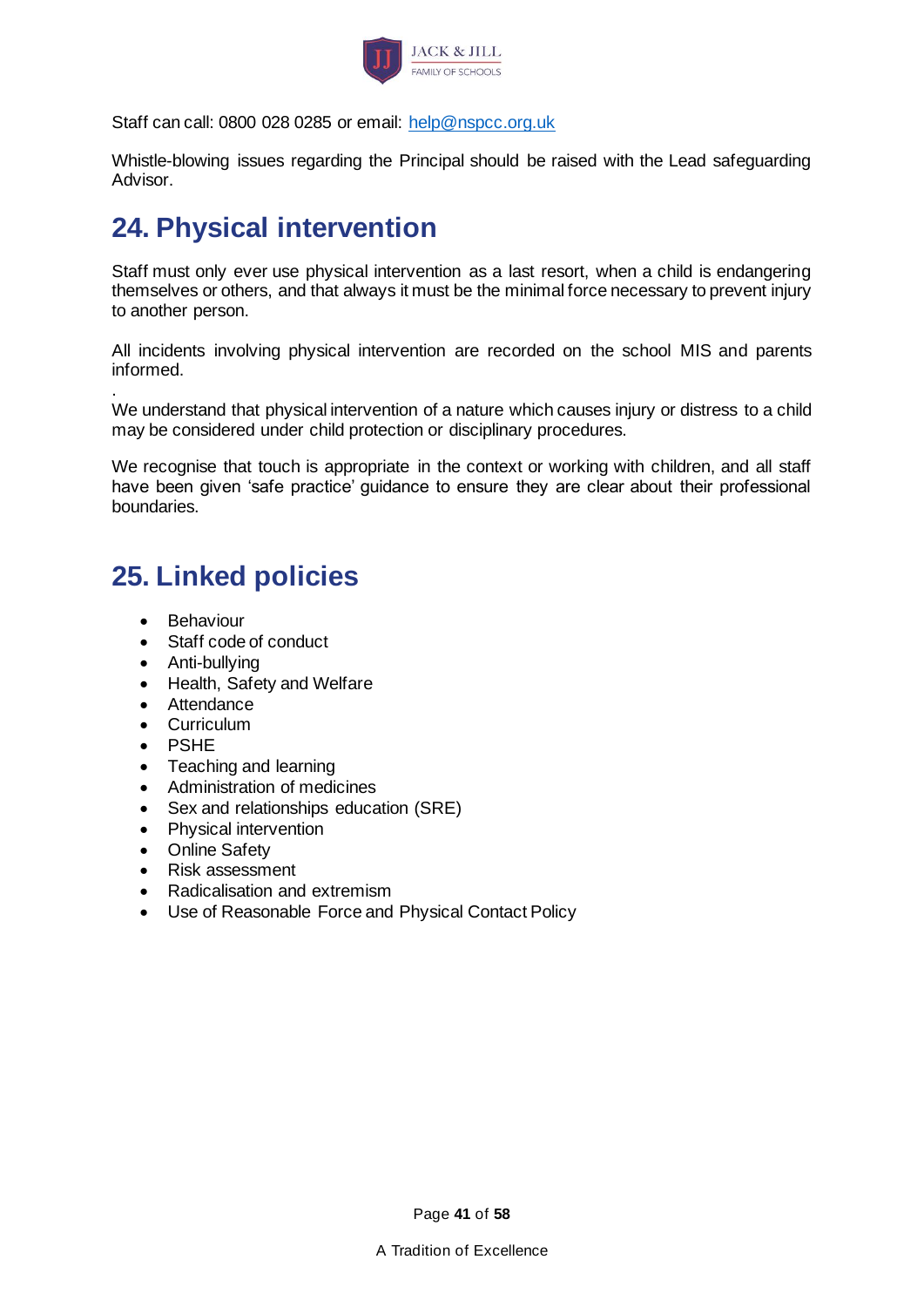# <span id="page-41-0"></span>**Appendix 1:**

## <span id="page-41-1"></span>**Concern reporting form**

Please complete this form as soon as possible if you have any concerns about a pupil

| Pupil's name                              |  |               |  |
|-------------------------------------------|--|---------------|--|
| <b>Pupil's DOB</b>                        |  | Day/Date/Time |  |
| Name of member of staff noting<br>concern |  |               |  |

#### **Details of concern**

*(Please describe as fully as possible and use the pupil's own words where applicable. Include names of witnesses, if relevant, and any immediate action taken.)*

| Body map attached: Yes | $\mathsf{No}\hspace{.01in}\Box$ |
|------------------------|---------------------------------|
|------------------------|---------------------------------|

Signature: Date: Date: Date: Date: Date: Date: Date: Date: Date: Date: Date: Date: Date: Date: Date: Date: Date: Date: Date: Date: Date: Date: Date: Date: Date: Date: Date: Date: Date: Date: Date: Date: Date: Date: Date: D

**Please give the completed form to Cara Ventham (DSL) or a Designated Safeguarding Deputy.**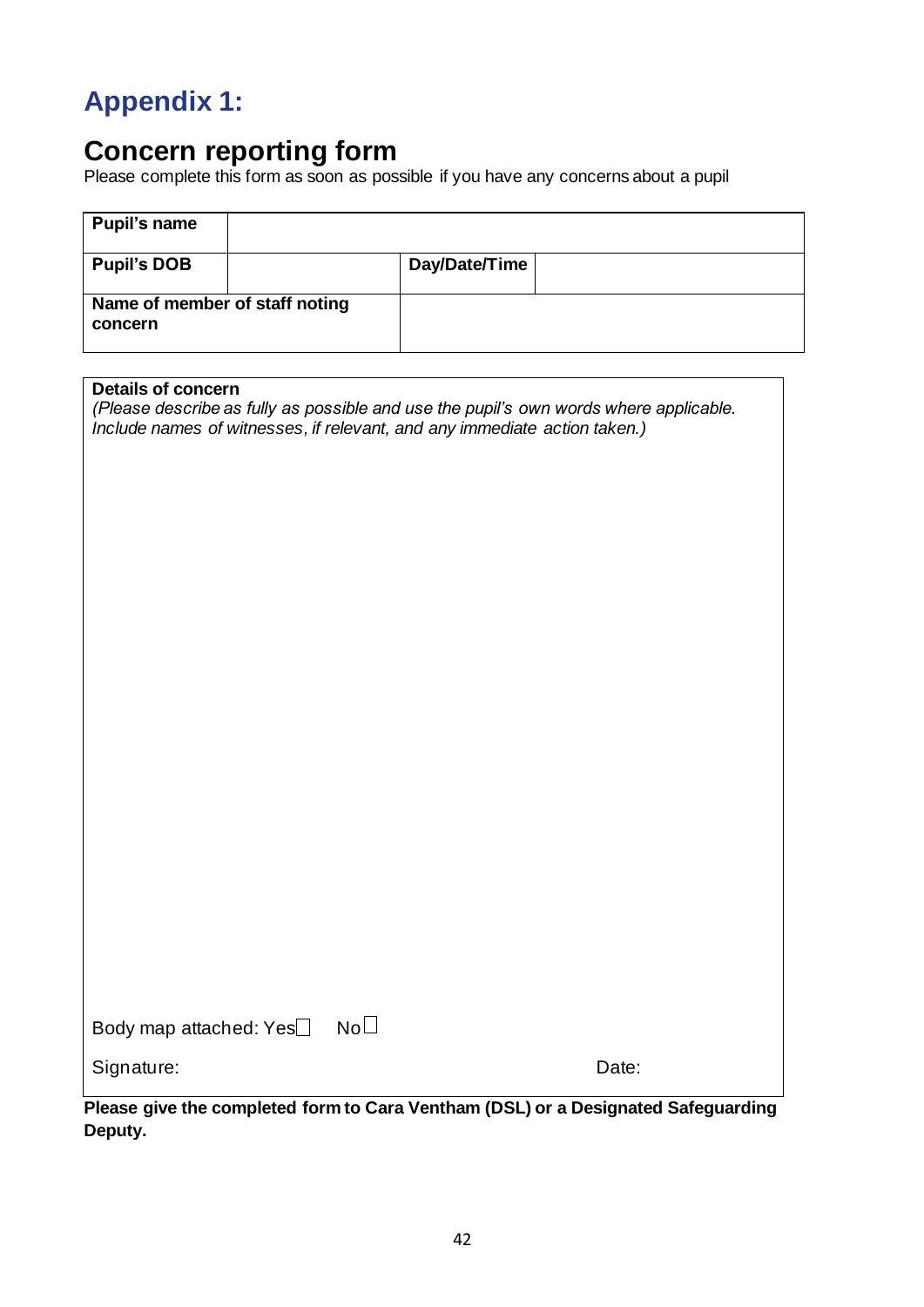

### **Actions taken**

| <b>Date</b> | <b>Person taking action</b> | <b>Action</b> | <b>Signature</b> |
|-------------|-----------------------------|---------------|------------------|
|             |                             |               |                  |
|             |                             |               |                  |
|             |                             |               |                  |
|             |                             |               |                  |
|             |                             |               |                  |
|             |                             |               |                  |
|             |                             |               |                  |
|             |                             |               |                  |

| If the parent or carer has <b>NOT</b> been informed, please state the reason for this decision: |       |  |
|-------------------------------------------------------------------------------------------------|-------|--|
|                                                                                                 |       |  |
|                                                                                                 |       |  |
|                                                                                                 |       |  |
|                                                                                                 |       |  |
| Signature:                                                                                      | Date: |  |
|                                                                                                 |       |  |

Appropriate feedback must be given to the person completing the Record of Concern Form

Feedback given to: Feedback given by:

Signature: Date:

Please indicate the category of the concern for monitoring purposes and to identify any areas for training, education etc. Delete/add categories as appropriate

<span id="page-42-0"></span>

| Physical       |  | <b>CSE</b>           |
|----------------|--|----------------------|
| Emotional      |  | Radicalisation       |
| Sexual Abuse   |  | Peer on Peer Abuse   |
| <b>Neglect</b> |  | Online               |
| <b>CME</b>     |  | Sexting              |
| FGM            |  | <b>Mental Health</b> |
|                |  |                      |

| CSE                  |  |
|----------------------|--|
| Radicalisation       |  |
| Peer on Peer Abuse   |  |
| Online               |  |
| Sexting              |  |
| <b>Mental Health</b> |  |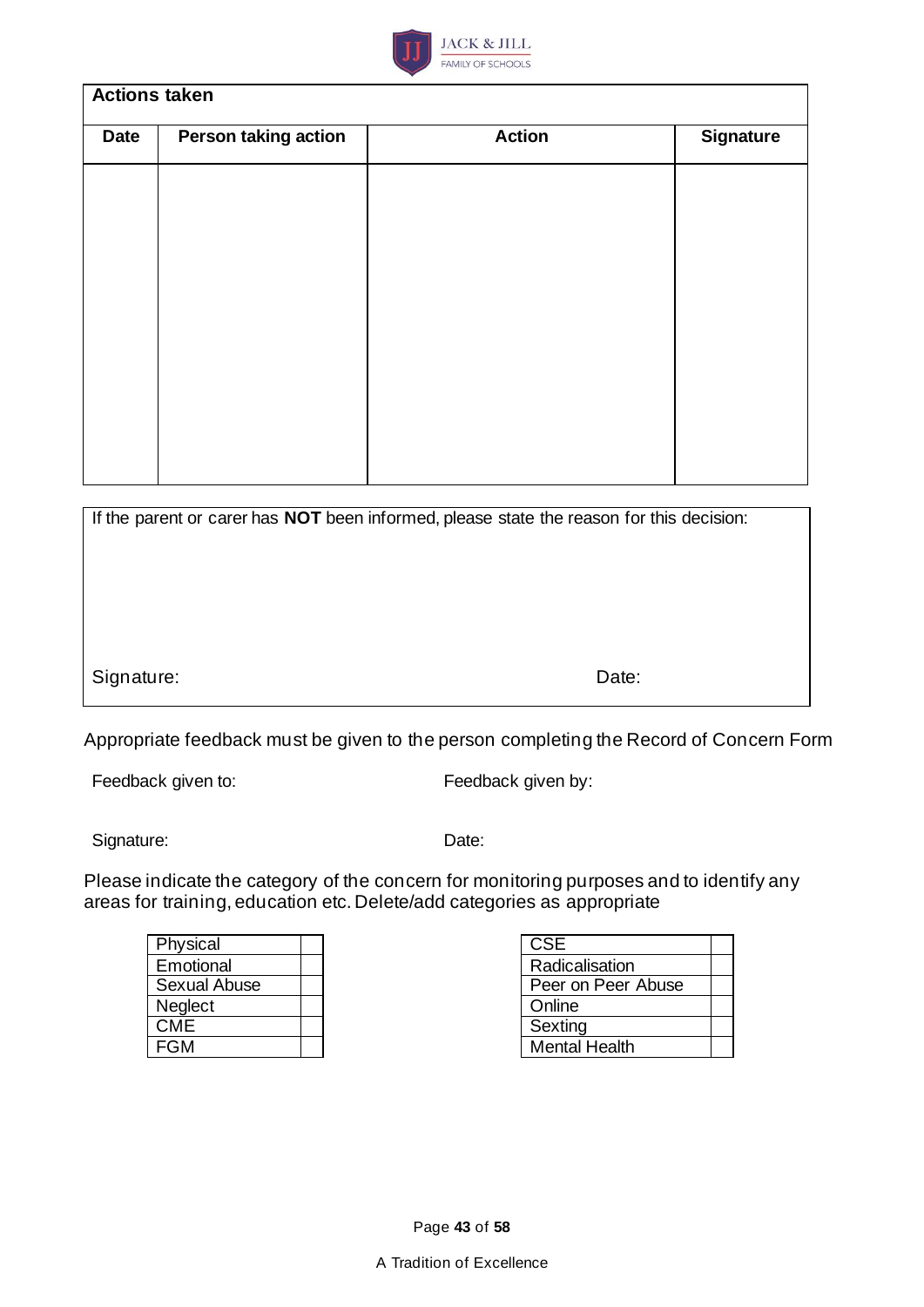

**Appendix 2:**

# <span id="page-43-0"></span>**Concerns flow chart**

# **Raising safeguarding concerns about a child**



Page **44** of **58**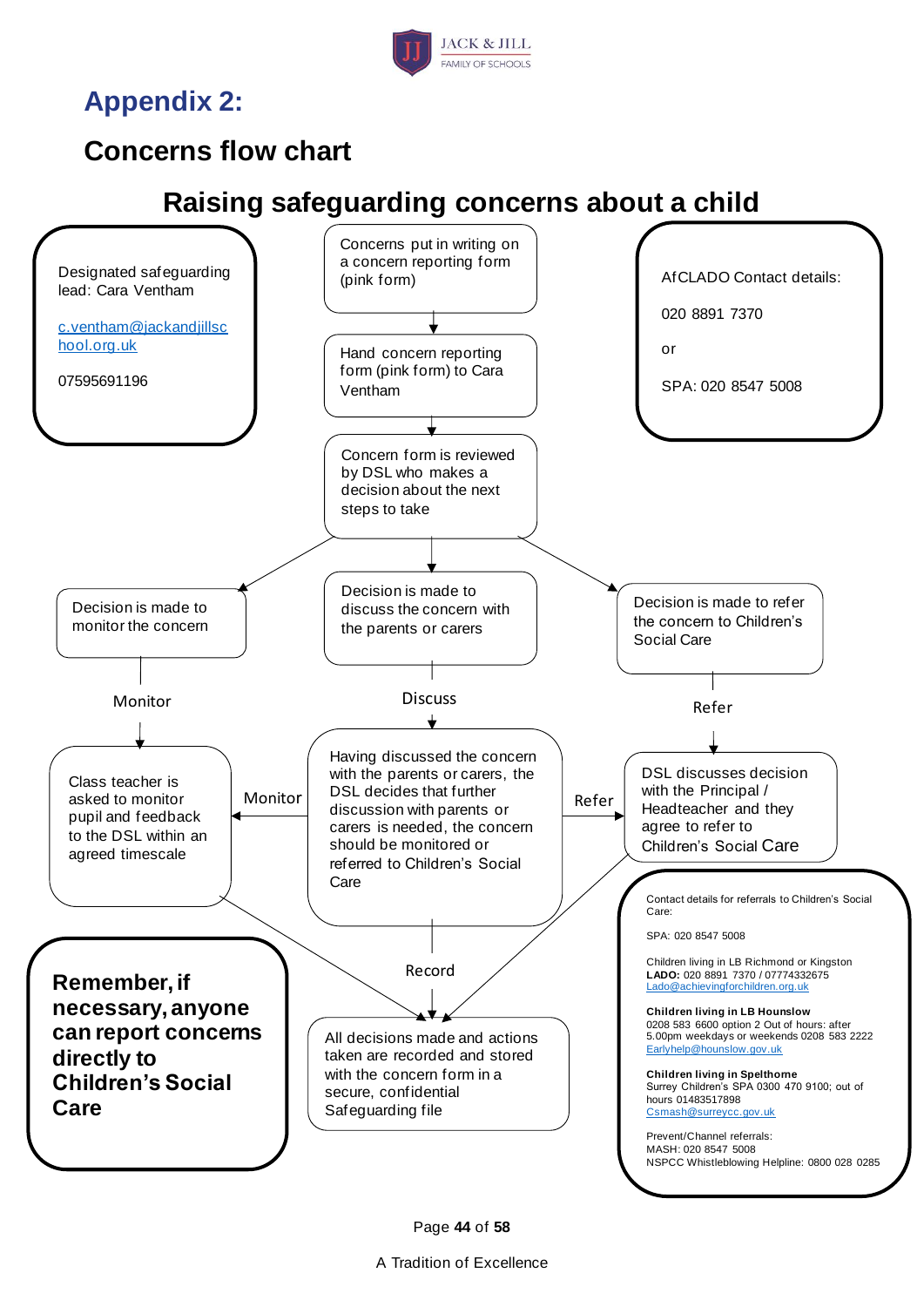

# <span id="page-44-0"></span>**Appendix 3**

## <span id="page-44-1"></span>**Body Map**

 $\overline{\mathcal{L}}$ 

**(This must be completed at time of observation)**

| Name of Pupil: | Date of Birth:                   |
|----------------|----------------------------------|
| Name of Staff: | Date and time of<br>observation: |
| FRONT          | <b>BACK</b>                      |
|                | Date: <b>manual</b>              |

| Name of Pupil: |  | Date of Birth: |  |
|----------------|--|----------------|--|
|                |  |                |  |

Page **45** of **58**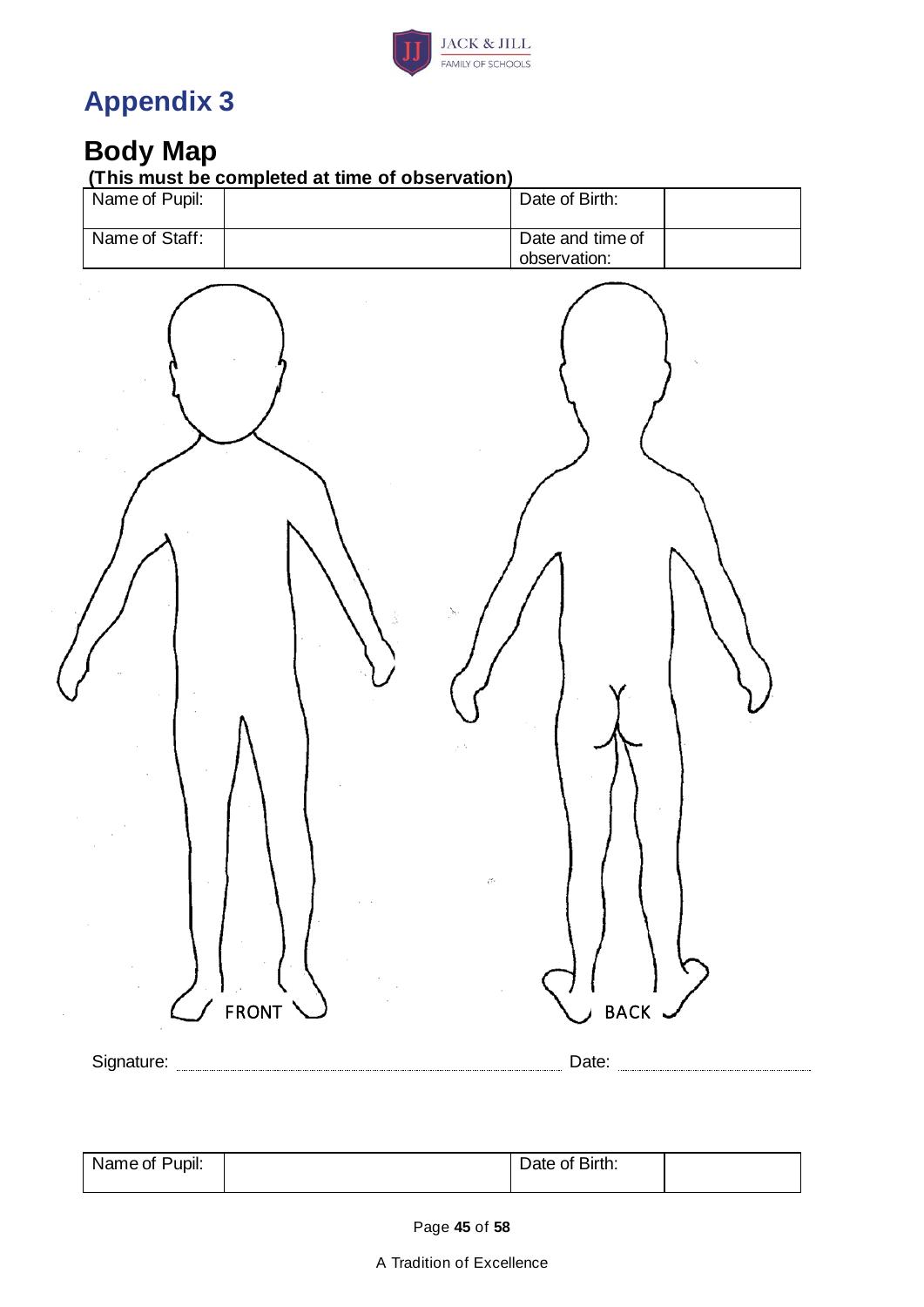



| Name of Pupil: | Date of Birth:                   |  |
|----------------|----------------------------------|--|
| Name of Staff: | Date and time of<br>observation: |  |

Page **46** of **58**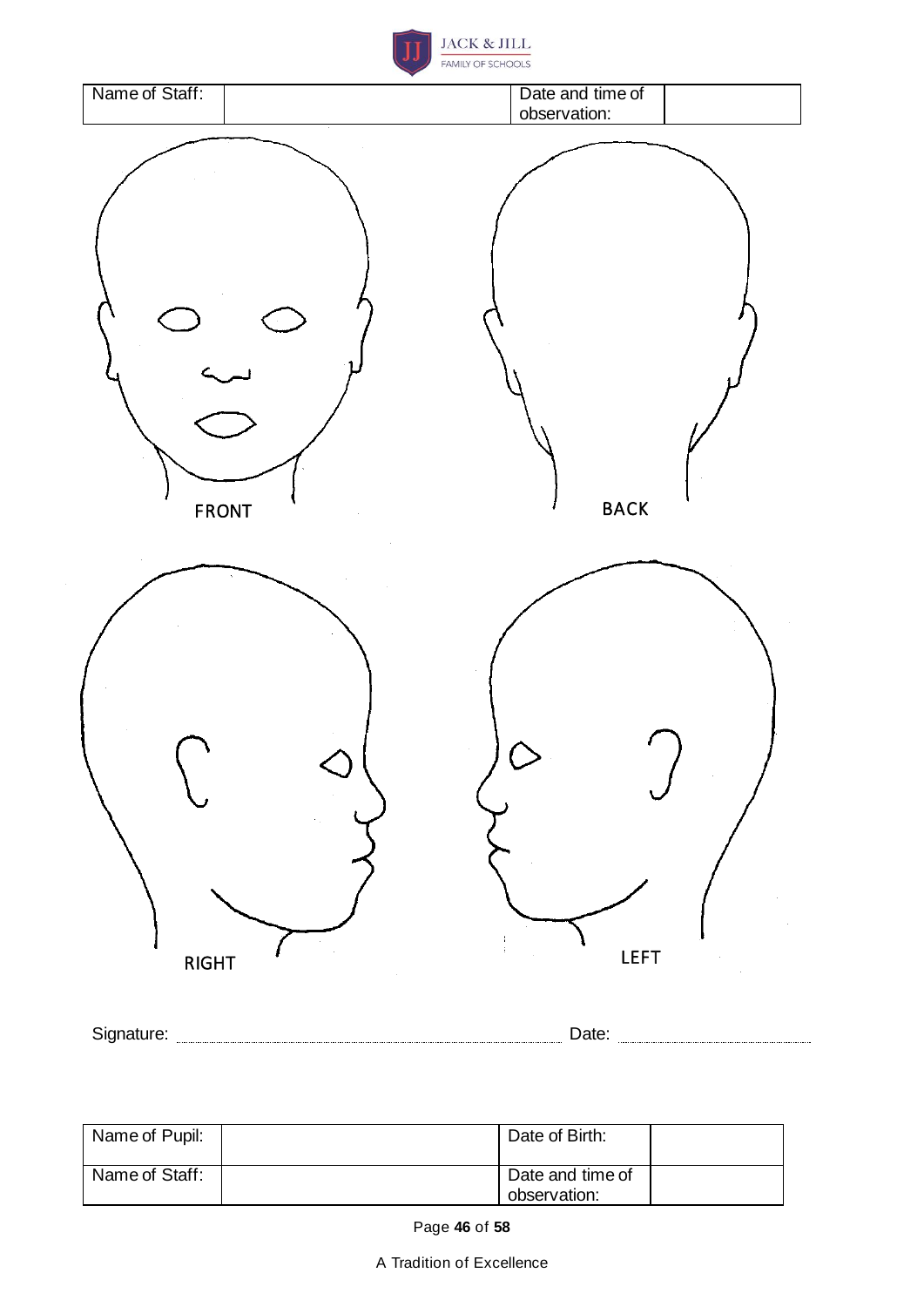



| Name of Pupil: | Date of Birth:                   |  |
|----------------|----------------------------------|--|
| Name of Staff: | Date and time of<br>observation: |  |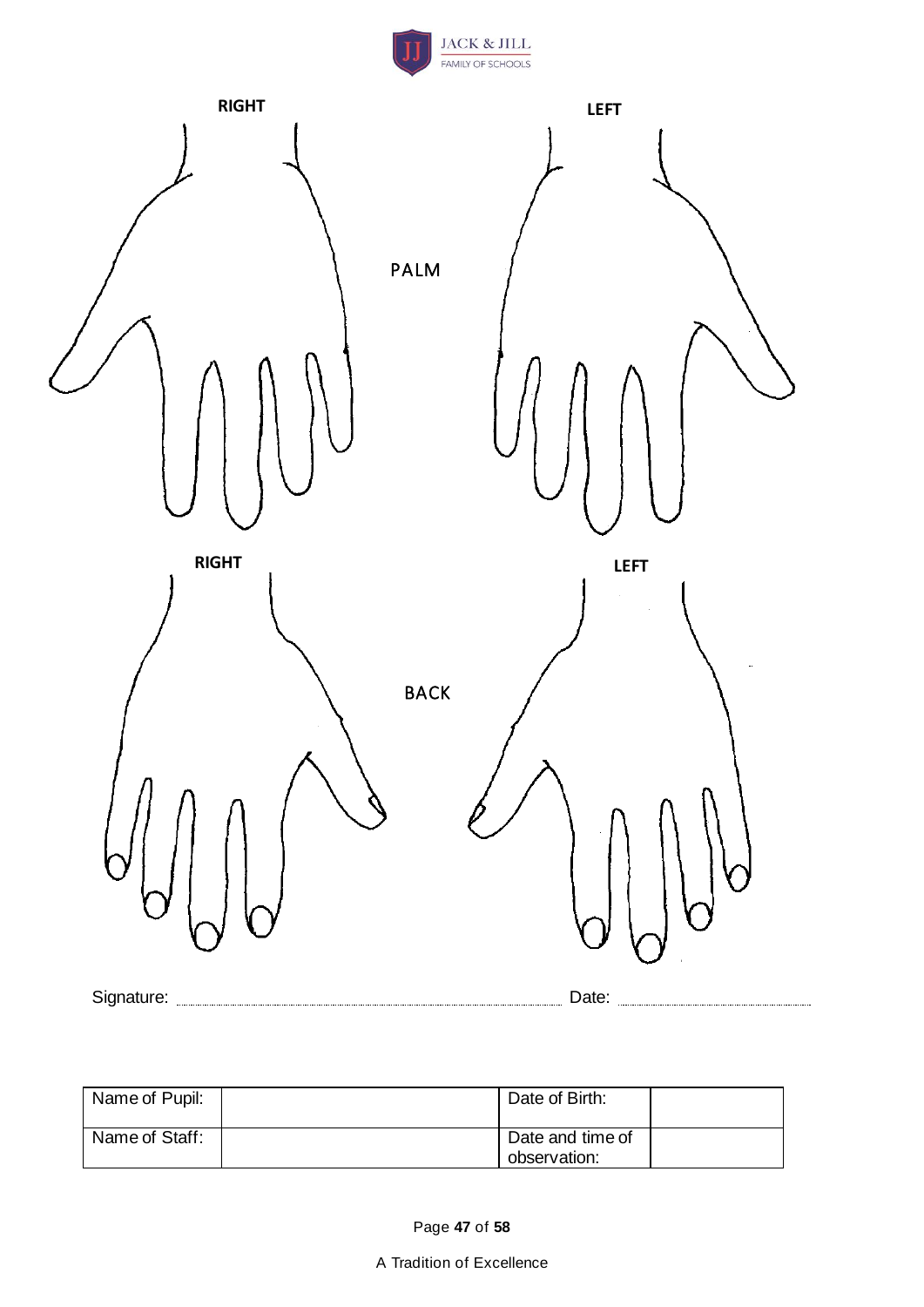

<span id="page-47-0"></span>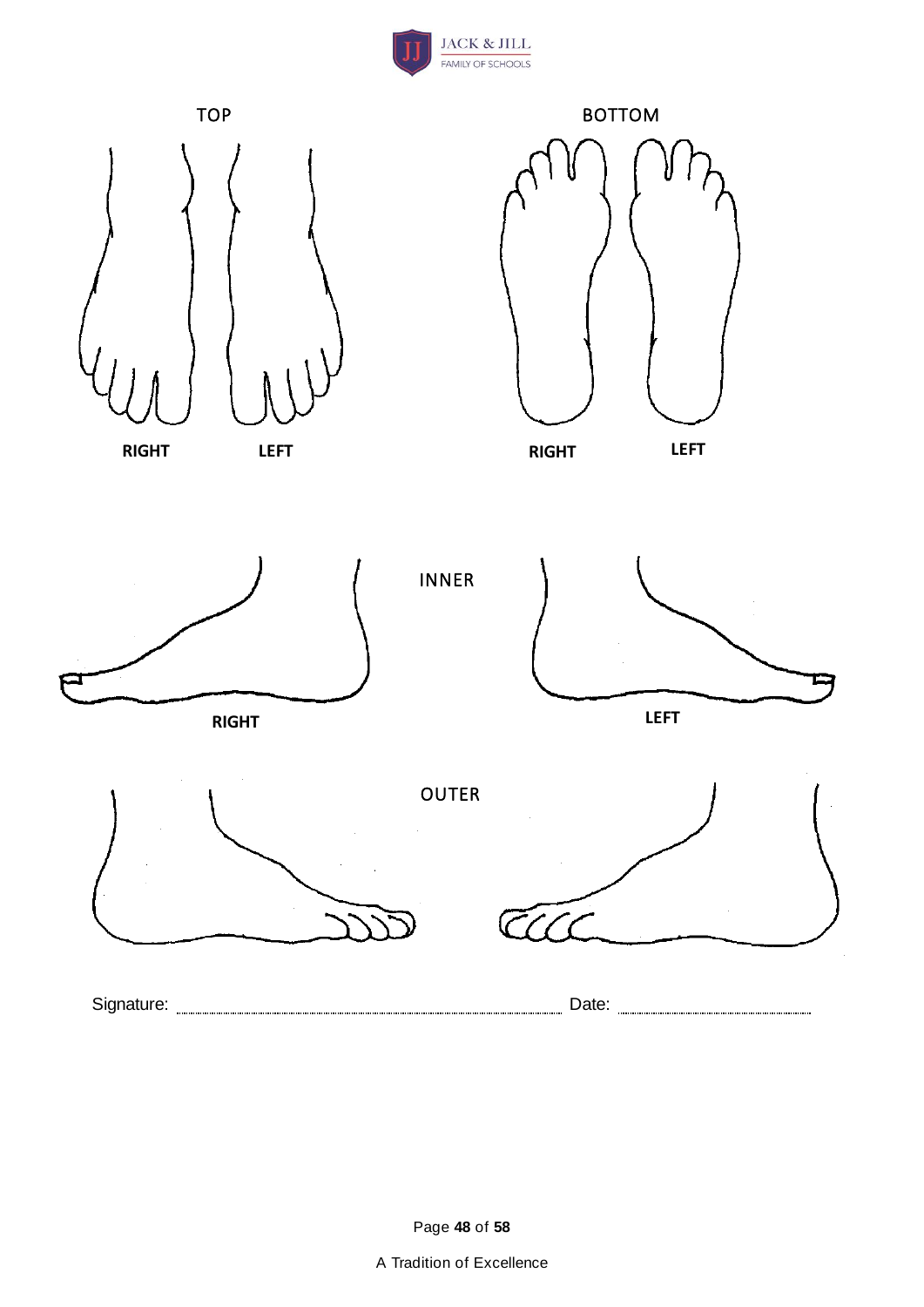

# **Appendix 4**

# <span id="page-48-0"></span>**Links**

#### **Children Act 1989 Care Planning, Placement and Case Review:**

[www.gov.uk/government/publications/children-act-1989-care-planning-placement-and-case-review](http://www.gov.uk/government/publications/children-act-1989-care-planning-placement-and-case-review)

#### **Children Act 2004:**

[www.legislation.gov.uk/ukpga/2004/31/contents](http://www.legislation.gov.uk/ukpga/2004/31/contents)

### **Education Act 2002:**

[www.legislation.gov.uk/ukpga/2002/32/section/175](http://www.legislation.gov.uk/ukpga/2002/32/section/175)

### **London Child Protection Procedures and Practice Guidance:**

[www.londoncp.co.uk](http://www.londoncp.co.uk/)

### **Keeping Children Safe in Education 2019:**

[www.gov.uk/government/publications/keeping-children-safe-in-education--2](http://www.gov.uk/government/publications/keeping-children-safe-in-education--2)

**Working Together to Safeguard Children 2018:** [www.gov.uk/government/publications/working](http://www.gov.uk/government/publications/working-together-to-safeguard-children--2)[together-to-safeguard-children--2](http://www.gov.uk/government/publications/working-together-to-safeguard-children--2)

### **What to do if You're Worried a Child is Being Abused:**

[www.gov.uk/government/publications/what-to-do-if-youre-worried-a-child-is-being-abused--2](http://www.gov.uk/government/publications/what-to-do-if-youre-worried-a-child-is-being-abused--2)

#### **Information Sharing**:

[www.gov.uk/government/publications/safeguarding-practitioners-information-sharing-advice](http://www.gov.uk/government/publications/safeguarding-practitioners-information-sharing-advice)

### **Children Missing Education Statutory Guidance:**

[www.gov.uk/government/uploads/system/uploads/attachment\\_data/file/550416/Children\\_Missing\\_E](http://www.gov.uk/government/uploads/system/uploads/attachment_data/file/550416/Children_Missing_Education_-_statutory_guidance.pdf) [ducation\\_-\\_statutory\\_guidance.pdf](http://www.gov.uk/government/uploads/system/uploads/attachment_data/file/550416/Children_Missing_Education_-_statutory_guidance.pdf)

### **Safeguarding Children from Sexual Exploitation:**

[www.londoncp.co.uk/chapters/sg\\_sex\\_exploit\\_ch.html](http://www.londoncp.co.uk/chapters/sg_sex_exploit_ch.html)

#### **Child Sexual Exploitation Definition and Guide**[: www.gov.uk/government/publications/child](http://www.gov.uk/government/publications/child-sexual-exploitation-definition-and-guide-for-practitioners)[sexual-exploitation-definition-and-guide-for-practitioners](http://www.gov.uk/government/publications/child-sexual-exploitation-definition-and-guide-for-practitioners)

### **Sexting in School and Colleges:**

[www.gov.uk/government/uploads/system/uploads/attachment\\_data/file/609874/6\\_2939\\_SP\\_NCA\\_S](http://www.gov.uk/government/uploads/system/uploads/attachment_data/file/609874/6_2939_SP_NCA_Sexting_In_Schools_FINAL_Update_Jan17.pdf) [exting\\_In\\_Schools\\_FINAL\\_Update\\_Jan17.pdf](http://www.gov.uk/government/uploads/system/uploads/attachment_data/file/609874/6_2939_SP_NCA_Sexting_In_Schools_FINAL_Update_Jan17.pdf)

### **Searching, Screening and Confiscation:**

[www.gov.uk/government/uploads/system/uploads/attachment\\_data/file/554415/searching\\_screenin](http://www.gov.uk/government/uploads/system/uploads/attachment_data/file/554415/searching_screening_confiscation_advice_Sept_2016.pdf) [g\\_confiscation\\_advice\\_Sept\\_2016.pdf](http://www.gov.uk/government/uploads/system/uploads/attachment_data/file/554415/searching_screening_confiscation_advice_Sept_2016.pdf)

#### **Female Genital Mutilation Statutory Guidance:** [www.gov.uk/government/publications/multi](http://www.gov.uk/government/publications/multi-agency-statutory-guidance-on-female-genital-mutilation)[agency-statutory-guidance-on-female-genital-mutilation](http://www.gov.uk/government/publications/multi-agency-statutory-guidance-on-female-genital-mutilation)

### **Guidance Forced Marriage:**

[www.gov.uk/guidance/forced-marriage](http://www.gov.uk/guidance/forced-marriage)

## **Looking After Someone Else's Child:**

[www.gov.uk/looking-after-someone-elses-child](http://www.gov.uk/looking-after-someone-elses-child)

### **Protecting Children from Radicalisation: The Prevent Duty:**

Page **49** of **58** [www.gov.uk/government/publications/protecting-children-from-radicalisation-the-prevent-duty](http://www.gov.uk/government/publications/protecting-children-from-radicalisation-the-prevent-duty)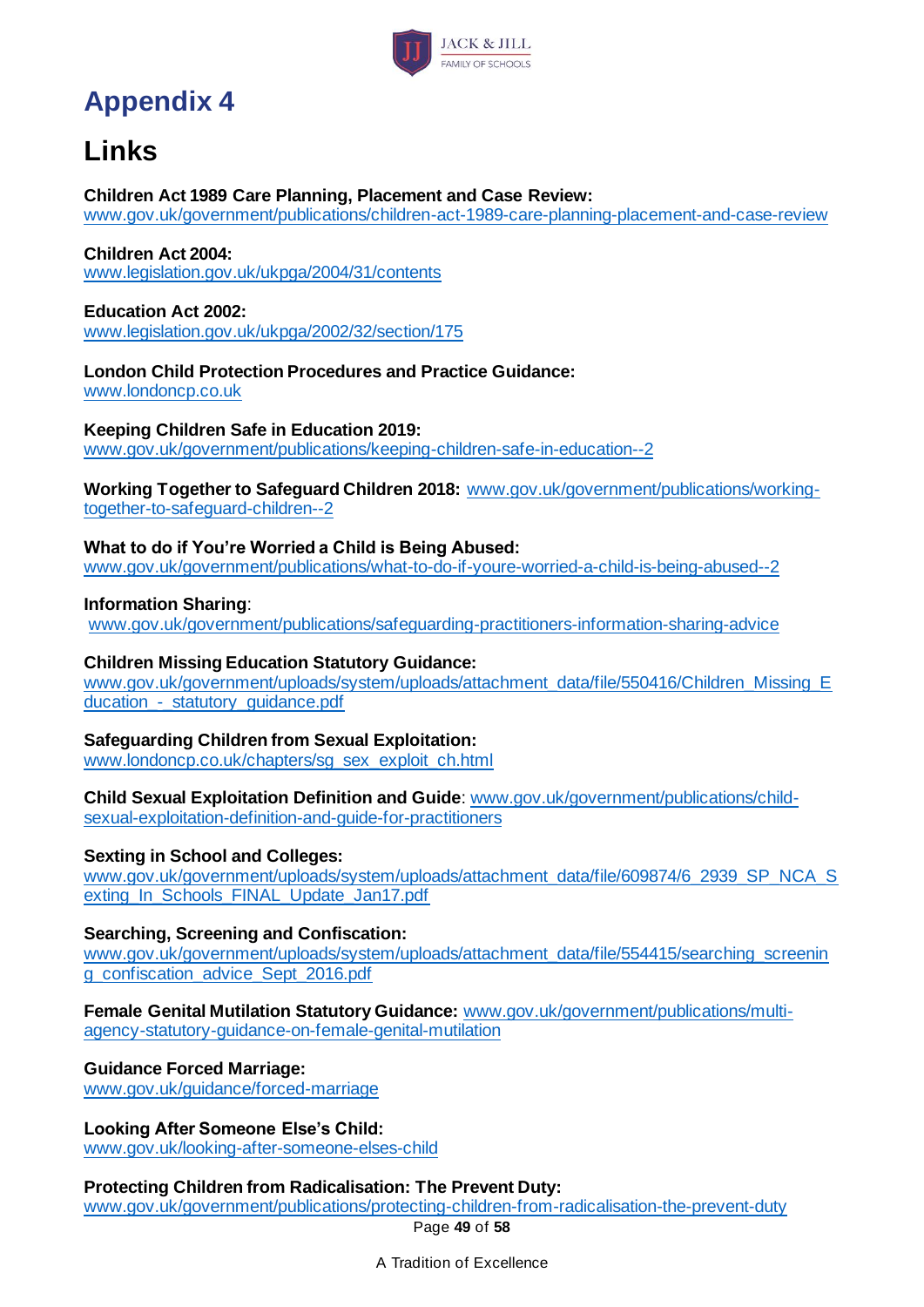

#### **Educate Against Hate:**

[Educate against hate](http://educateagainsthate.com/)

#### **Role and Responsibilities of the Designated Teacher:**

[www.gov.uk/government/uploads/system/uploads/attachment\\_data/file/269764/role\\_and\\_responsibi](http://www.gov.uk/government/uploads/system/uploads/attachment_data/file/269764/role_and_responsibilities_of_the_designated_teacher_for_looked_after_children.pdf) [lities\\_of\\_the\\_designated\\_teacher\\_for\\_looked\\_after\\_children.pdf](http://www.gov.uk/government/uploads/system/uploads/attachment_data/file/269764/role_and_responsibilities_of_the_designated_teacher_for_looked_after_children.pdf)

#### **AfC Virtual School:**

[www.afcvirtualschool.org.uk](http://www.afcvirtualschool.org.uk/)

#### **Early Help Assessment:**

[www.achievingforchildren.org.uk/early-help-assessment](http://www.achievingforchildren.org.uk/early-help-assessment)

#### **Guidance for Safer Working Practice:**

[www.safeguardinginschools.co.uk/wp-content/uploads/2015/10/Guidance-for-Safer-Working-](http://www.safeguardinginschools.co.uk/wp-content/uploads/2015/10/Guidance-for-Safer-Working-Practices-2015-final1.pdf)[Practices-2015-final1.pdf](http://www.safeguardinginschools.co.uk/wp-content/uploads/2015/10/Guidance-for-Safer-Working-Practices-2015-final1.pdf)

#### **London Child Protection Procedures: Allegations:**

[www.londoncp.co.uk/chapters/alleg\\_staff.html](http://www.londoncp.co.uk/chapters/alleg_staff.html)

Page **50** of **58**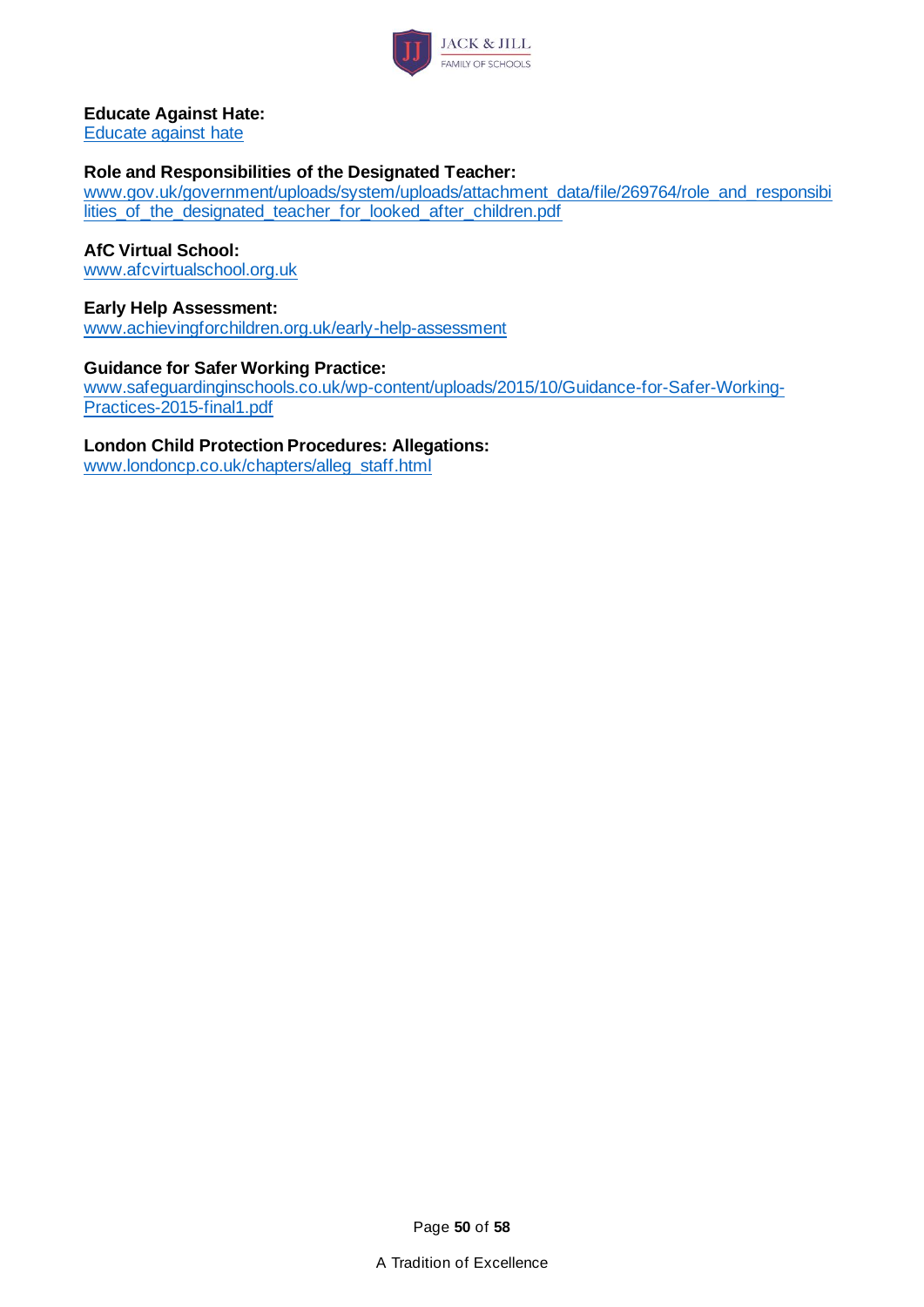

## **COVID-19 Addendum to Safeguarding and Child Protection Policy**

**COVID-19 School closure arrangements for Safeguarding and Child Protection.**

**30th March – To be reviewed as necessary.**

### **Contents**

**Context** Key contacts Vulnerable children Attendance monitoring Designated Safeguarding Lead Reporting a concern Safeguarding training and induction Safer recruitment/volunteers and movement of staff Online safety Supporting children not in school Supporting children in school Children moving schools Mental health Peer on peer abuse

## **Context**

From 20th March 2020 parents were asked to keep their children at home, wherever possible, and for schools to remain open only for those children of workers critical to the COVID-19 response - who absolutely need to attend.

Schools and all childcare providers were asked to provide care for a limited number of children children who are vulnerable, and children whose parents are critical to the COVID-19 response and cannot be safely cared for at home. From June  $1<sup>st</sup>$  we will be opening our schools to a wider number of pupils, in line with the Government recommendations outlined by the DfE guidance. We continue to offer support for those children of key workers in school, as well as those year groups returning to school.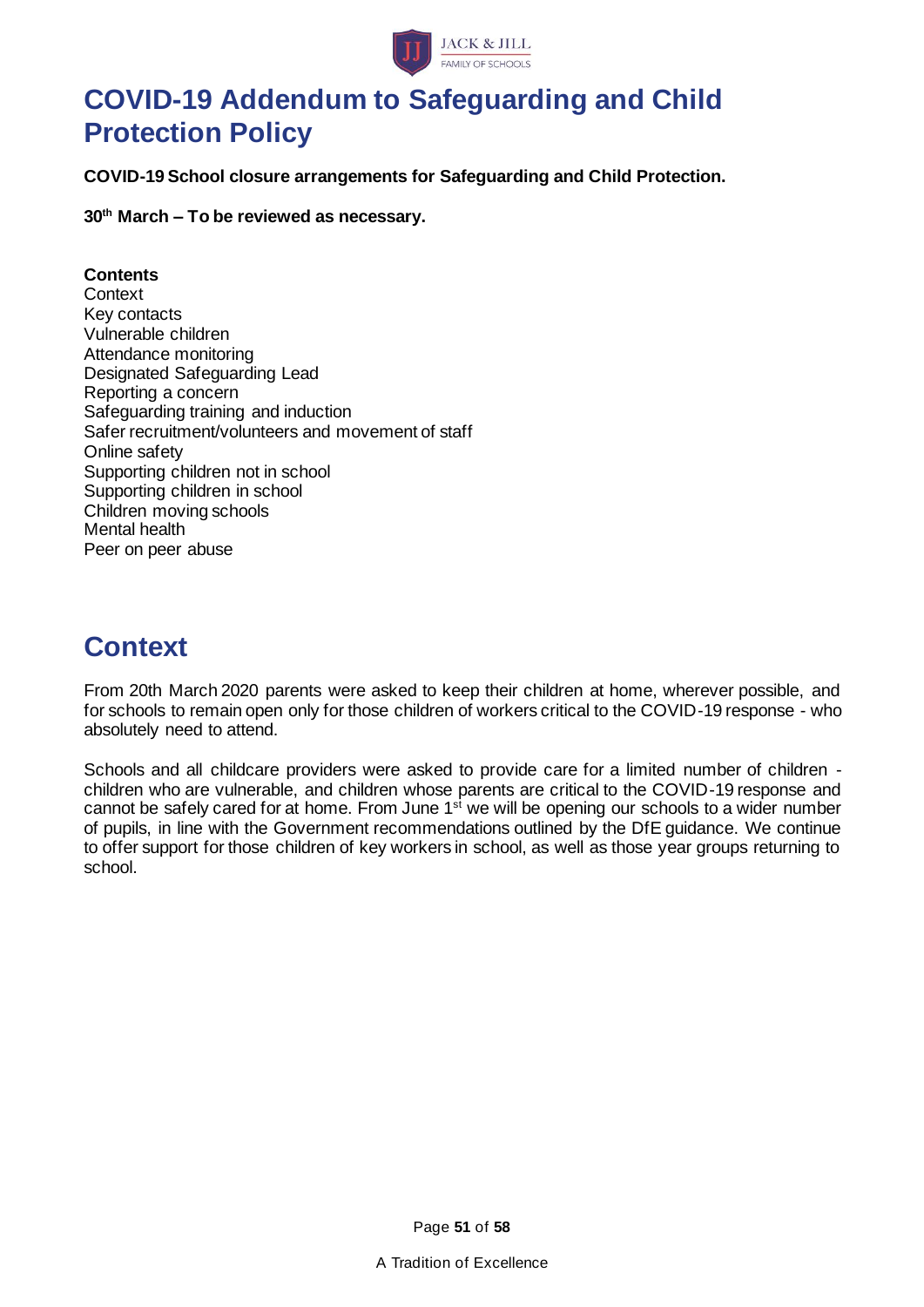

# **Key Contacts**

| <b>Role</b>                                                              | <b>Name</b>                                                                                                       | <b>Contact Number</b> | <b>Email</b>                                                                                                                                                                                                                     |
|--------------------------------------------------------------------------|-------------------------------------------------------------------------------------------------------------------|-----------------------|----------------------------------------------------------------------------------------------------------------------------------------------------------------------------------------------------------------------------------|
| Designated<br>Safeguarding<br>Lead                                       | Cara<br>Ventham                                                                                                   | 07595691196           | c.ventham@jackandjillschool.org.uk                                                                                                                                                                                               |
| Deputy<br>Designated<br>Safeguarding<br>Lead                             | <b>Nick Hitchen</b><br>Martha<br>Robinson<br>Armany<br>Coleshill<br>Kaye Ward<br>Cath Taylor<br>Marta<br>Lomnicka | 03333444630           | n.hitchen@jackandjillschool.org.uk<br>m.robinson@jackandjillschool.org.uk<br>a.coleshill@jackandjillschool.org.uk<br>k.ward@jackandjillschool.org.uk<br>c.taylor@jackandjillschool.org.uk<br>m.lomnicka@jackandjillschool.org.uk |
| Proprietor                                                               | Karen<br>Papirnik                                                                                                 | 07795253170           | k.papirnik@jackandjillschool.org.uk                                                                                                                                                                                              |
| <b>AfC Education</b><br>Safeguarding<br><b>Adviser</b>                   | Linda<br><b>Sheehan</b>                                                                                           | 07774686362           | linda.sheehan@achievingforchildren.org.uk                                                                                                                                                                                        |
| <b>AfC Adviser</b><br>for Online<br><b>Services and</b><br><b>Safety</b> | <b>Peter</b><br><b>Cowley</b>                                                                                     | 07595173975           | peter.cowley@achievingforchildren.org.uk                                                                                                                                                                                         |
| <b>AfC Virtual</b><br><b>School</b><br><b>Headteacher</b>                | <b>Suzanne</b><br><b>Parrott</b>                                                                                  | 07827895894           | suzanne.parrott@achievingforchildren.org.uk                                                                                                                                                                                      |

**SPA:** 020 8547 5008 **Out of Hours:** 020 8770 5000

**LADO:**020 8891 7370 07774332675 [lado@achievingforchildren.org.uk](mailto:lado@achievingforchildren.org.uk)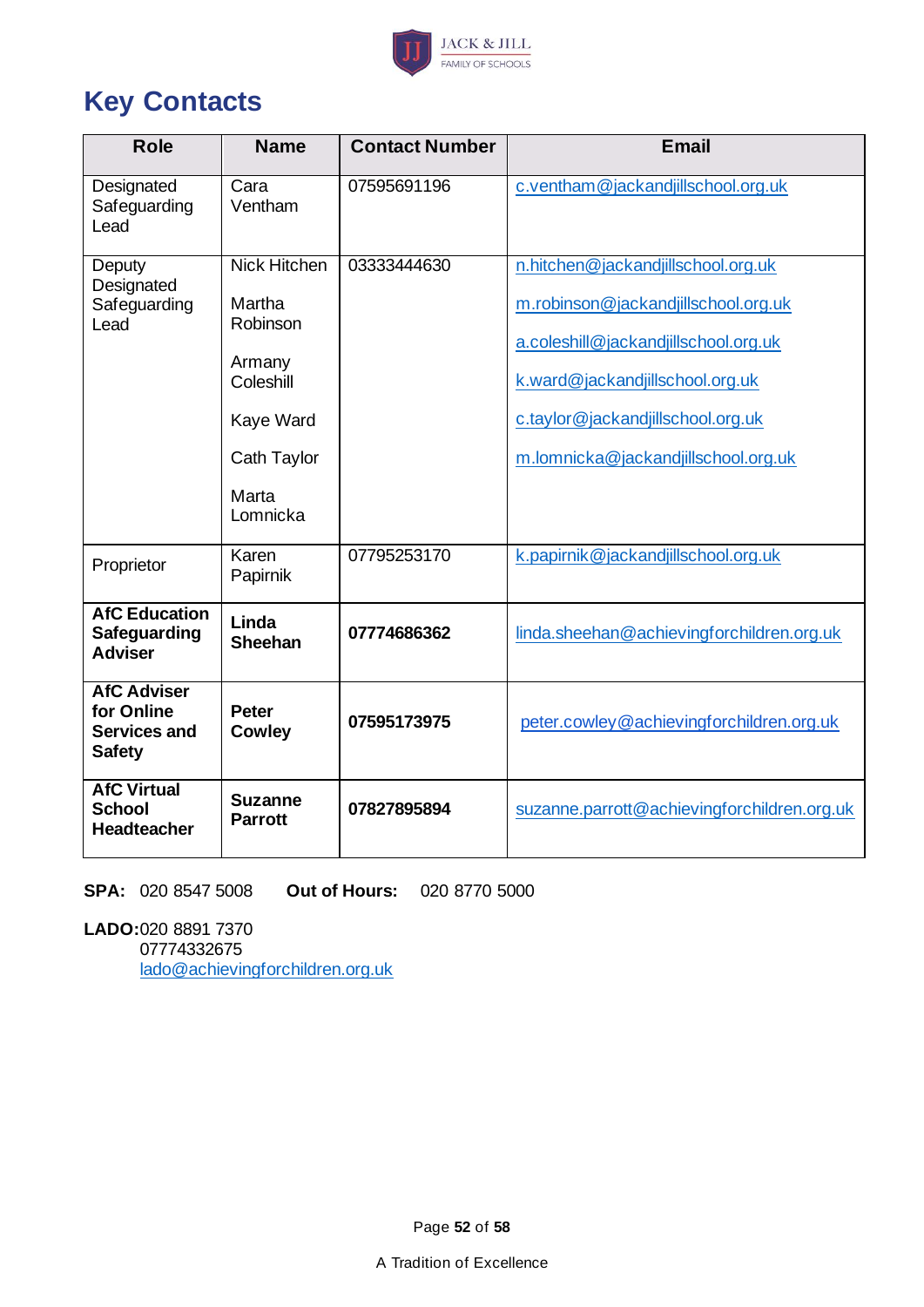

# **Vulnerable children**

Vulnerable children include those who have a social worker and those children and young people up to the age of 25 with education, health and care (EHC) plans.

Those who have a social worker include children who have a Child Protection Plan and those who are looked after by the Local Authority. A child may also be deemed to be vulnerable if they have been assessed as being in need or otherwise meet the definition in section 17 of the Children Act 1989.

Those with an EHC plan will be risk-assessed in consultation with the Local Authority and parents, to decide whether they need to continue to be offered a school or college place in order to meet their needs, or whether they can safely have their needs met at home. This could include, if necessary, carers, therapists or clinicians visiting the home to provide any essential services. Many children and young people with EHC plans can safely remain at home.

Eligibility for free school meals in and of itself should not be the determining factor in assessing vulnerability.

Senior leaders, especially the Designated Safeguarding Lead (and deputies) know who our most vulnerable children are. They have the flexibility to offer a place to those on the edge of receiving children's social care support.

Jack and Jill Family of Schools will continue to work with and support children's social workers to help protect vulnerable children. This includes working with and supporting children's social workers and the local authority Virtual School Headteacher (VSH) for children looked-after and previously lookedafter. The lead person for this will be Cara Ventham, DSL

There is an expectation that vulnerable children who have a social worker will attend an education setting, so long as they do not have underlying health conditions that put them at risk. In circumstances where a parent does not want to bring their child to an education setting, and their child is considered vulnerable, the social worker and Jack and Jill Family of Schools will explore the reasons for this directly with the parent.

Where parents are concerned about the risk of the child contracting COVID19, Cara Ventham or the social worker will talk through these anxieties with the parent/carer following the advice set out by Public Health England.

Jack and Jill Family of Schools will encourage our vulnerable children and young people to attend a school, including remotely if needed.

## **Attendance monitoring**

Local authorities and education settings are not required to complete the usual day-to-day attendance processes to follow up on non-attendance. However, from 1st June when most children at the Family of Schools will be invited to resume attendance following the lifting of many lockdown restrictions, office staff will still ring to check on the wellbeing and circumstances of any child expected to attend.

Jack and Jill Family of Schools and social workers will agree with parents/carers whether children in need should attend school – Jack and Jill Family of Schools will then follow up on any pupil that they were expecting to attend, who does not. Jack and Jill Family of Schools will also follow up with any parent or carer who has arranged care for their child(ren) and the child(ren) subsequently do not attend.

Page **53** of **58**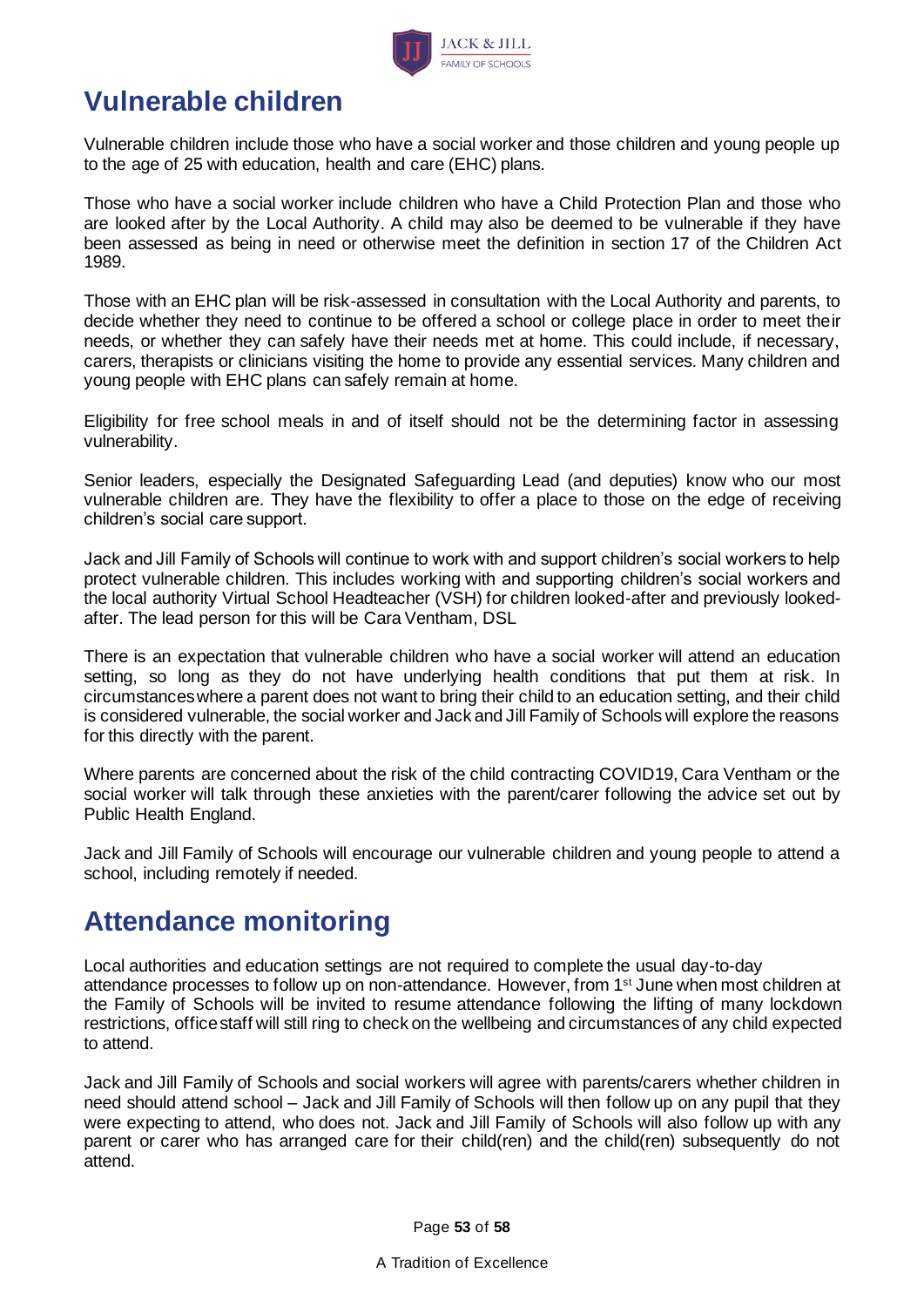

To support the above, Jack and Jill Family of Schools will, when communicating with parents/carers confirm emergency contact numbers are correct and ask for any additional emergency contact numbers where they are available.

In all circumstances where a vulnerable child does not take up their place at school, or discontinues, Jack and Jill Family of Schools will notify their social worker.

Jack and Jill Family of Schools will complete the Government's daily online [attendance](https://www.gov.uk/government/publications/coronavirus-covid-19-attendance-recording-for-educational-settings) form and supply any information regarding attendance requested by Achieving for Children.

## **Designated Safeguarding Lead**

Jack and Jill Family of Schools has a Designated Safeguarding Lead (DSL) and several Deputy DSLs.

The Designated Safeguarding Lead is Cara Ventham.

The Deputy Designated Safeguarding Leads are Nick Hitchen, Martha Robinson, Cath Taylor Kaye Ward, Armany Coleshill and Marta Lomnicka and all will be on site during school hours from 1<sup>st</sup> June.

A trained DSL (or deputy) available on site daily but if for any reason this is not the case a trained DSL (or deputy) will be available to be contacted via phone or online video.

It is important that all school name staff and volunteers have access to a trained DSL (or deputy). On each day staff on site will be made aware of that person is and how to speak to them.

The DSL will continue to engage with social workers, and attend all multi-agency meetings, which can be done remotely.

## **Reporting a concern**

Where staff have a concern about a child, they should continue to follow the process outlined in the school Safeguarding and Child Protection Policy. Staff are reminded of the need to report any concern immediately and without delay.

Where staff are concerned about an adult working with children in the school, they should report the concern to the Proprietor. If there is a requirement to make a notification whilst away from school, this should be done verbally and followed up with an email to the Proprietor.

Concerns regarding the Proprietor should be directed to the LADO.

# **Safeguarding training and induction**

DSL training is very unlikely to take place whilst there remains a threat of the COVID19 virus.

For the period COVID-19 measures are in place, a DSL (or deputy) who has been trained will continue to be classed as a trained DSL (or deputy) even if they miss their refresher training.

All existing school staff have had safeguarding training and have read part 1 of Keeping Children Safe in Education (2019). The DSL will communicate with staff any new local arrangements, so they know what to do if they are worried about a child.

Where new staff are recruited, they will continue to be provided with a safeguarding induction. Upon arrival, they will be given a copy of the Jack and Jill Family of Schools Safeguarding and Child Protection Policy, confirmation of local processes and confirmation of DSL arrangements.

Page **54** of **58**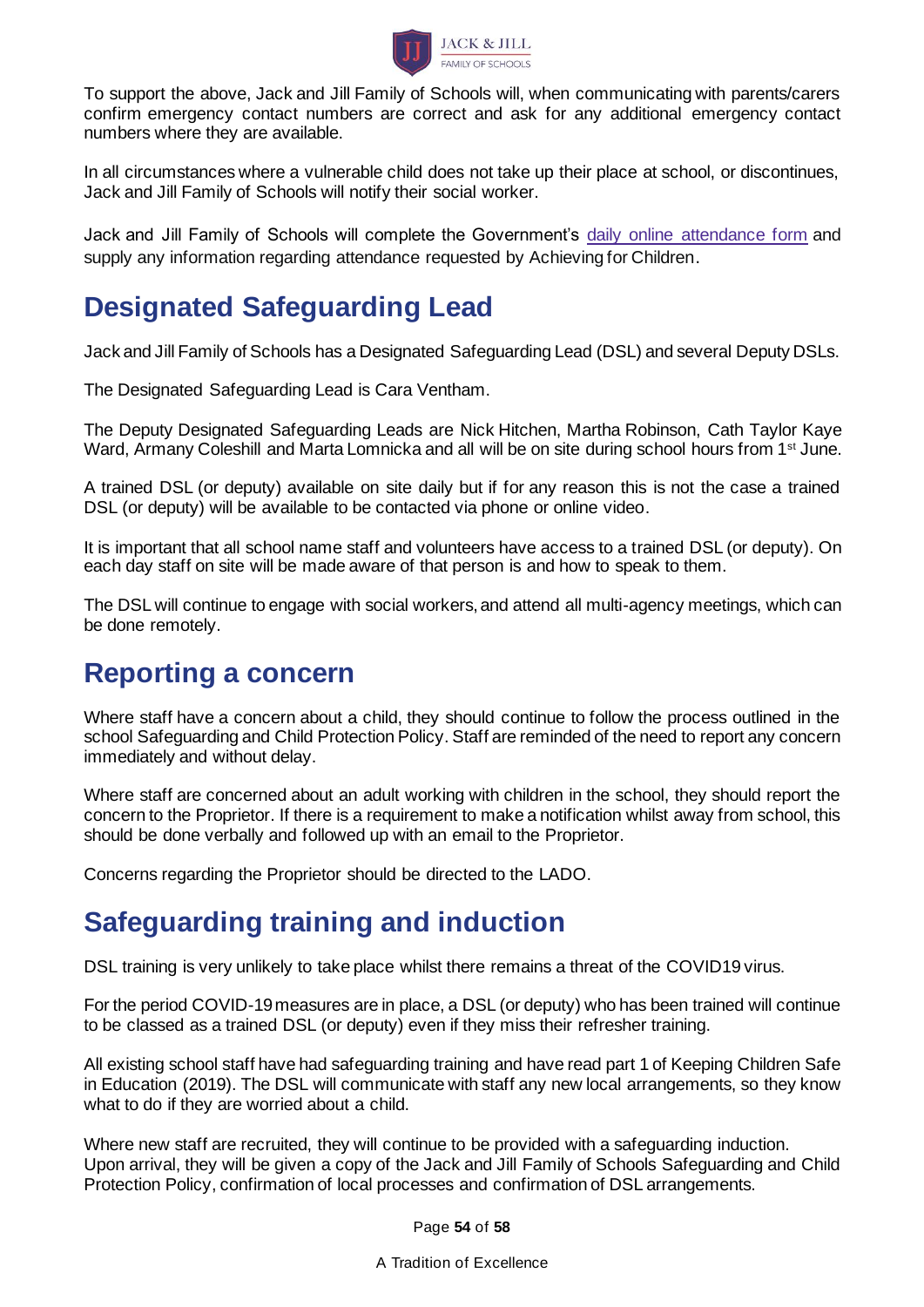

## **Safer recruitment/volunteers and movement of staff**

It remains essential that people who are unsuitable are not allowed to enter the children's workforce or gain access to children. When recruiting new staff, Jack and Jill Family of Schools will continue to follow the relevant safer recruitment processes, including relevant sections in part 3 of Keeping Children Safe in Education (2019).

In response to COVID-19, the Disclosure and Barring Service (DBS) has made changes to its guidance on standard and enhanced DBS ID checking to minimise the need for face-to-face contact.

If the Jack and Jill Family of Schools are utilising volunteers, we will continue to follow the checking and risk assessment process as set out in paragraphs 167 to 172 of Keeping Children Safe in Education (2019). Under no circumstances will a volunteer who has not been checked be left unsupervised or allowed to work in regulated activity.

Jack and Jill Family of Schools will continue to follow the legal duty to refer to the DBS anyone who has harmed or poses a risk of harm to a child or vulnerable adult. Full details can be found at paragraph 163 of Keeping Children Safe in Education (2019).

Jack and Jill Family of Schools will continue to consider and make referrals to the Teaching Regulation Agency (TRA) as per paragraph 166 of Keeping Children Safe in Education (2019) and the TRA's 'Teacher misconduct advice for making a referral. During the COVID-19 period all referrals should be made by emailing [Misconduct.Teacher@education.gov.uk](mailto:Misconduct.Teacher@education.gov.uk)

Whilst acknowledging the challenge of the current National emergency, it is essential from a safeguarding perspective that any school is aware, on any given day, which staff/volunteers will be in the school or college, and that appropriate checks have been carried out, especially for anyone engaging in regulated activity.

As such, Jack and Jill Family of Schools will continue to ensure that all staff, volunteers and essential visitors sign in and out of the premises and will continue to keep the Single Central Record (SCR) up to date as outlined in paragraphs 148 to 156 in Keeping Children Safe in Education (2019).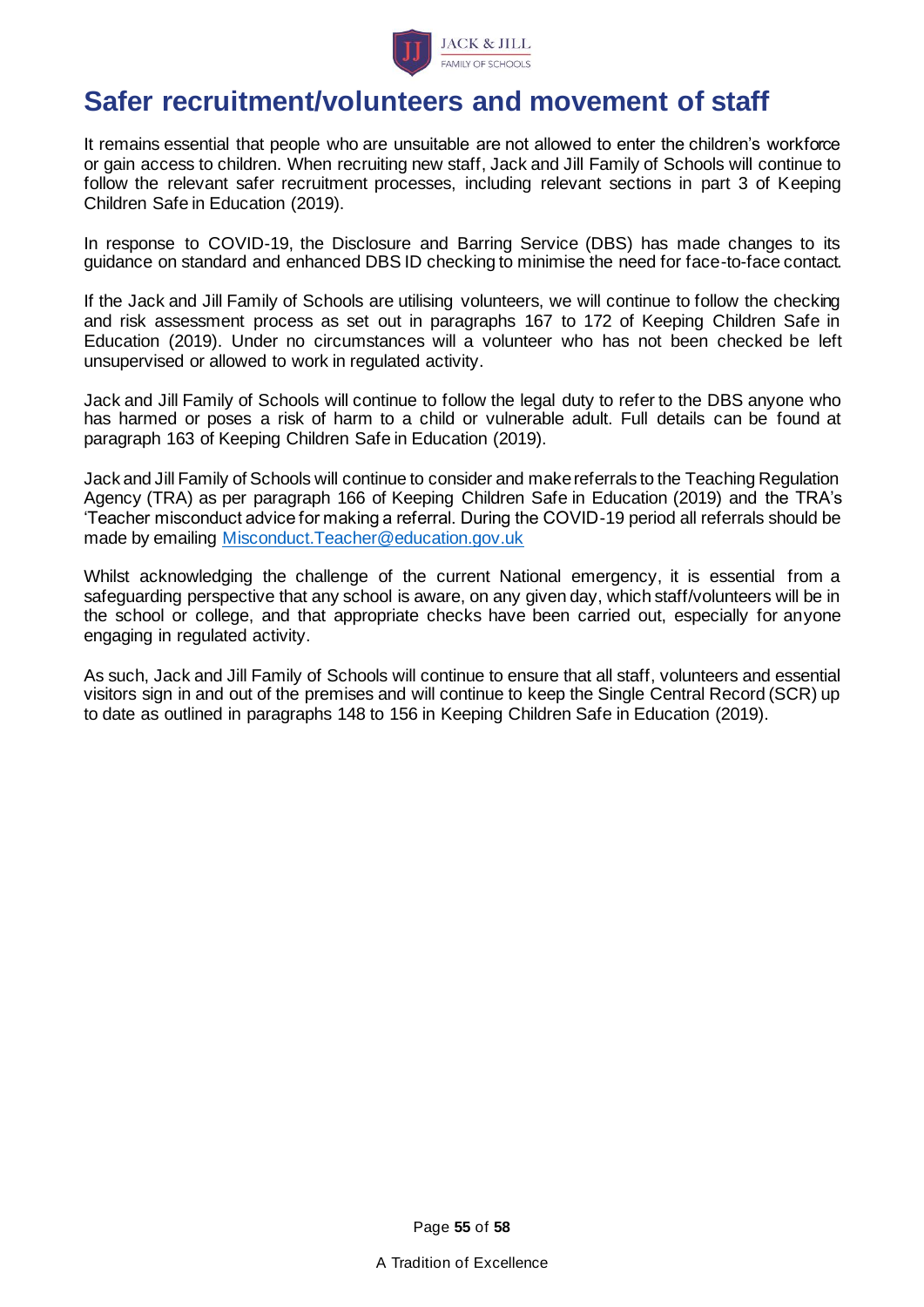

# **Online safety**

Jack and Jill Family of Schools Online Safety Leads are Amy Box/ Omar Ali. If the Online Safety Lead is unavailable, advice can be sought from Peter Cowley (AfC Adviser for Online Services and Safety).

Jack and Jill Family of Schools will continue to ensure that appropriate filters and monitoring systems are in place to protect pupils when they are online on the school's IT systems or recommended resources.

It is important that all staff who interact with children, including online, continue to look out for signs a child may be at risk. Any such concerns should be dealt with in line with the Safeguarding and Child Protection Policy and where appropriate referrals should still be made to children's social care and as required, the police.

Jack and Jill Family of Schools will ensure any use of online learning tools and systems is in line with privacy and data protection/GDPR requirements.

Below are some things to consider when delivering virtual lessons, especially where webcams are involved:

- No 1:1s, groups only
- Staff and children must wear suitable clothing, as should anyone else in the household.
- Computers used should be in appropriate areas, for example, not in bedrooms; and the background should be blurred.
- The live class should be recorded so that if any issues subsequently arise, the video can be reviewed.
- Live classes should be of reasonable length of time, or the streaming may prevent the family 'getting on' with their day.
- Language must be professional and appropriate, including any family members in the background.
- Staff should record, the length, time, date and attendance of any sessions held.

## **Supporting children not in school**

Jack and Jill Family of Schools is committed to ensuring the safety and wellbeing of all its pupils.

Where the DSL has identified a pupil to be on the edge of social care support, or who would normally receive pastoral-type support in school, we will ensure that a robust communication plan is in place for that pupil. All contacts with the pupil must be recorded. As part of our wider opening plan, we may now also request that these children return to school as part of our key worker group.

The communication plans can include remote contact; phone contact; door-step visits. Other individualised contact methods should be considered and recorded. Jack and Jill Family of Schools and its DSL will work closely with all stakeholders to maximise the effectiveness of any communication plan.

This plan must be reviewed regularly (at least once a fortnight) and where concerns arise, the DSL will consider any referrals as appropriate.

The school will share safeguarding messages on its website and any communications to families.

Jack and Jill Family of Schools recognises that school is a protective factor for children and young people, and the current circumstances, can affect the mental health of pupils and their parents/carers.

Teachers at Jack and Jill Family of Schools will take this into consideration when setting expectations of pupils' work where they are at home.

Page **56** of **58**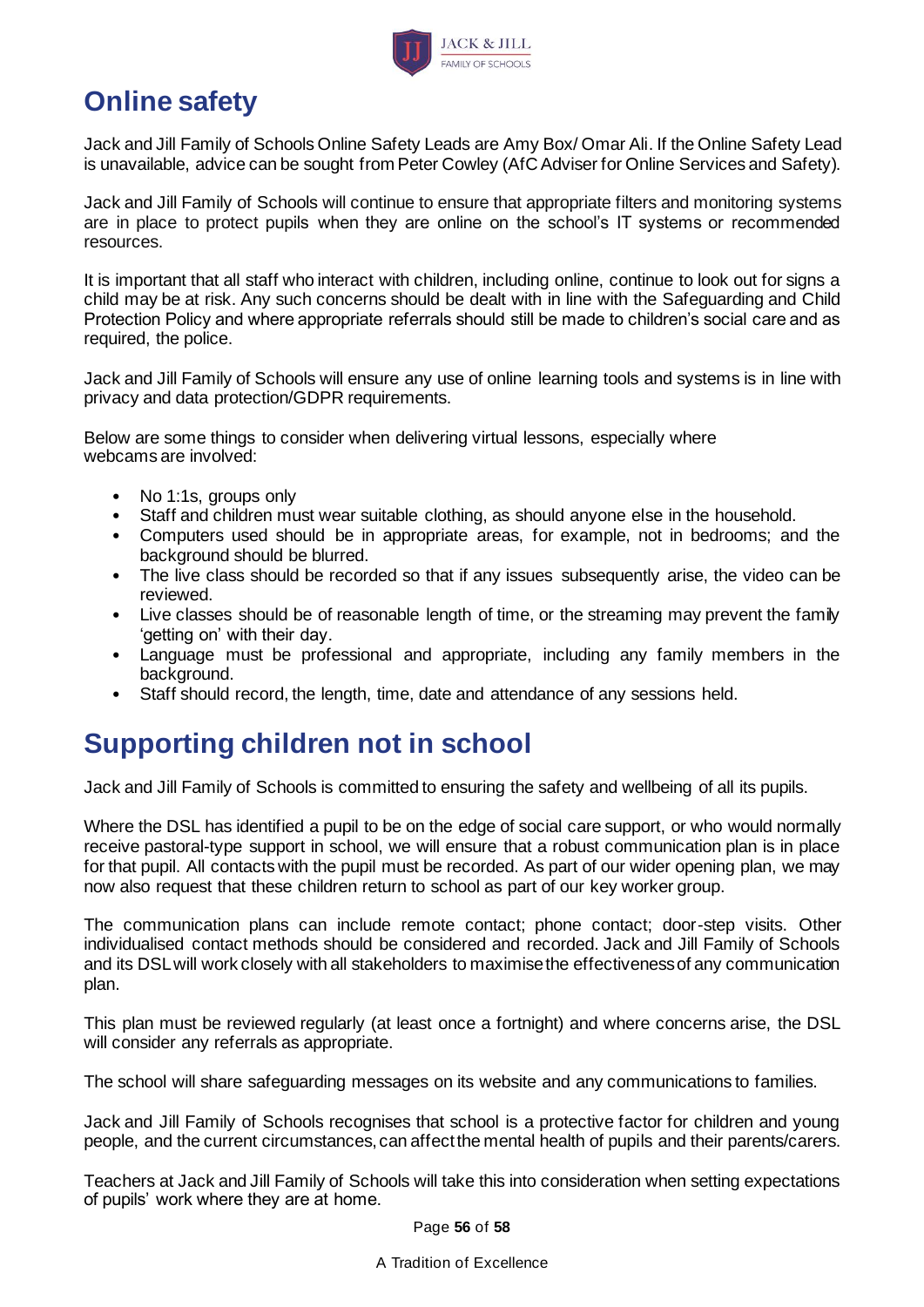

# **Supporting children in school**

Jack and Jill Family of Schools is committed to ensuring the safety and wellbeing of all its pupils. Jack and Jill Family of Schools will continue to be a safe space for all children to attend and flourish.

The Deputy Principal will ensure that appropriate staff are on site and staff to pupil ratio numbers are appropriate, to maximise safety.

Jack and Jill Family of Schools will refer to the Government guidance for education and childcare settings on how to implement social distancing and continue to follow the advice from Public Health England on handwashing and other measures to limit the risk of spread of COVID19.

When planning staffing arrangements, Jack and Jill Family of Schools will ensure that there is always a first aider on site.

A detailed risk assessment relating to the return to school has been completed, shared with all stakeholders and will be reviewed regularly.

# **Children moving schools**

If any pupils are temporarily attending other schools or transfer to another school, Jack and Jill Family of Schools will ensure that they provide the receiving school will all relevant welfare and child protection information.

Any change of school for children looked after will be led and managed by the Virtual School Headteacher with responsibility for the child.

Jack and Jill Family of Schools continues to have appropriate regard to data protection and GDPR and are aware that they do not prevent the sharing of information for the purposes of keeping children safe.

## **Mental health**

Jack and Jill Family of Schools is aware that negative experiences and distressing life events such as the current circumstances can affect the mental health of pupils and their parents.

Jack and Jill Family of Schools will ensure that appropriate support is in place for the children and PSHE lessons will be delivered to ensure children can voice their concerns and feelings.

Jack and Jill Family of Schools will continue to offer support to pupils who are not on site, this will be done remotely or by phone.

Jack and Jill Family of Schools will ensure that all pupils have contact details for appropriate support services. KOOTH is an online counselling and emotional well-being platform for children and young people <https://www.kooth.com/>

## **Peer on peer abuse**

Jack and Jill Family of Schools recognises that during the closure a revised process may be required for managing any report of such abuse and supporting victims**.**

Jack and Jill Family of Schools will follow the principles as set out in part 5 of Keeping Children Safe in Education (2019) and our Safeguarding and Child Protection Policy.

Page **57** of **58**